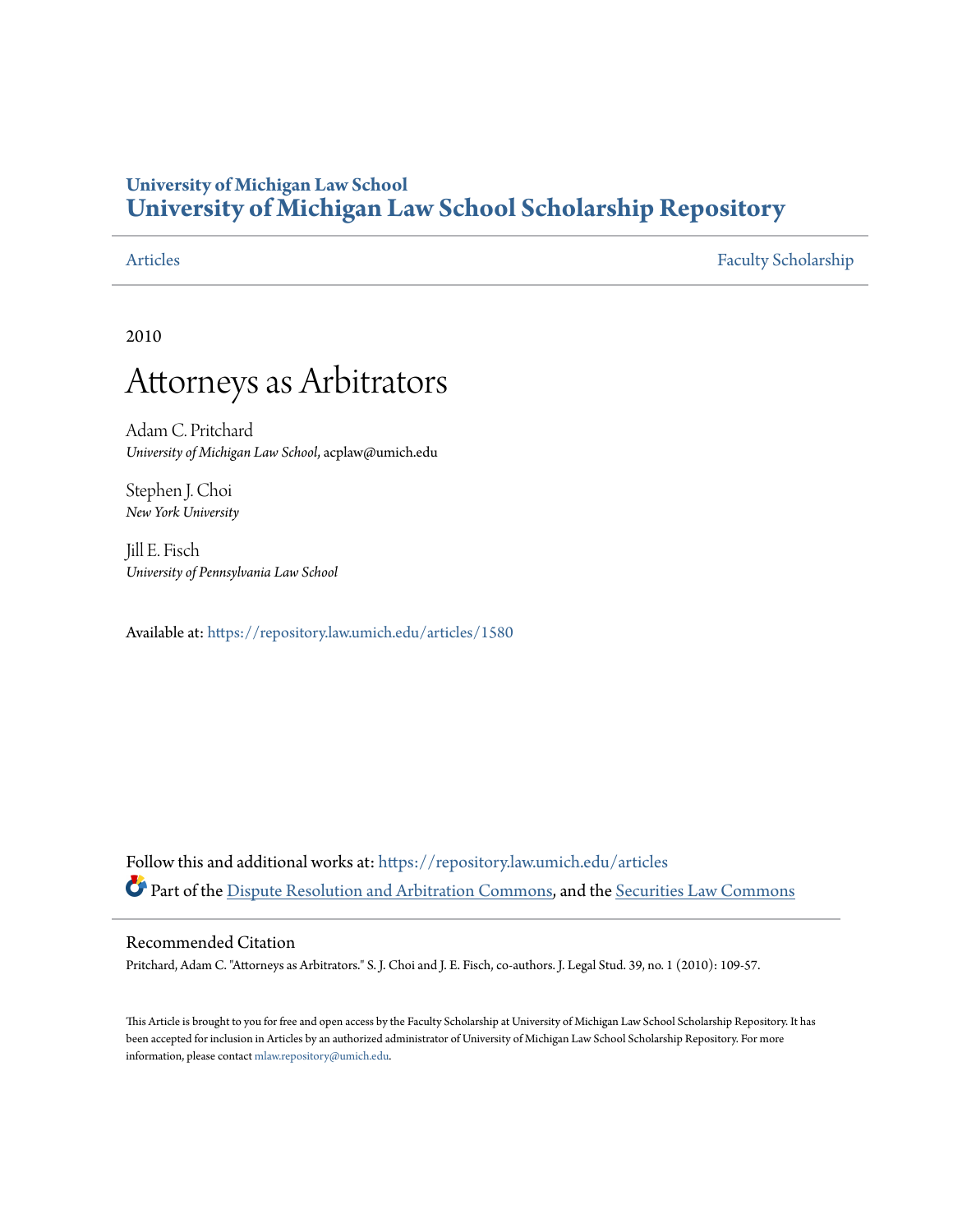## **Attorneys as Arbitrators**

**Stephen J. Choi, Jill E. Fisch, and A. C. Pritchard**

#### **ABSTRACT**

We study the role of attorneys as arbitrators in securities arbitration. We find that arbitrators who also represent brokerage firms or brokers in other arbitrations award significantly less compensation to investor-claimants than do other arbitrators. We find no significant effect for attorney-arbitrators who represent investors or both investors and brokerage firms. The relation between representing brokerage firms and arbitration awards remains significant even when we control for political outlook. Arbitrators who donate money to Democratic political candidates award greater compensation than do arbitrators who donate to Republican candidates. We also study the dynamics of panel interaction. We find that the position of chair is an important factor in assessing an arbitrator's influence, although the financial relationships of other arbitrators may also affect arbitration awards. Coalitions with the other arbitrators are also important. If the chair and another panelist possess a common attribute, the effect on the arbitration award increases.

#### **1. INTRODUCTION**

In 1987, the Supreme Court held in *Shearson/American Express v. McMahon* (482 U.S. 220 [1987]) that investor claims under the Securities Exchange Act of 1934 were arbitrable. That decision was soon followed by *Rodriguez de Quijas v. Shearson/American Express, Inc.* (490 U.S.

STEPHEN J. CHOI is the Murray and Kathleen Bring Professor of Law, New York University. JILL E. FISCH is the Perry Golkin Professor of Law, University of Pennsylvania. A. C. PRITCHARD is the Frances and George Skestos Professor of Law, University of Michigan. The authors thank Eric Orts, Jim Park, Un Kyung Park, Laurence Schultz, and participants at the New York University–University of Pennsylvania Conference on Law and Finance (2008), the Columbia Law School faculty workshop, the Quinnipiac-Yale Dispute Resolution Workshop, and the American Law and Economics Association 2008 annual meeting for helpful comments on earlier drafts. Pritchard acknowledges the financial support of the John M. Olin Center for Law and Economics and the William Cook Fund at the University of the Michigan.

[*Journal of Legal Studies*, vol. 39 (January 2010)] 2010 by The University of Chicago. All rights reserved. 0047-2530/2010/3901-0004\$10.00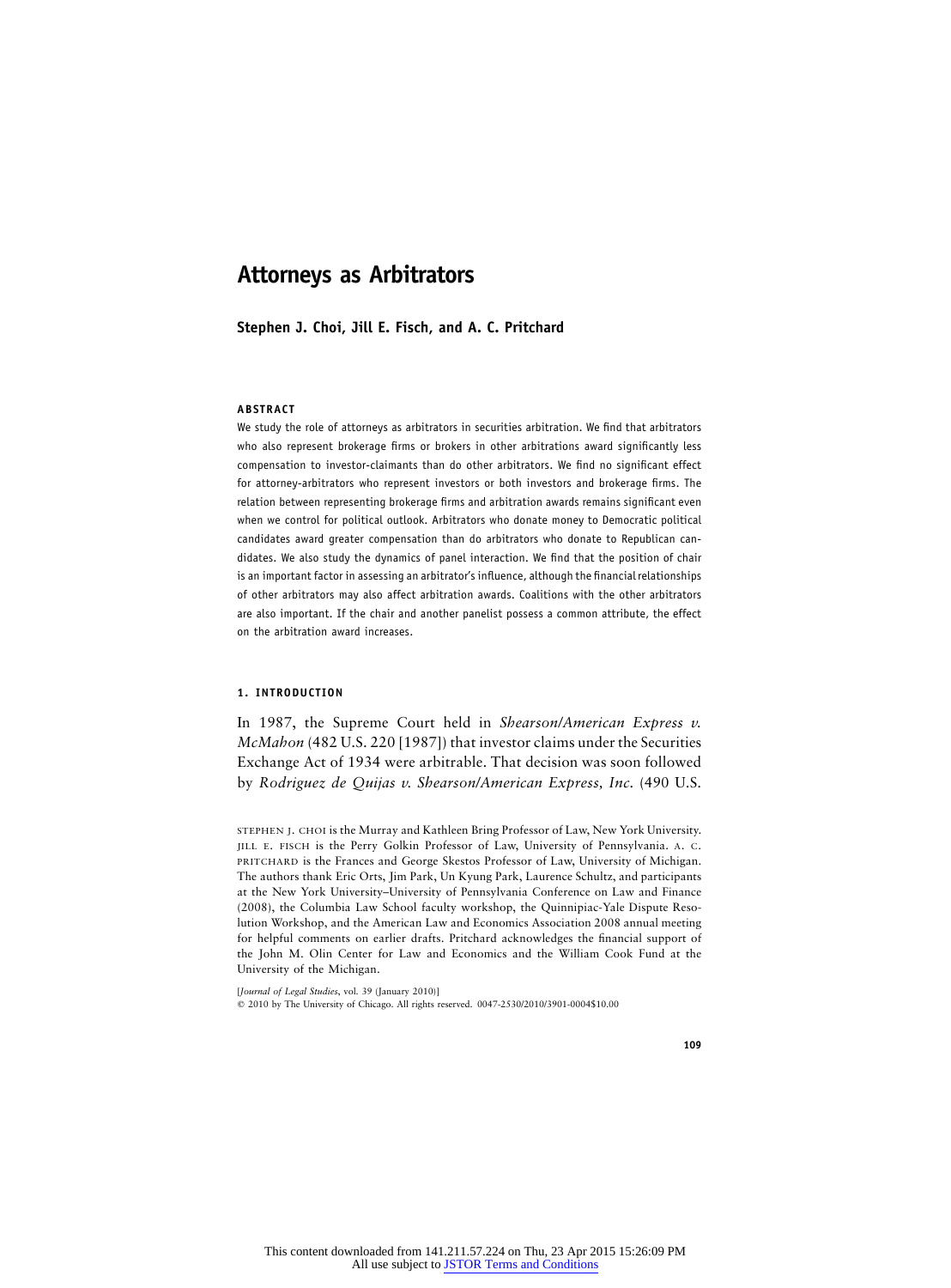477 [1989]), in which the Court overruled *Wilko v. Swan* (346 U.S. 427 [1953]) and held that mandatory arbitration provisions in brokerage customer agreements for claims under the Securities Act of 1933 are also enforceable. Since those decisions, virtually all brokerage customer agreements contain a clause requiring disputes between the customer and the broker to be submitted to arbitration. The vast majority of these arbitrations take place in a forum administered by the Financial Industry Regulatory Authority (FINRA), formerly known as the National Association of Securities Dealers (NASD). During the period studied here, the NASD handled approximately 90 percent of customer claims against brokers (the remaining 10 percent were handled by the New York Stock Exchange [NYSE]). The number of claims filed per year fluctuates, averaging  $5,000-6,000$  cases and peaking at almost  $9,000$  in  $2003.^1$  Since 1996, the NASD/FINRA has handled approximately 70,000 claims.

The fact that arbitration is now ubiquitous in the securities industry makes it difficult to evaluate the results of FINRA arbitrations; there is no alternative venue for dispute resolution with which to compare the process (General Accounting Office [GAO], 2000, pp. 4–5).<sup>2</sup> Despite the absence of solid evidence on the process, arbitration has consistently been criticized as favoring the securities industry over the interests of investors (Morgenstern 2006). The inescapable fact is that the arbitration process is run by the FINRA, so it is necessarily dominated by the association's members. The NASD created the Arbitration Policy Task Force in 1994 to evaluate and respond to a number of criticisms, including claims that the system was biased or industry dominated. Although the NASD's task force found no evidence of bias, a number of its recommendations were designed to improve the perceived and actual fairness of the system, leading to rule changes in 2004 and 2007 and increased updating and affirmation by arbitrators that their disclosure is adequate.

The criticisms of FINRA's process focus, in particular, on the use of industry arbitrators—including, among others, those with present or recent employment ties to securities brokerage firms. Financial Industry Regulatory Authority arbitrations involving requested awards of \$50,000 or more are decided by panels of three arbitrators: one industry

<sup>1.</sup> This number includes disputes between firms in the securities industry and their registered representatives.

<sup>2.</sup> The inability of customers to pursue litigation as an alternative precludes the type of study that is common in analyzing labor arbitrations in which arbitration outcomes are compared with the results of litigated cases, such as Clermont and Schwab (2004).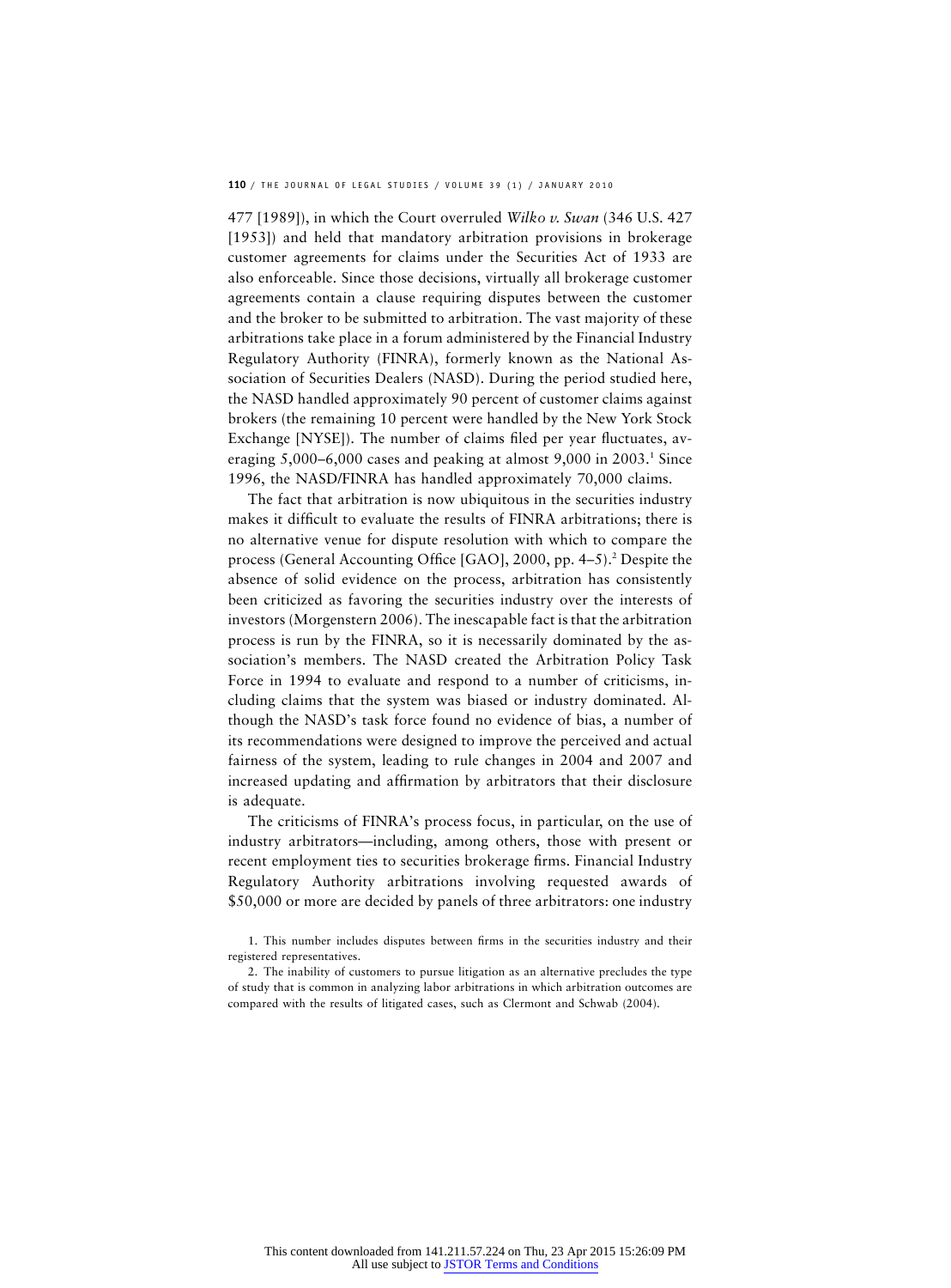arbitrator and two public arbitrators. Critics have challenged the definition of a public arbitrator as insufficiently restrictive. In some cases, they have argued that the definition of a public arbitrator, which includes individuals who have certain financial relationships to the brokerage industry, is insufficiently stringent to preserve the neutrality of the public arbitrators. Most notably, the financial thresholds do not exclude attorneys who commit only a small portion of their practice to representing brokerage firms; such attorneys are classified as public. Moreover, some commentators claim that the standards are inadequately enforced and that arbitrators with significant conflicts or industry ties are able to serve as public arbitrators despite the limitations of the rules.

Another criticism leveled at securities arbitration is that it allows arbitrators excessive discretion. There are no real mechanisms for ensuring that arbitrators follow the law. This opens the door for arbitrators to be swayed by their preferences in making arbitration awards. Lawyers, by definition, are trained in the law, but that does not mean that they will follow it if no one monitors their decisions.

This study attempts to shed some empirical light on the role that attorneys (termed "attorney-arbitrators") play as arbitrators in securities arbitration. The Financial Industry Regulatory Authority does not require that securities arbitrators be trained as lawyers. Nonetheless, attorneys dominate the arbitration process, and in our sample 82.2 percent of public arbitrators were attorneys. Significantly, serving as a securities arbitrator is not a full-time job; attorney-arbitrators continue to play other roles, including serving as advocates for investors and brokerage firms in securities arbitration. Do lawyers who serve in these roles differ in their judgments from other securities arbitrators?

To explore the role of attorneys in securities arbitration, we analyze a data set of 422 randomly selected arbitrators and their 6,724 securities arbitration awards from 1992 to 2006. We find that attorney-arbitrators who have represented brokerage firms in other securities arbitration cases are significantly less generous with arbitration awards. The relation appears to be primarily driven by the presence of an attorney who has represented a brokerage firm by serving as the chair of an arbitration panel. We find no significant relation between an attorney who has represented brokerage firms and award size when that attorney is not the chair of the arbitration panel. Coalition effects, nonetheless, exist. Although not important alone, other panel arbitrators with similar views reinforce the preferences of an arbitration chair. In contrast with our results for attorney-arbitrators who represent brokerage firms, we report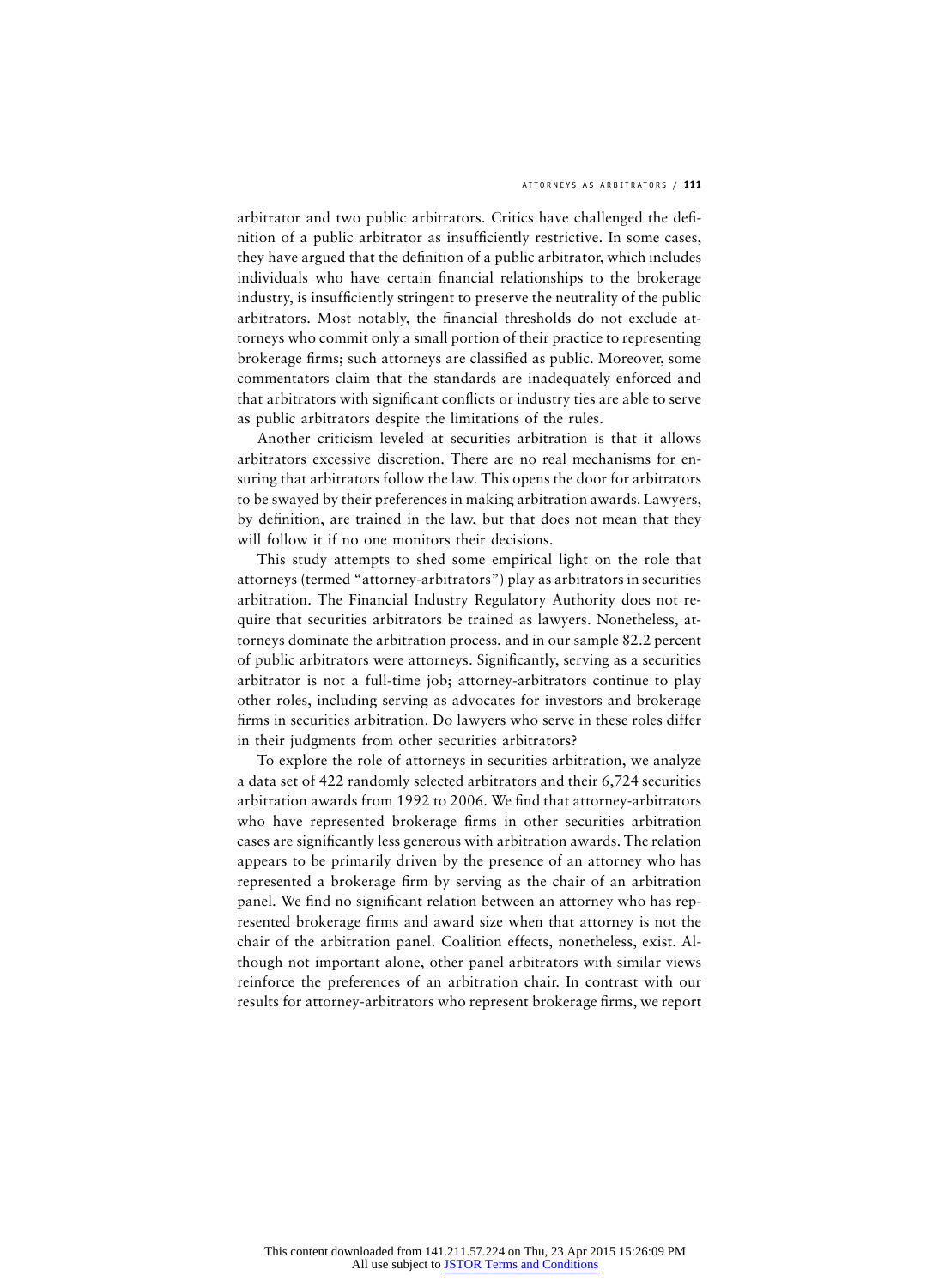that attorneys who represent investors in arbitration proceedings are not more generous when they serve as arbitrators, nor are arbitrators who represent both investors and brokerage houses. Finally, we find evidence that arbitrators who have made political contributions to Democratic candidates are significantly more generous in their arbitration awards than their counterparts who have made no political contributions or who have contributed exclusively to Republican candidates.

We proceed as follows. We lay out the background on FINRA arbitration procedures and survey prior literature in Section 2. Section 3 sets forth our hypotheses. Section 4 describes our sample and variables and reports the results of our empirical tests. Section 5 concludes.

#### **2. BACKGROUND**

#### **2.1. Financial Industry Regulatory Authority Procedures**

Financial Industry Regulatory Authority rules establish two categories of arbitrators—public and nonpublic (industry). Under the current procedures, claims for less than \$25,000 are resolved through a simplified procedure involving a single arbitrator who resolves the case without a formal hearing. Claims for between \$25,000 and \$50,000 receive a hearing conducted by a single arbitrator, although any party has the right to request a three-person panel. If the claim is heard by a single arbitrator, FINRA rules require that the arbitrator be a public arbitrator unless the parties agree otherwise. Claims for \$50,000 or more are resolved by a panel consisting of three arbitrators.<sup>3</sup> If the case is heard by a threeperson panel, the rules provide that the panel will be composed of two public arbitrators and one nonpublic (industry) arbitrator.

Financial Industry Regulatory Authority rules specify a variety of professional and personal characteristics that result in an arbitrator's being classified as industry rather than public. Under the rules now in effect, current and former professionals in the securities industry and other professionals with substantial industry ties may not be classified as public arbitrators (FINRA Rule 10308[a][5]). Persons who work as investment advisors or for an affiliate of a securities firm and persons with a parent, child, or spouse in the securities industry do not qualify as public arbitrators (see FINRA 2007). Public arbitrators are thus in-

<sup>3.</sup> The Financial Industry Regulatory Authority (FINRA) has now raised this limit to \$100,000 (FINRA Regulatory Notice 09–13 [2009]).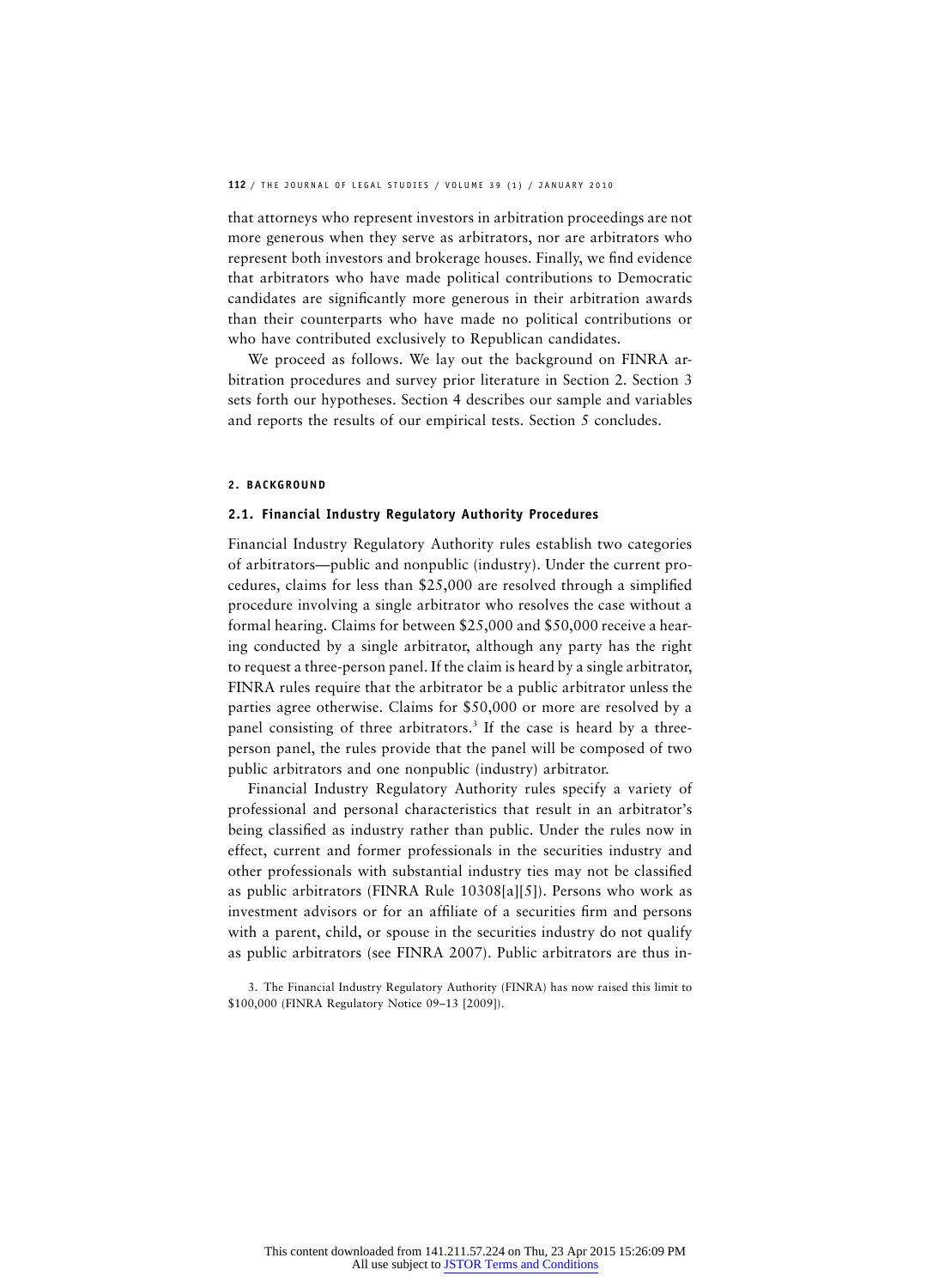tended to be industry outsiders or "neutrals." Nonpublic arbitrators, commonly known as industry arbitrators, include current and former brokers, bankers, and other securities professionals. The category also includes attorneys, accountants, and other professionals who have devoted 20 percent or more of their professional work to industry clients (FINRA Rule 10308[a][4]). The rules have been amended several times, most recently in  $2004<sup>4</sup>$  and  $2007<sup>5</sup>$  in an effort to eliminate potential conflicts and biases from the category of public arbitrators.<sup>6</sup> In 2008, FINRA amended its rules to prohibit an attorney, accountant, or other professional from being classified as a public arbitrator if the person's firm derived \$50,000 or more in annual revenue in the past 2 years from professional services to a broker, brokerage firm, or other industry client relating to any customer disputes concerning an investment account or transaction (Order Approving Proposed Rule Change to Amend the Definition of Public Arbitrator, Exchange Act Release No. 54,792 [March 19, 2008]).

Since November 1998, arbitrators for FINRA arbitrations have been chosen through a list selection system administered by the director of dispute resolution, termed the Neutral List Selection System (or NLSS).7

4. The 2004 amendments (effective July 19, 2004) increased from 3 years to 5 years the period for transitioning from a nonpublic to public arbitrator after leaving the securities industry; clarified that the term "retired" from the industry includes anyone who spent a substantial part of his or her career in the industry; prohibited anyone who has been associated with the industry for at least 20 years from ever becoming a public arbitrator, regardless of how long ago the association ended; excluded from the public arbitrator roster attorneys, accountants, or other professionals whose firms derived 10 percent or more of their annual revenue in the previous 2 years from clients involved in securitiesrelated activities; provided that investment advisors may not serve as public arbitrators; and amended the definition of immediate family member to add parents, children, stepparents, stepchildren, and any member of the arbitrator's household (thus excluding persons with immediate family members employed in the securities industry).

5. In 2005, the National Association of Securities Dealers (NASD) amended the definition of public arbitrator to exclude individuals who work for (or who have an immediate family member who works for) an entity that controls, is controlled by, or is under common control with a broker-dealer. The NASD also amended its rules so that individuals registered through broker-dealers may not be public arbitrators, even if they are employed by a nonbroker-dealer (such as a bank). This amendment became effective on January 15, 2007.

6. The Financial Industry Regulatory Authority recently introduced a pilot program under which a limited number of cases are decided by panels consisting entirely of public arbitrators (Hansard 2008). The program is an attempt to respond to criticisms that the inclusion of an industry arbitrator results in awards that are biased against investors.

7. The NASD's Neutral List Selection System (NLSS) went into effect on November 17, 1998. The NLSS was proposed by the NASD Arbitration Policy Task Force as part of its 1996 Securities Arbitration Reform Report and modeled after the list selection system used by the American Arbitration Association. The report recommended that panels for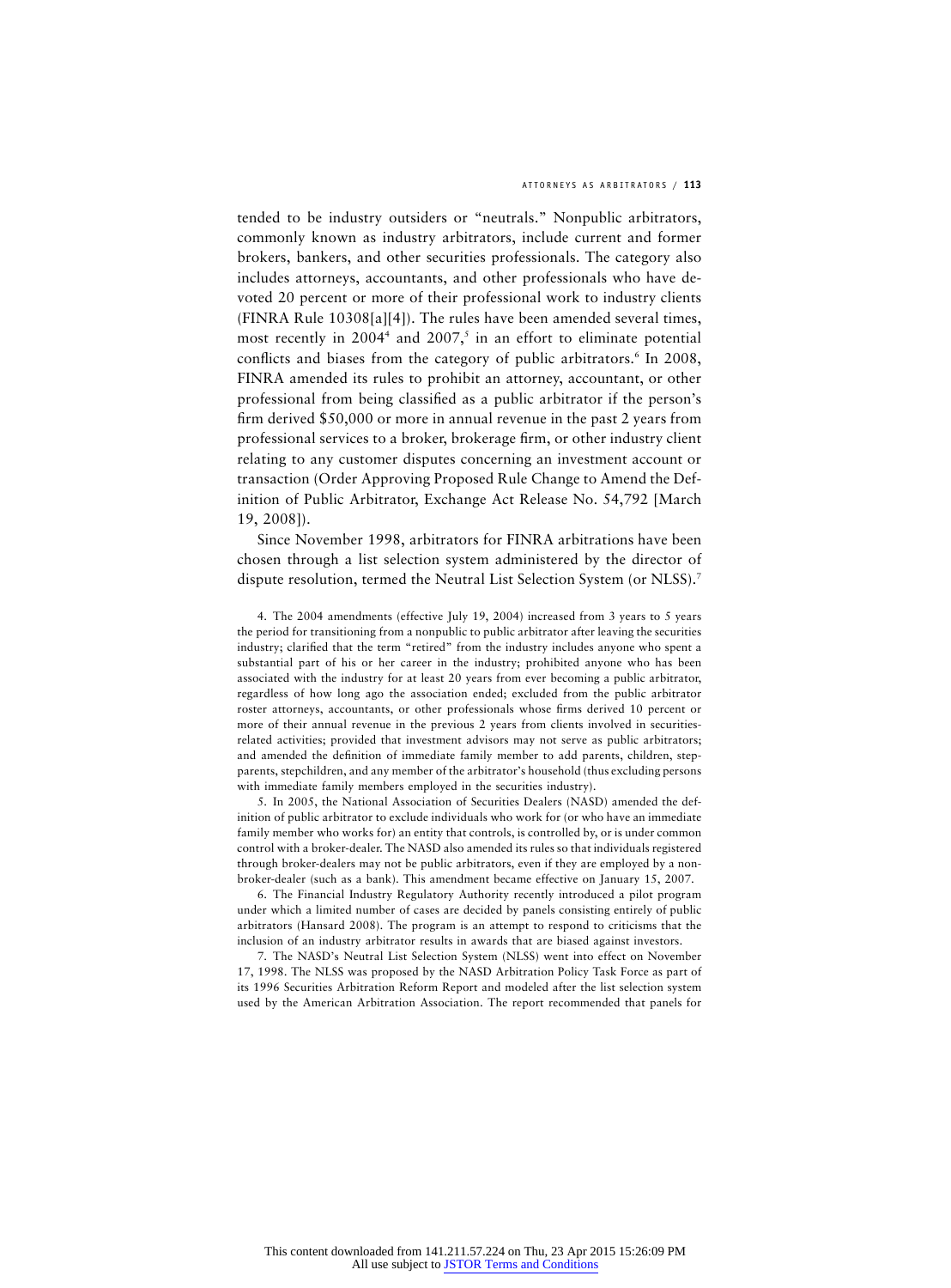During most of the time period covered by our study, the NASD provided the parties in each case with two separate lists, one consisting of public arbitrators and the other consisting of nonpublic arbitrators, in a roughly two-to-one ratio. At first the practice was to provide a list of eight public arbitrators and four nonpublic arbitrators, but this was later increased to 10 and five, respectively. The lists were generated by an NASD computer program using a rotational method, although the computer eliminated arbitrators with obvious conflicts of interest. Along with the lists, the parties were also provided with background information on each arbitrator, including a copy of that arbitrator's Arbitrator Disclosure Report. Parties were allowed to request additional information about the arbitrators, and the NASD director was required to forward that request to the arbitrators, although the arbitrators were not required to respond.

Each party was allowed to strike an unlimited number of arbitrators on the list for any reason. The parties each then ranked the remaining arbitrators, ranking the public and nonpublic arbitrators separately. The NASD director appointed a panel consisting of the two public arbitrators and one nonpublic arbitrator who received the highest combined rankings from the parties. If, after the parties' strikes were exercised, an insufficient number of arbitrators remained on the lists to fill the panel, the director completed the panel by appointing additional arbitrators whose names were produced through computer selection.

The chair of the panel appears to exercise the greatest degree of control over the arbitration proceedings and is typically responsible for the overall administration of the proceeding, including the resolution of discovery disputes, ruling on evidentiary issues, and so forth.<sup>8</sup> During the period of our study, the parties had the right, in the first instance, to designate the chair of the panel by agreement, although, according to FINRA, the parties agreed on the designation of the chair only 20

larger cases continue to be composed of one industry member and two public arbitrators. The report recommended improving the quality of arbitrators by increasing arbitrator compensation, requiring better training, expanding the arbitrator pool, and requiring arbitrator evaluation of copanelists. The report also made some highly controversial recommendations concerning the availability of punitive damages in arbitration awards.

<sup>8.</sup> When it requested approval from the Securities and Exchange Commission to establish qualifications for panel chairs, FINRA stated that "chairpersons . . . play a vital role in the administration of cases" (Self-Regulatory Organizations; NASD, Inc.; Notice of Filing of Proposed Rule Change and Amendment Nos. 1, 2, 3, and 4 Thereto to Amend NASD Arbitration Rules for Customer Disputes, Exchange Act Release No. 51,856 [June 15, 2005], 70 Fed. Reg. 36,442, 36,445 [June 23, 2005]).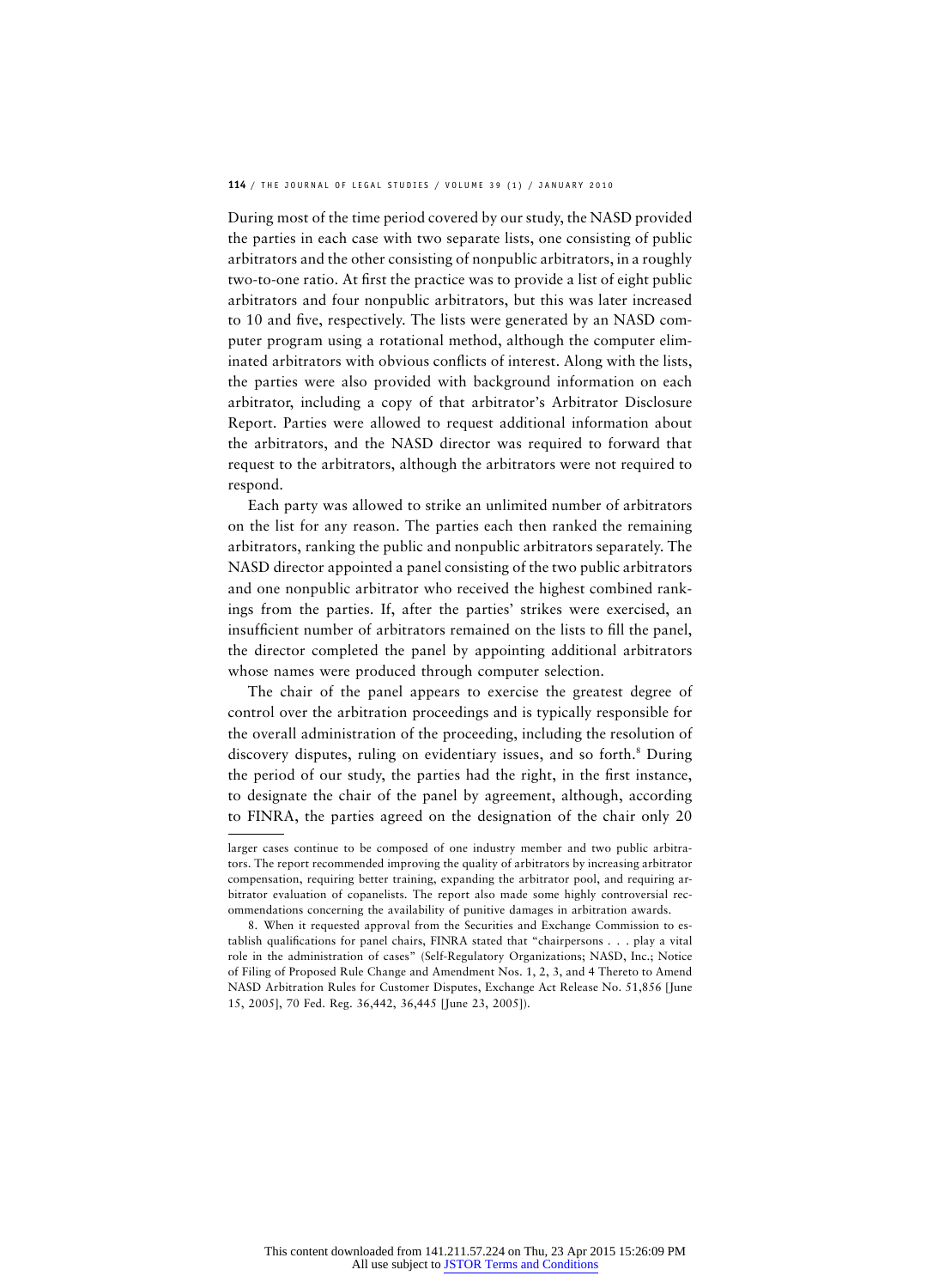percent of the time (Self-Regulatory Organizations; NASD, Inc.; Notice of Filing of Proposed Rule Change and Amendment Nos. 1, 2, 3, and 4 Thereto to Amend NASD Arbitration Rules for Customer Disputes, Exchange Act Release No. 51,856 [June 15, 2005], 70 Fed. Reg. 36,445 [June 23, 2005]). If the parties were unable to agree, the chair was appointed by the director and was to be the public arbitrator who received the highest combined ranking "as long as the person is not an attorney, accountant, or other professional who has devoted 50 percent or more of his or her professional or business activities, within the last two years, to representing or advising public customers in matters relating to disputed securities or commodities transactions or similar matters" (NASD Code of Arbitration, Rule 10308[c][5][A]). If this was the case, the director was to appoint the other public arbitrator as chair.

In no case was a nonpublic arbitrator to serve as chair unless the parties consented. Moreover, even in cases in which the parties could not agree on the chair designation, an arbitrator could not be appointed as chair unless the parties had selected him or her to the panel. The infrequency with which the parties agreed on the designation of the chair suggests that they tend to have relatively less control over the chair designation than the overall composition of the panel. The chair selection process also limits a party's ability to select for particular chair criteria such as industry expertise in a complicated case.<sup>9</sup>

Arbitrators are chosen from a pool of almost 7,000 available arbitrators, of which approximately 58 percent are public arbitrators and 42 percent are industry arbitrators. Arbitrators are paid \$200 for each hearing session, with the chair receiving an additional \$75 a day. Arbitrator candidates are not required to possess any particular qualifications beyond at least 5 years of full-time, paid business or professional experience and at least 2 years of college-level credits (FINRA 2009).<sup>10</sup> Since 1993, however, FINRA has required new arbitrators to go through

9. In 2007, FINRA modified the list selection system in several ways. First, FINRA moved to a system in which it maintains three separate rosters of arbitrators—public arbitrators, nonpublic arbitrators, and chair-qualified arbitrators. Lists of eight potential arbitrators are generated from each roster and sent to the parties. The parties are now permitted only four strikes from each list rather than an unlimited number of strikes, although additional arbitrators can be challenged for cause. The rationale for this change was to reduce the frequency with which the generation of additional lists would be required. In addition, FINRA shifted from a rotational system to random selection to generate the lists.

10. The college credit requirement was added in 2003.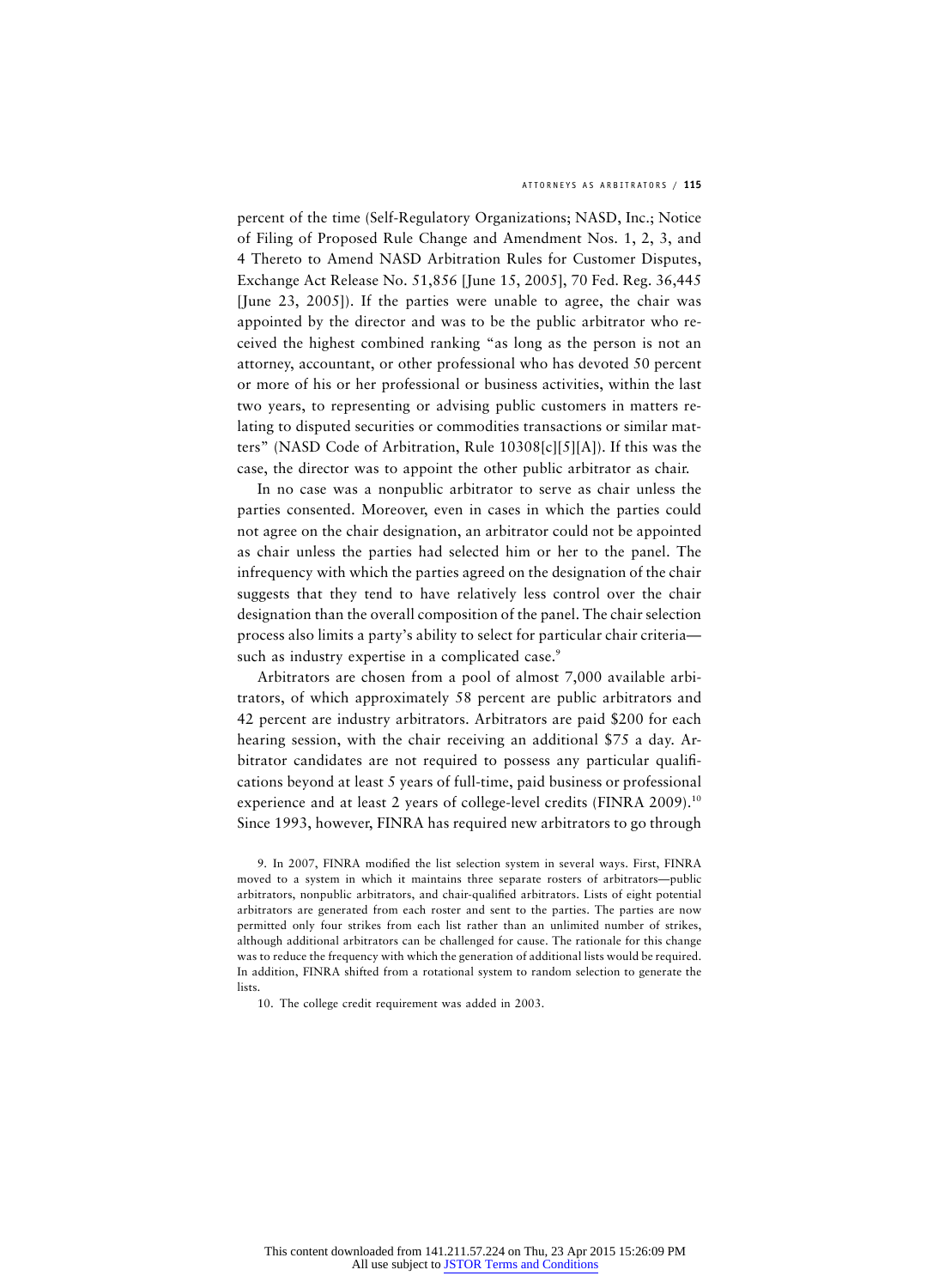its comprehensive basic arbitrator training program; since 1998, new arbitrators have been required to pass an examination.<sup>11</sup>

In addition to the more formal arbitration procedure, FINRA offers a nonbinding mediation program. During the period 2005–7, according to FINRA's statistics, approximately 70–80 percent of claims filed were settled or resolved through means other than an arbitrator decision, 3–4 percent of cases were resolved by arbitrators on the basis of written submissions, and 18–20 percent of cases were resolved after a formal hearing.<sup>12</sup> Because our study focuses on reported decisions—the only cases for which information is publicly available—we necessarily face a selection problem, which we discuss in greater detail below.

#### **2.2. Prior Literature**

Several commentators have attempted to evaluate the fairness of the FINRA arbitration process. To date, these studies have been inconclusive. First, in the absence of a basis for assessing the merits of the claims, studies of win rates or award ratios suffer from the lack of a baseline with which to compare them. Second, efforts to assess potential arbitrator bias empirically are hampered by the lack of background information on individual arbitrators.

One set of studies focuses on investor win rates and recoveries. In 1992, the General Accounting Office (1992) published the results of a study of arbitration awards during an 18-month period in 1989 and 1990. The GAO found that claimants received an award of monetary damages in 59 percent of arbitrations and received, on average, 61 percent of claimed damages. Comparing this with American Arbitration Association arbitrations in which claimants received awards in 60 percent of cases and received an average of 57 percent of claimed damages, the GAO found no basis to conclude that the arbitration process was systematically biased in favor of the industry. In 2000, the GAO published an updated report that reflected data from 1992 to 1998. That

11. The Financial Industry Regulatory Authority imposed additional qualification requirements on chairs as part of its 2007 revisions (after the period of our study). In addition to the requirement that chairs be public arbitrators, the rules now provide that, to be eligible for the chairperson roster, arbitrators must have completed chairperson training or have substantially equivalent training and experience and either (1) have a law degree or be a member of the bar and have served as an arbitrator on at least two cases or (2) have served as an arbitrator on at least three cases.

12. FINRA, Arbitration and Mediation (http://www.finra.org/ArbitrationMediation/ AboutFINRAADR/statistics/index.htm). These numbers also include intraindustry disputes. Parties may resolve their cases through direct settlement or by participating in a FINRA mediation process.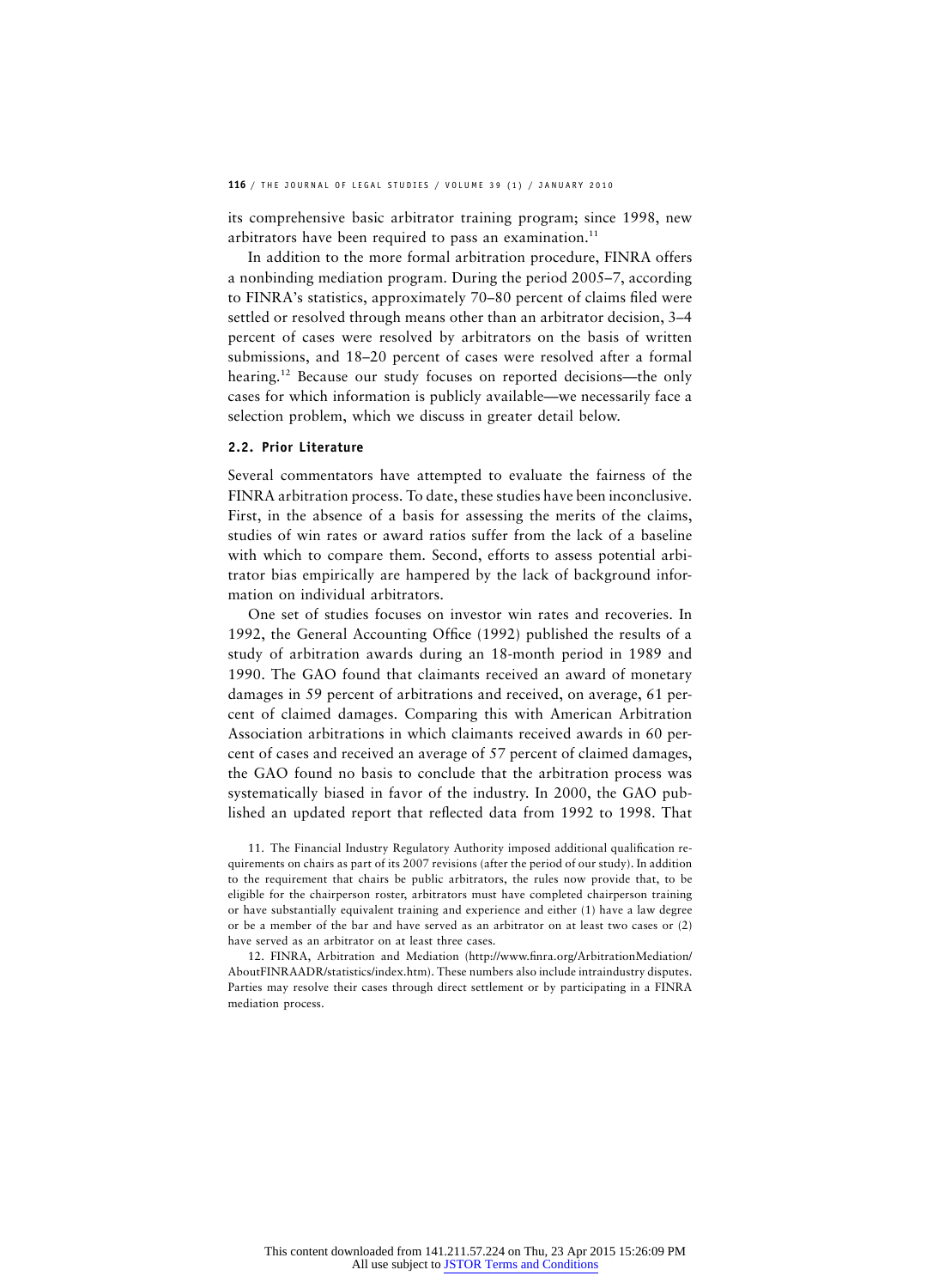study found that investors' win rates had declined to an average of 51 percent over the time period but reasoned that this decline might be the result of an increase in settled claims rather than a proindustry bias, concluding that "the declining win rate could indicate little or no change in the fairness of the arbitration process." More recent data indicate that the investor win rate has continued to decline. Statistics from FINRA show that investors received an award of monetary damages or other nonmonetary relief in 42 percent of the cases decided in 2006 and in 37 percent in 2007.

In the late 1990s, Gary Tidwell, then director of Neutral Training and Development for NASD Regulation, supervised a survey of participant perceptions of the fairness of the arbitration process (Tidwell, Foster, and Hummel 1999). The study reviewed evaluations submitted by investors in NASD arbitrations at the close of their hearings over a 15-month period between December 1, 1997, and April 1, 1999. According to the Tidwell report, 93.49 percent of respondents agreed that their cases were handled fairly and without bias, and 91.67 percent of respondents rated the arbitrators as good or excellent. The response rate for the survey, however, was only 10–20 percent. Moreover, the evaluations were frequently submitted before receiving the award.

In 2002, Michael Perino was retained by the Securities and Exchange Commission to prepare a report analyzing arbitrator conflict disclosure requirements in self-regulatory organization (SRO) arbitrations (Perino 2002).13 Perino studied whether the then-existing SRO disclosure requirements were sufficient to assure investors that arbitrators were neutral and impartial. Perino did not conduct his own empirical analysis but, relying on the GAO and Tidwell studies, concluded that "the available evidence on arbitration outcomes does not suggest that arbitrators tend to have pro-industry biases" (p. 34). Perino also concluded that existing disclosure requirements were generally adequate, but he recommended that the arbitrator rules be amended "to emphasize that all conflict disclosures are mandatory" (p. 14). He also recommended that the definition of public arbitrator be reexamined, in particular to assess whether an arbitrator should be disqualified on the basis of the industry ties of a nonhousehold family member. Finally, he recommended that additional research be conducted on investor attitudes concerning arbitration.

<sup>13.</sup> The purpose of the report was to determine whether California's newly adopted ethics standards regarding disclosure of arbitrator conflicts of interest should be applied to self-regulatory organization (SRO) arbitrations.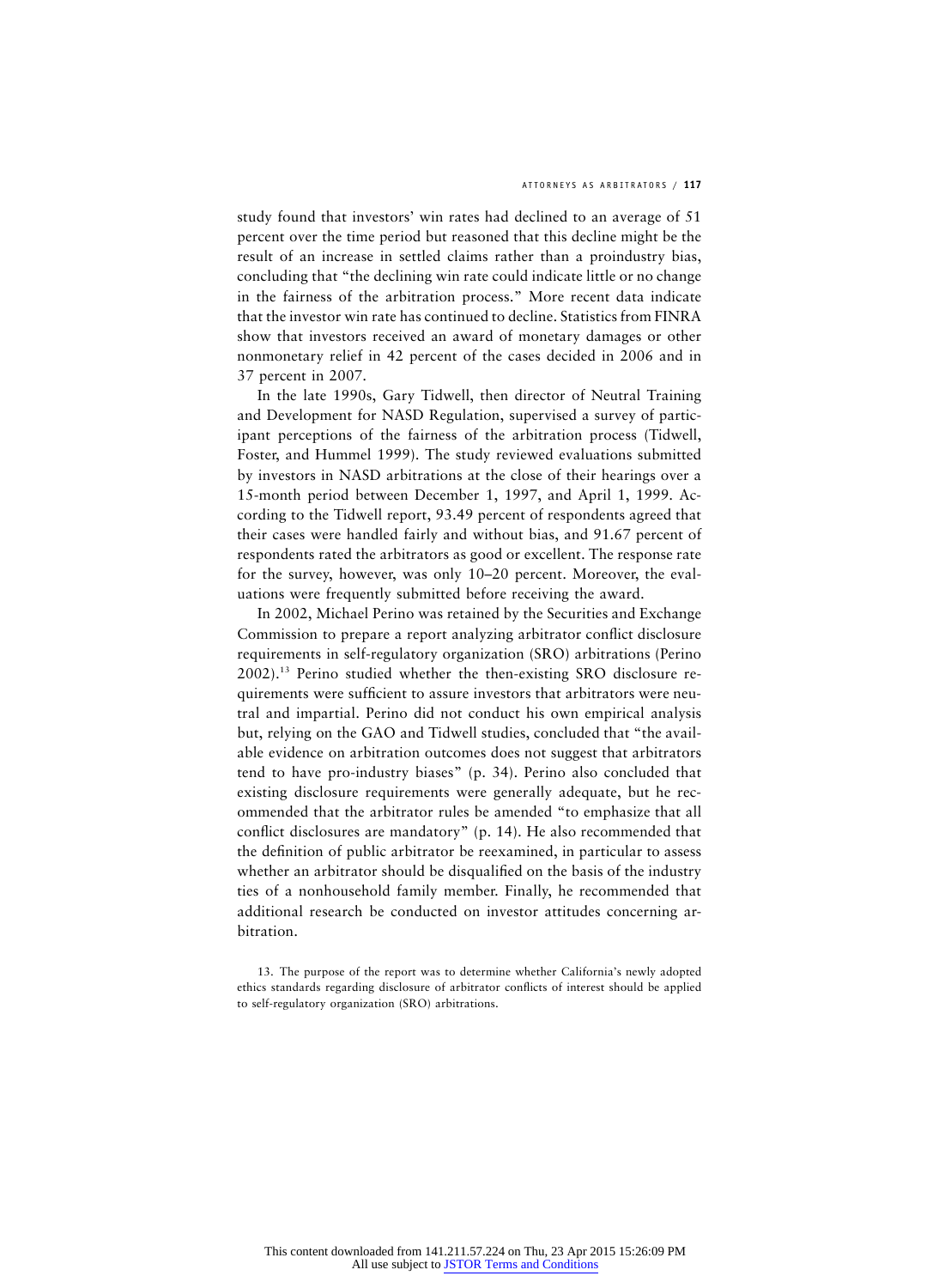Gross and Black (2008) recently released a study, commissioned by the Securities Industry Conference on Arbitration, surveying participants on their perceptions of fairness in arbitration. Participants generally believed that arbitrators were competent but were divided on the impartiality of the arbitrators and the overall fairness of the process. Customers, however, were considerably more skeptical than other participants, and a majority of customers said that they would be more satisfied with the process if arbitrators provided an explanation of the award.

Kondo (2006) examines the role of arbitrator bias and expertise in the selection of arbitrators. Using data from NASD arbitrations from 1991 to 2004, Kondo found that lawyers and pro-industry arbitrators are more likely to be selected to serve on panels. The pro-industry bias of arbitrator selection, however, occurred only after the NASD rule change in 1998 moving from NASD selection of panels to the list selection system. Kondo concluded that party control of selection results in the brokerage firms, which are more likely to be repeat players, dominating the selection process and producing panels more likely to contain arbitrators who tend to side with large brokerage firms. He also concluded that the increased probability that an attorney would get selected after the 1998 reforms reflected a tendency for parties to select more for expertise after the reforms.

O'Neil and Solin (2007) studied almost 14,000 NASD and NYSE arbitrations that occurred between 1995 and 2004. The study reports that investor win rates—cases in which the investor received an award of any amount—dropped from a high of 59 percent in 1999 to 44 percent in 2004. In cases in which investors received an award, the study found that they recovered roughly 50 percent of the amount claimed. Cases involving larger claims and larger brokerage firms resulted in smaller investor recoveries. The authors also calculated expected recoveries and compared those recoveries with the costs of pursuing an arbitration claim, including forum fees, legal fees, and the cost of expert witnesses. The authors concluded that an investor's chance of receiving a substantial award against a major brokerage firm in SRO arbitration was approximately 12 percent, with expected recovery rates increasing for smaller claims and against smaller firms.<sup>14</sup> The study did not focus on arbitrator characteristics or panel composition.

14. Indeed, the damages awarded by the arbitrator may overstate the investor's actual recovery. The Government Accounting Office ([GAO] 2000) reported that a substantial percentage of SRO awards had not been paid. The GAO's report indicated that about 80 percent of the \$161 million awarded to investors, primarily in the form of NASD-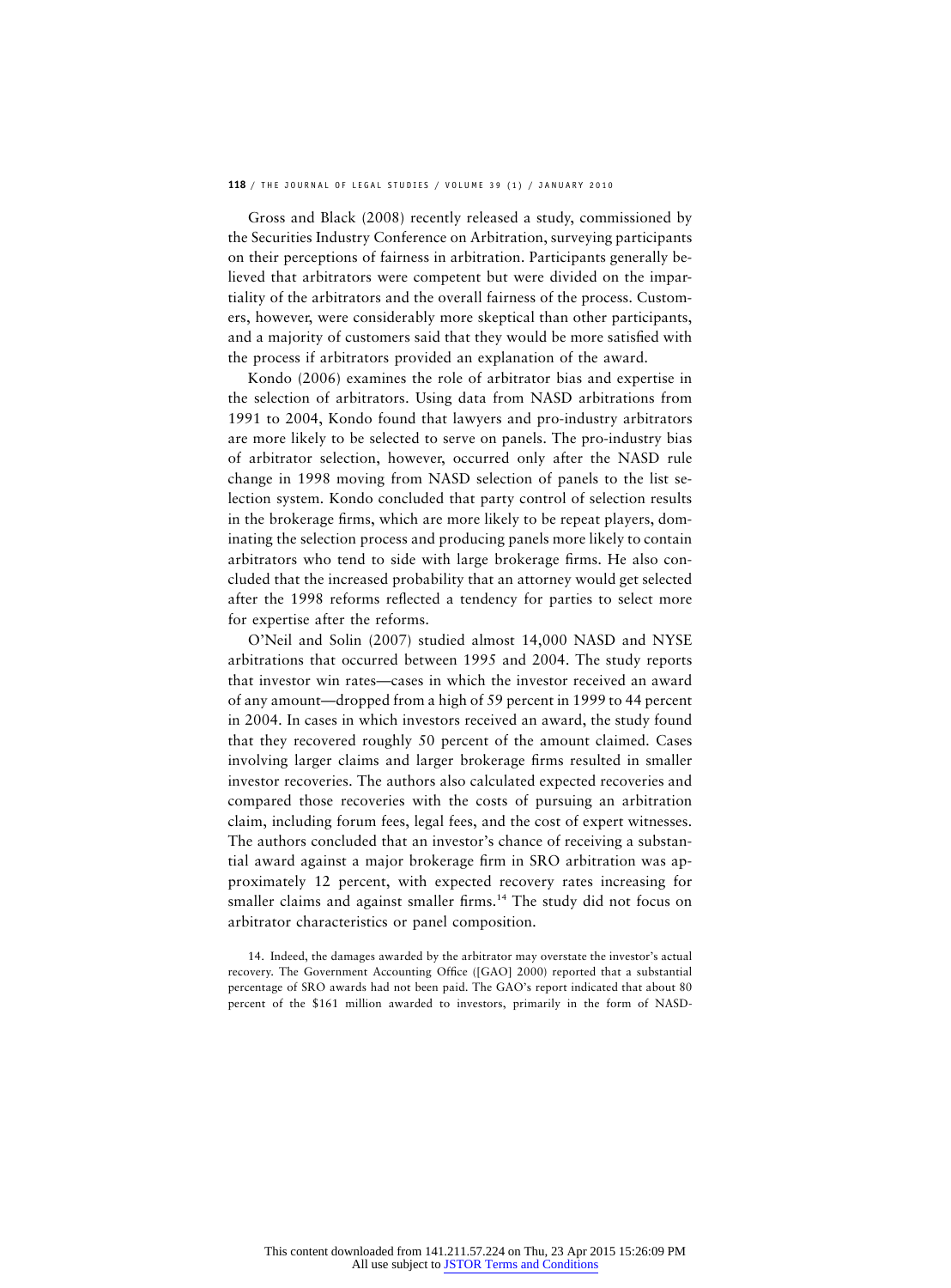#### ATTORNEYS AS ARBITRATORS / **119**

A number of empirical studies have examined arbitration outside the securities context. Labor arbitrations have received the most extensive analysis. Empirical research has, for the most part, found little difference between plaintiff win rates in litigation versus arbitration, but most studies have found that litigated cases produce higher average awards (Sherwyn, Estreicher, and Heise 2005). Even with the litigation available as a basis for comparison, these studies acknowledge that the absence of a reliable baseline makes it difficult to reach normative conclusions about the fairness of arbitration relative to litigation. Researchers also note that litigated cases may differ systematically from cases that are arbitrated, which limits the value of comparing outcomes. In addition, as with our study, the research in this area is hampered by lack of access to information about settled cases.

One additional concern that might be traced to the role that attorneys play in arbitration is the extent to which arbitration has come to resemble litigation. Extended discovery, accompanied by discovery disputes and abuses, is widely reported (Shorter 2005). Not surprisingly, the length of time required to resolve a claim through the arbitration process has increased substantially. Self-regulatory organization arbitration was originally viewed as preferable to litigation in part because it was relatively fast and inexpensive (Ruder 1998). The overall turnaround time for FINRA arbitration now averages around 16 months in cases for which a hearing is held (Lackritz 2005). Although this is still significantly faster than litigation, it is far from an expedited process.

#### **3. HYPOTHESES**

We principally focus on the role that attorneys play as arbitrators and in particular on how their role as advocates may influence their arbitration awards. We posit that attorneys who represent brokerage firms and brokers in arbitration are likely to be skeptical of investors' claims for compensation generally, which leads them to be less generous with arbitration awards. Conversely, we predict that attorneys who represent investors in arbitration are likely to be skeptical of the integrity of brokerage firms and brokers, which leads them to be more generous with

administered awards, was unpaid. The NASD responded to this report by establishing procedures to monitor the payment of awards, and, in its 2003 follow-up report, the GAO indicated that the percentage of unpaid rewards had declined substantially (Government Accounting Office 2003). Nonetheless, the number of unpaid awards, particularly by defunct brokerages, remained significant.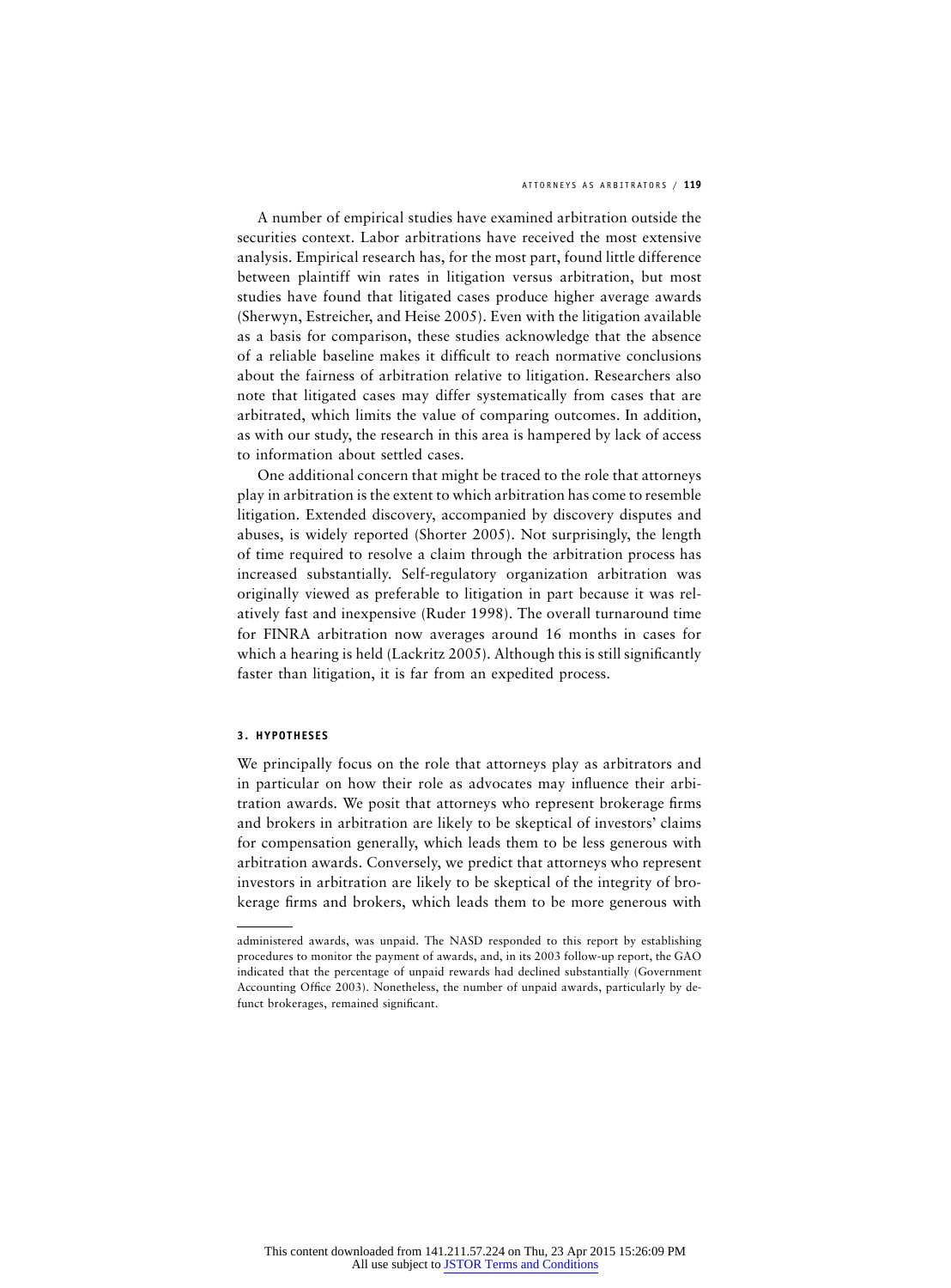arbitration awards. We predict no effect for attorneys who represent both brokerages and investors. We call this the financial interest hypothesis.

Hypothesis 1. Attorney-arbitrators who represent brokerage firms (investors) will make lower (higher) arbitration awards.

We also posit that the ideological views of attorney-arbitrators will affect the awards they grant in arbitrations (Sisk and Heise 2005). Because arbitrators need to follow existing law only loosely, do not need to provide reasons, and face only a remote possibility of judicial review, arbitrators have substantial discretion in handling any particular case. That discretion may allow the political perspectives of attorneyarbitrators to influence their awards. We call this the ideology hypothesis.

Hypothesis 2. Attorney-arbitrators with a strong Democratic political preference grant significantly different awards compared with attorney-arbitrators with a strong Republican political preference.

The effect of these predilections is likely to be magnified when the arbitrator serves as the chair of the arbitration, given the important role that the chair plays in managing the proceedings, admitting evidence, and so on. Moreover, the effect is also likely to be amplified if another arbitrator on the panel shares the same background with the chair. We call this a coalition effect.

Hypothesis 3. Attorneys who represent brokerage firms (investors) will make lower (higher) arbitration awards when they serve as chairs.

Hypothesis 4. Attorneys who represent brokerage firms (investors) will make lower (higher) arbitration awards when they serve with other arbitrators with the same background.

#### **4. EMPIRICAL TESTS**

#### **4.1. Description of Data Set**

We obtained NASD arbitration awards from the FINRA arbitration awards online site<sup>15</sup> and from the LEXIS database. To generate a random set of arbitrators, we randomly selected 15 arbitration awards involving

<sup>15.</sup> FINRA, Arbitration and Mediation: FINRA Arbitration Awards Online (http:// finraawardsonline.finra.org).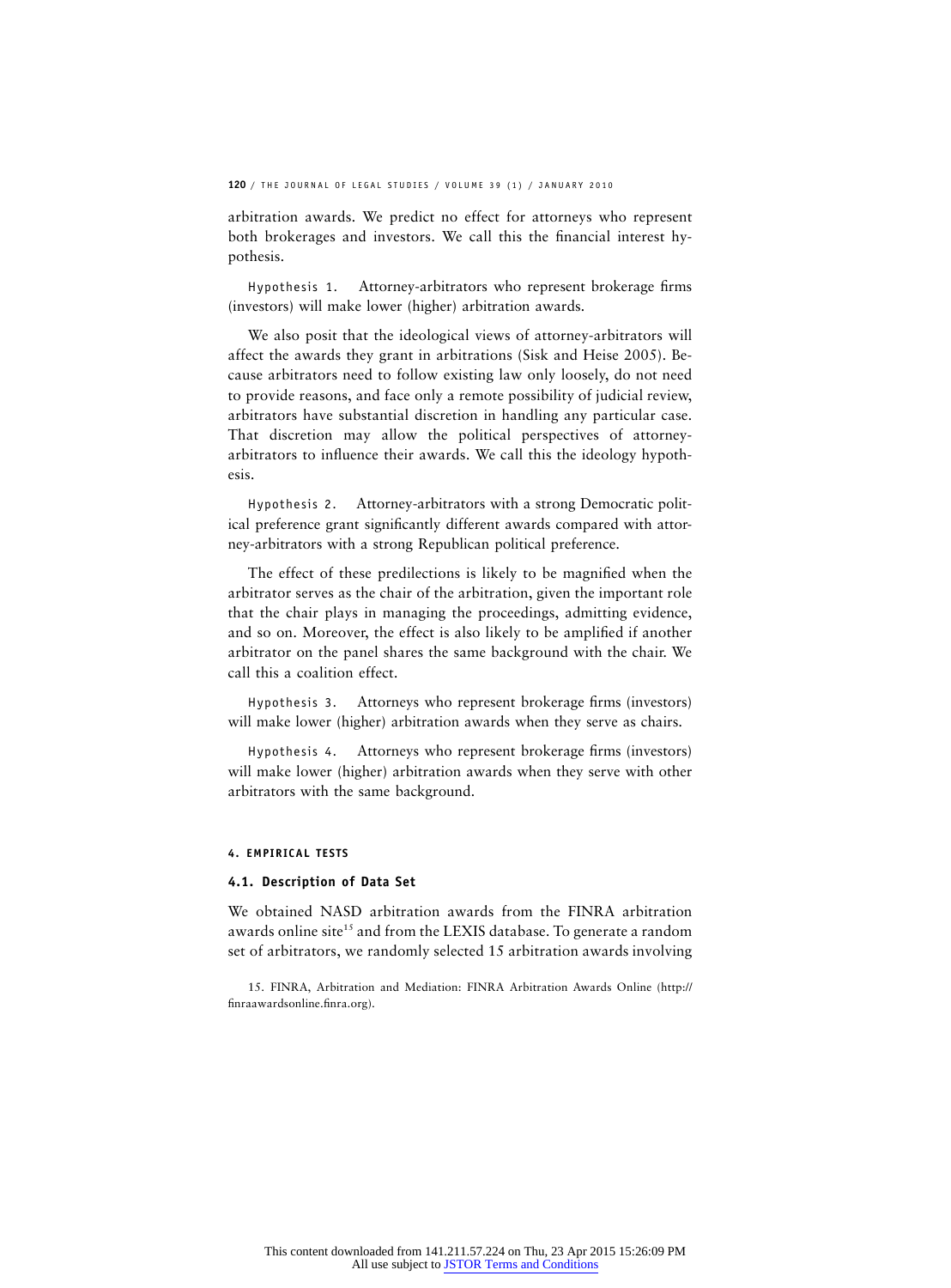| Year  | Awards | $\%$   |
|-------|--------|--------|
| 1992  | 331    | 4.92   |
| 1993  | 316    | 4.70   |
| 1994  | 324    | 4.82   |
| 1995  | 424    | 6.31   |
| 1996  | 614    | 9.13   |
| 1997  | 620    | 9.22   |
| 1998  | 849    | 12.63  |
| 1999  | 538    | 8.00   |
| 2000  | 434    | 6.45   |
| 2001  | 299    | 4.45   |
| 2002  | 291    | 4.33   |
| 2003  | 403    | 5.99   |
| 2004  | 557    | 8.28   |
| 2005  | 496    | 7.38   |
| 2006  | 228    | 3.39   |
| Total | 6,724  | 100.00 |

**Table 1.** Arbitration Awards by Year

investor-claimants per month for the years 1998–2000; we refer to this as our small sample. Some of the arbitrations that resulted in awards in the 1998–2000 period were filed prior to 1998, which allows us to generate a starting sample that includes arbitrators who were active prior to the 1998 reforms. We identified the chair in each arbitration; these chairs constitute our sample of arbitrators. Because of FINRA's selection procedures for chairs, these are almost all public arbitrators (we excluded nonpublic chairs). We focus on chairs to select those arbitrators who are more likely to have influence over arbitrations. Using this procedure, we obtained a total of 422 arbitrators.

For each of the 422 arbitrators, we then collected information on their arbitration awards as provided in the FINRA and LEXIS databases from January 1, 1992, to December 31, 2006. We looked only at arbitration awards involving an investor-claimant. Table 1 reports the number of arbitration awards in our sample by year.

As reported in Table 2, the arbitration proceedings took place in 44 different jurisdictions (including Puerto Rico and the District of Columbia). The jurisdictions with the largest number of arbitrations were California (1,247), New York (969), and Florida (565).

#### **4.2. Variable Description**

The dependent variable for the majority of our tests is Compensation Ratio, which is defined as the compensatory award (or settlement if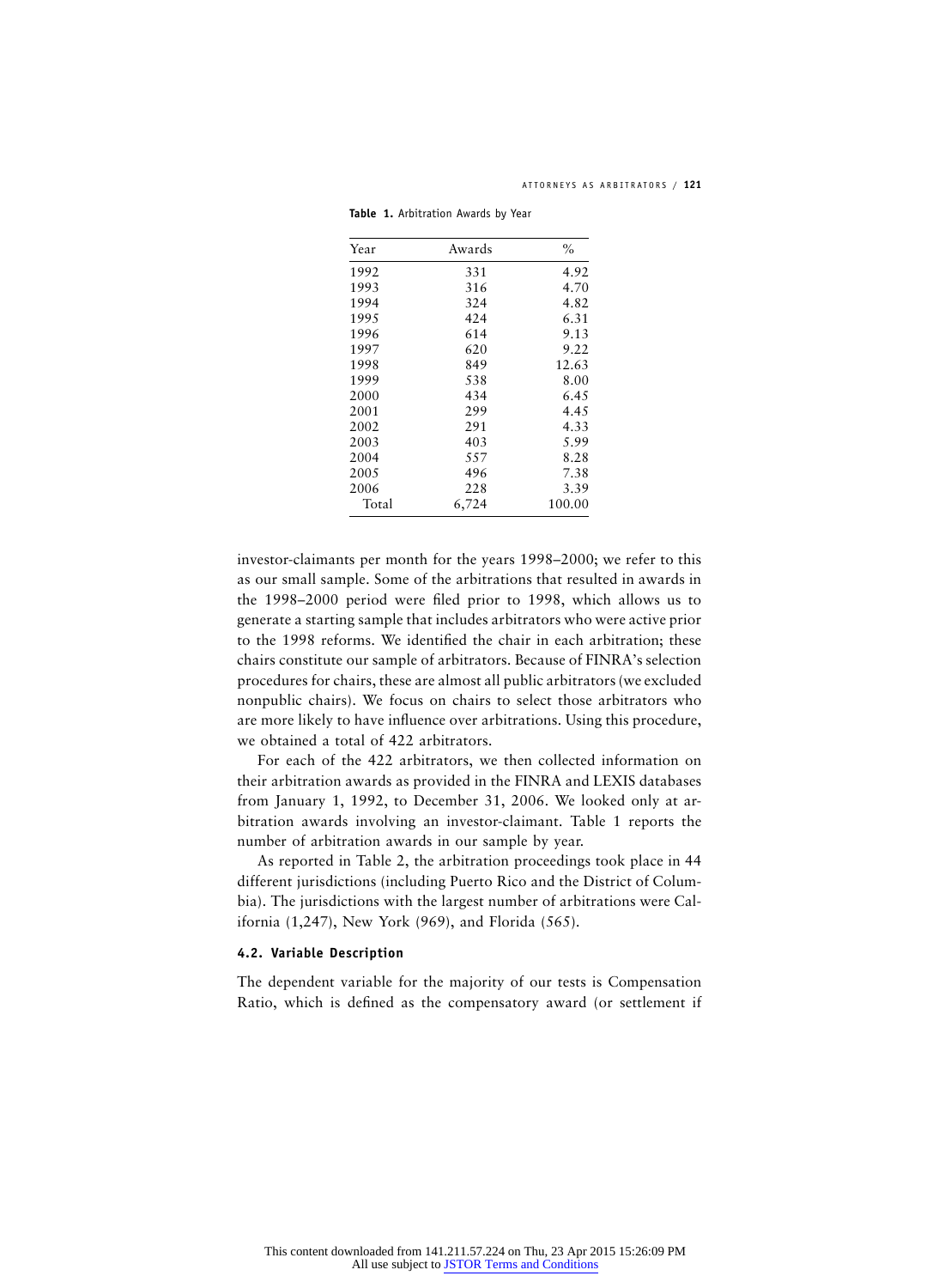**Table 2.** Arbitration Awards by Jurisdiction

| State                | Awards         | $\%$  | State          | Awards       | $\%$  |
|----------------------|----------------|-------|----------------|--------------|-------|
| Alabama              | $\mathbf{1}$   | .02   | Missouri       | 112          | 1.99  |
| Alaska               | $\overline{4}$ | .07   | Montana        | 1            | .02   |
| Arizona              | 125            | 2.22  | Nebraska       | 31           | .55   |
| Arkansas             | 9              | .16   | Nevada         | 57           | 1.01  |
| California           | 1,247          | 22.19 | New Jersey     | 7            | .12   |
| Colorado             | 228            | 4.06  | New Mexico     | 39           | .69   |
| Connecticut          | 7              | .12   | New York       | 969          | 17.24 |
| District of Columbia | 102            | 1.81  | North Carolina | 123          | 2.19  |
| Florida              | 565            | 10.05 | Ohio           | 171          | 3.04  |
| Georgia              | 110            | 1.96  | Oklahoma       | 21           | .37   |
| Hawaii               | 24             | .43   | Oregon         | 64           | 1.14  |
| Idaho                | $\mathbf{1}$   | .02   | Pennsylvania   | 198          | 3.52  |
| Illinois             | 121            | 2.15  | Puerto Rico    | 2            | .04   |
| Indiana              | 14             | .25   | South Carolina | 5            | .09   |
| Iowa                 | $\overline{2}$ | .04   | Tennessee      | 36           | .64   |
| Kansas               | $\mathbf{1}$   | .02   | Texas          | 316          | 5.62  |
| Kentucky             | 54             | .96   | Utah           | 31           | .55   |
| Louisiana            | 79             | 1.41  | Vermont        | 1            | .02   |
| Maryland             | 53             | .94   | Virginia       | 39           | .69   |
| Massachusetts        | 78             | 1.39  | Washington     | 73           | 1.30  |
| Michigan             | 309            | 5.50  | West Virginia  | $\mathbf{1}$ | .02   |
| Minnesota            | 123            | 2.19  | Wisconsin      | 66           | 1.17  |

reported) divided by the requested compensation amount.<sup>16</sup> One potential weakness in this measure is that the claimant decides how much to request as compensation, which creates room for exaggeration. Claimants may request punitive or exemplary damages as well as damages for pain and suffering. However, these are listed separately in the arbitration award, which allows us to exclude them from our measure of the compensatory damages. The compensatory damages will typically turn on the number of securities involved in a particular transaction multiplied by the losses the investor-claimant incurred on the securities. Because information on the number of securities traded (as well as the increase or decline in share price) is also available to the broker or brokerage firm respondent, claimants have less leeway to inflate the requested compensation amount.

A number of factors may affect the compensation ratio. To control

<sup>16.</sup> We use Compensation Ratio rather than the absolute level of compensation awarded as our dependent variable because we lack data on the actual damages suffered by the claimants. Using the ratio rather than the raw figure mitigates the omitted variable problem.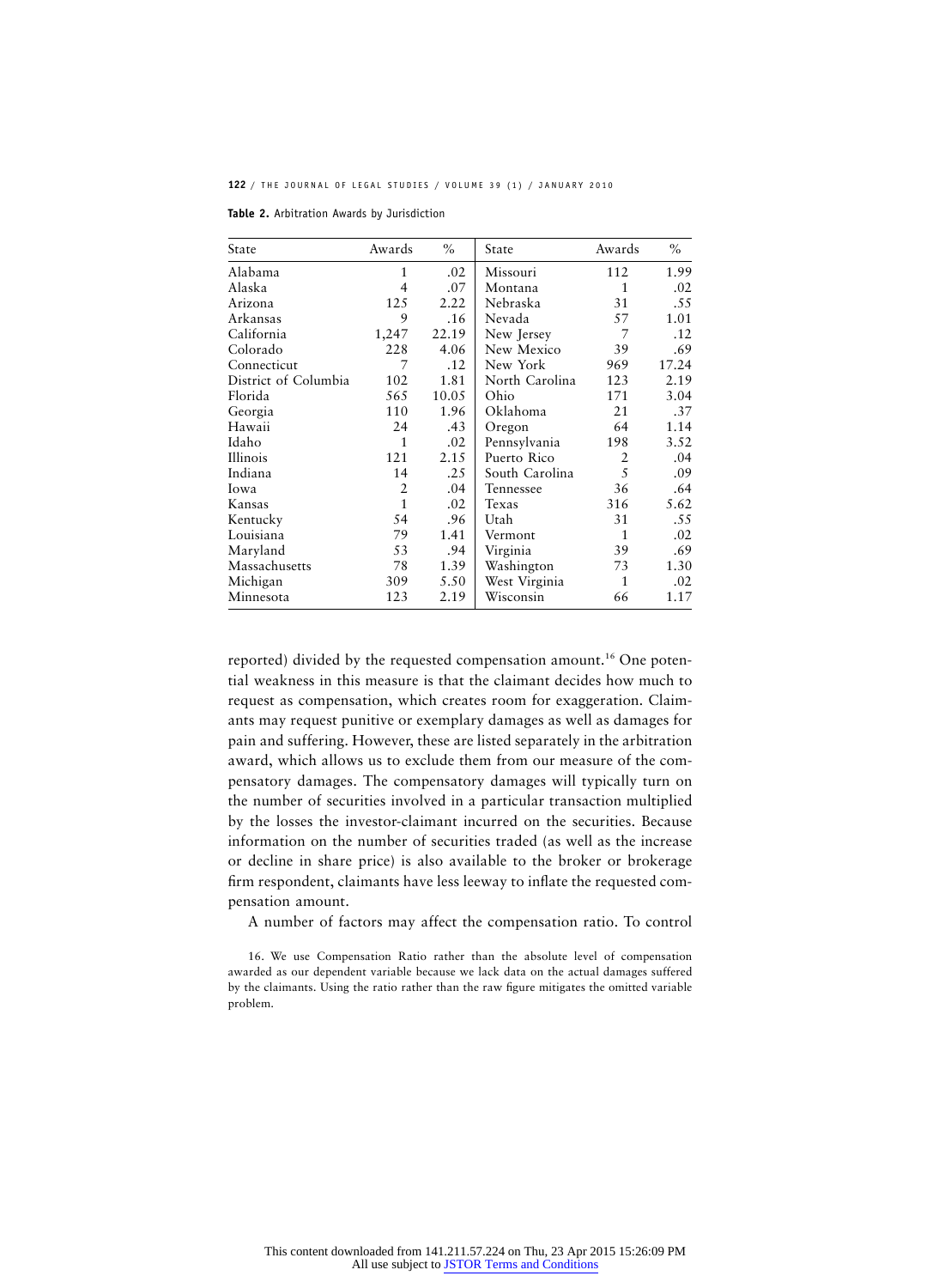| Table 3. Arbitration Claims and Outcomes |
|------------------------------------------|
|                                          |

|                                                          | Awards | $\%$  |
|----------------------------------------------------------|--------|-------|
| Type of claim:                                           |        |       |
| Suitability                                              | 3,385  | 49.76 |
| Churning                                                 | 1,169  | 17.19 |
| Unauthorized Trades                                      | 1,675  | 24.63 |
| Failure to Execute                                       | 1,241  | 18.24 |
| Misrepresentation                                        | 4,627  | 68.02 |
| Conversion                                               | 295    | 4.34  |
| Base category (breach of fiduciary duty and/or contract) | 206    | 3.03  |
| Outcome:                                                 |        |       |
| No settlement                                            | 5,965  | 88.7  |
| Settlement                                               | 759    | 11.3  |
| Reported Settlement                                      | 51     | .8    |
| Unreported Partial Settlement                            | 211    | 3.1   |
| Unreported Full Settlement                               | 497    | 7.4   |
| Total                                                    | 6,724  | 100.0 |

for these factors, our models include a number of variables relating to the subject matter of the dispute, selection of the dispute for arbitrator resolution, panel makeup, award, and state in which the arbitration occurred. A list of variable definitions is provided in Table A1.

Subject matter controls include indicator variables for six common areas of arbitration. Suitability is equal to one if the arbitration involved a suitability claim, including claims relating to "know your customer" (NYSE Rule  $405$ )<sup>17</sup> and NASD Rule 2310 issues,<sup>18</sup> and zero otherwise. Other subject matter indicator variables include Churning (a churning, excessive trading, or excessive commission claim), Unauthorized Trades, Failure to Execute (a failure to buy or sell as directed), Misrepresentation, and Conversion (a claim of theft, conversion, unauthorized withdrawals, or self-dealing). The base category consists of claims involving a nonspecified breach of contract or violation of fiduciary duty. Table 3 reports on the frequency of the subject matter claims in our arbitration sample. Misrepresentation and suitability claims are the most common.

We also include controls to address selection effects. Table 3 also

<sup>17.</sup> New York Stock Exchange Rule 405, the know-your-customer rule, requires member firms to use "due diligence to learn the essential facts relative to every customer [and] every order."

<sup>18.</sup> National Association of Securities Dealers Rule 2310, the suitability requirement, states that "[i]n recommending to a customer the purchase, sale or exchange of any security, a member shall have reasonable grounds for believing that the recommendation is suitable for such customer upon the basis of the facts, if any, disclosed by such customer as to his other security holdings and as to his financial situation and needs."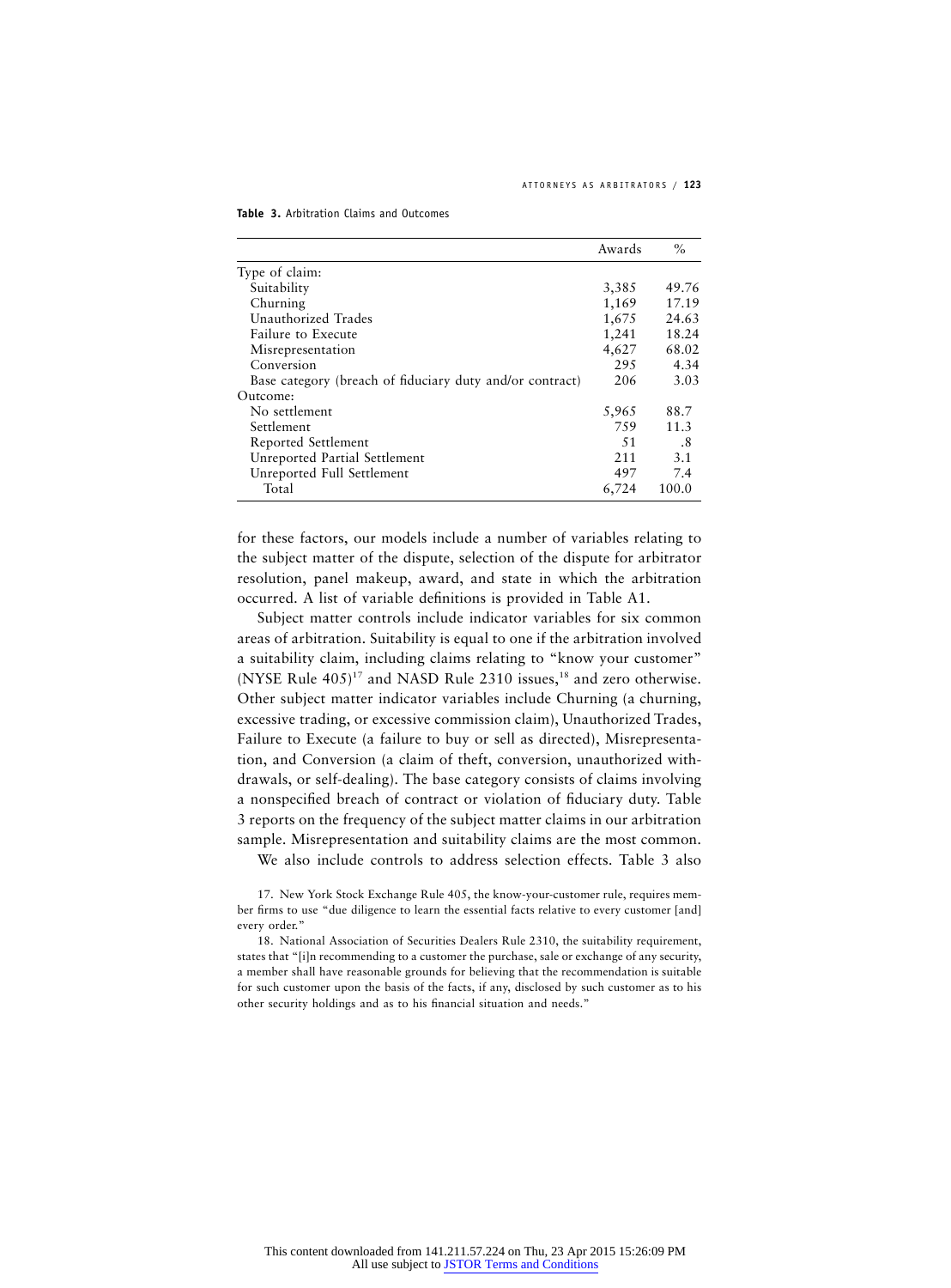reports on the settlements in our sample. The vast majority of settlements are unreported; our sample includes a small number of settlements that are reported—typically because only some of the respondents have settled.19 In those cases, the reported decision may or may not report the settlement terms. The variable Reported Settlement is equal to one when the arbitration resulted in a full or partial settlement and the settlement amount was reported as part of the arbitration award (and was included therefore in Compensation Ratio) and zero otherwise. Unreported Partial Settlement is equal to one where the arbitration resulted in an unreported partial settlement and the award (if any) against the remaining nonsettling respondents was reported and zero otherwise. All other things being equal, we expect that awards in the case of an unreported partial settlement should be lower due to the settlement by a subset of the respondents.

Table 4 provides summary statistics on our opinion controls. Opinion controls focus on characteristics of the claim that may affect the compensation ratio. Claimed Compensation is included because the absolute level of compensation requested may affect the compensation ratio awarded. Arbitrators may be less willing to grant a higher compensation ratio for larger claimed compensation amounts, all other things being equal, simply because they are reluctant to award large sums. Large claims are more likely to be inflated by the claimant than are small ones. Moreover, arbitrators may perceive a large award against an individual broker or small firm as posing a risk of insolvency. A compensation ratio of 20 percent for a \$100,000 claim produces only a \$20,000 award the same compensation ratio for a claim of \$100 million is likely to be more difficult to obtain. The mean claimed compensation for our sample is \$620,000, but the median is a much more modest \$91,000. The compensation ratio is less skewed, with a mean award of 32 percent of the claim and a median of 11 percent. To account for possible nonlinearity in the relationship between compensation ratio and claimed compensation, we also include a squared term for claimed compensation.

The number of arbitrators is correlated with the claimed compensation amount. The Financial Industry Regulatory Authority typically requires a panel of three arbitrators for claimed compensation amounts of over \$50,000. The overwhelming majority of the awards in our sample

<sup>19.</sup> The strength of cases that settle may be different from those that do not settle. Moreover, the claimants who settle are arguably more risk averse than those who do not, which may affect their investment decisions as well.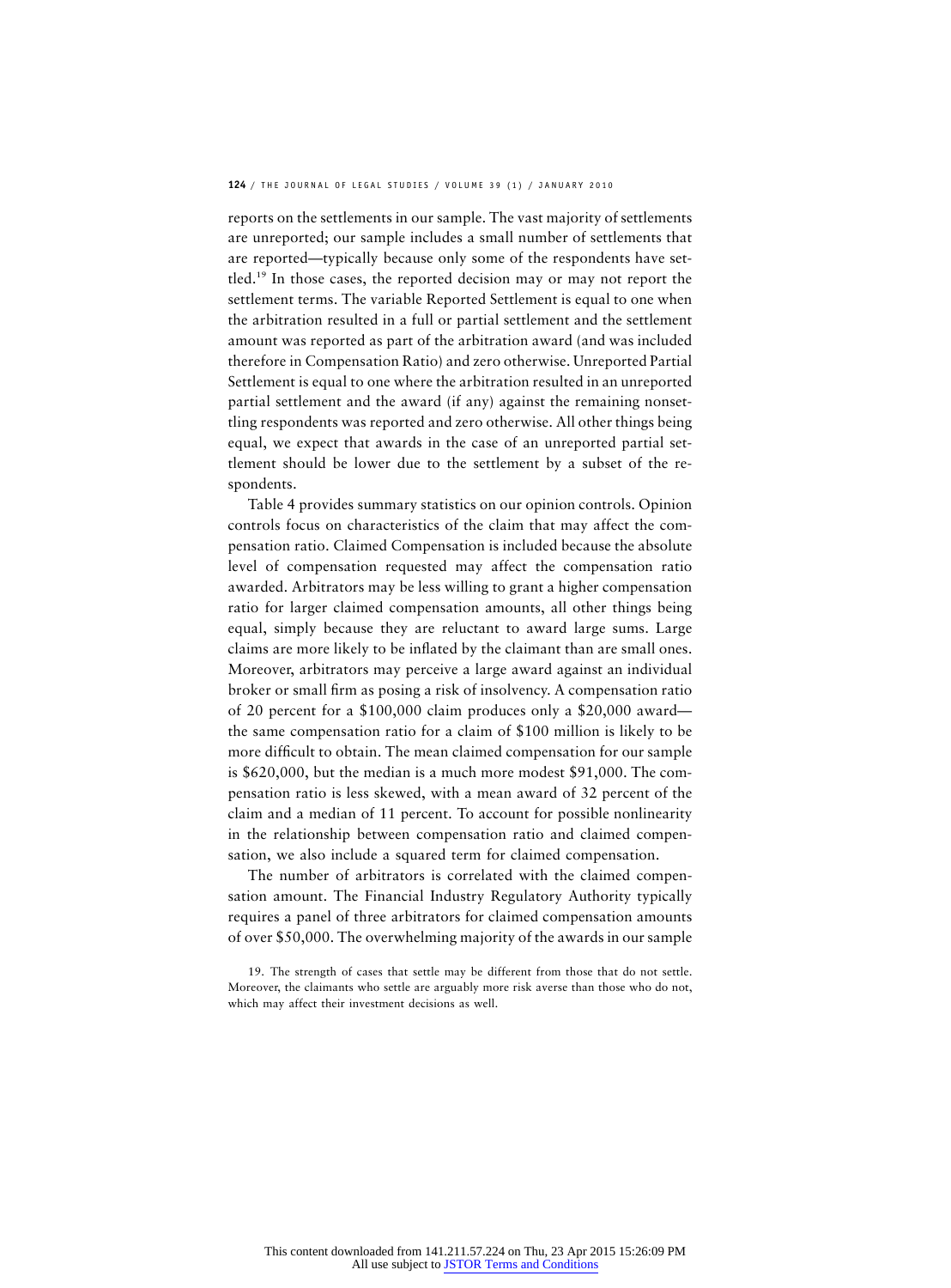| Variable                          | Mean                    | 25%                 | Median              | 75%                 | S                   |
|-----------------------------------|-------------------------|---------------------|---------------------|---------------------|---------------------|
| Claimed Compensation (\$ millions | .620                    | .02 <sup>5</sup>    | $.60^{\circ}$       | .273                | 12.628              |
| Compensation Ratio                |                         |                     |                     | 656                 |                     |
| In expected                       | 324<br>34               | 00.                 |                     | ρχ                  | $391$<br>$244$      |
| Number of Arbitrators             | 2.616                   | 3.000               |                     | 3.000               | .783                |
| Respondent Failed to Appear       | $\frac{1}{2}$           |                     |                     |                     |                     |
| Claimed Punitive Damages          | $\ddot{.}30^\circ$      |                     | .005                | 00.1                |                     |
| laimed CRD Expungement            | .198                    | .00C                | 00 <sub>c</sub>     | 000                 |                     |
| Actual Punitive Damages           | .044                    | 000                 | .000                | 00 <sub>c</sub>     | 31638<br>3439382    |
| Actual CRD Expungement            | .15 <sup>5</sup>        | 000.                | .00 <sub>c</sub>    | 000                 |                     |
| Median state income (1999)        |                         |                     |                     |                     |                     |
| Aedian partner income (1999       | $43,248.9$<br>$234,647$ | 39,927.0<br>228,080 | 43,393.0<br>217,790 | 47,203.0<br>246,380 | $4,018.9$<br>30,097 |

Table 4. Arbitration Characteristics **Table 4.** Arbitration Characteristics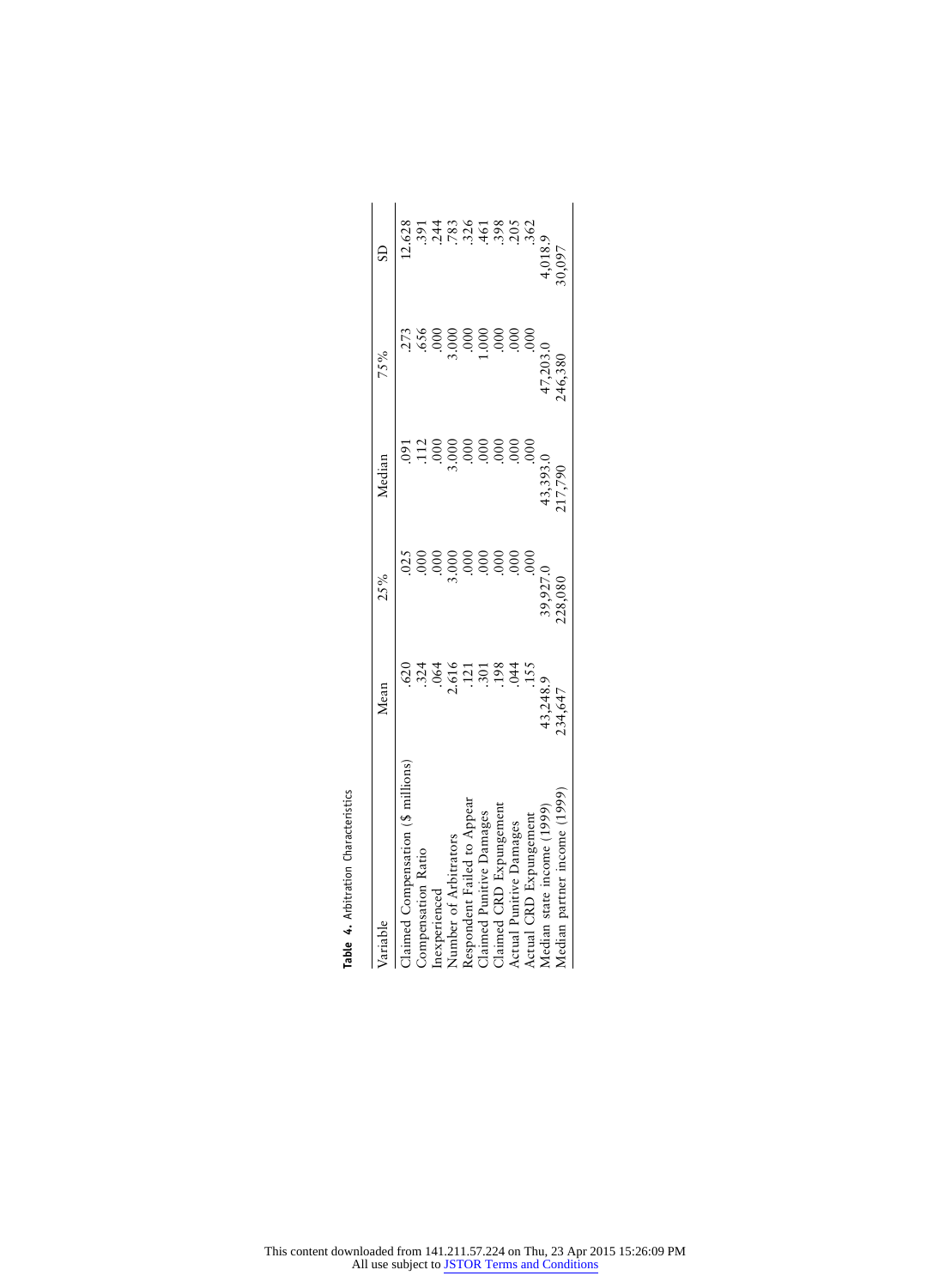came from three-arbitrator panels. We also include a control variable for arbitrator experience, Inexperienced, which is set to one if the award is from the first year that the arbitrator appeared in the data set and zero otherwise. Arbitrators new to the job may be reluctant to make large awards because it may reduce their chances for future selection.

Several opinion controls deal with the strength of the case; stronger cases should result in a higher compensation ratio. Unfortunately, we have no direct measure of the strength of the claimant's case, so we rely on three proxies. Respondent Failed to Appear is equal to one if any of the respondents failed to appear at the arbitration hearing and zero otherwise. Respondents may not appear if their case is weak; alternatively, failing to appear itself may lead the arbitrators to view the respondents' case as less meritorious. In most cases a default award is entered against the nonresponding party. At least one respondent failed to appear at an arbitration hearing in 12 percent of the awards in our sample. We use a request of punitive damages by the claimant (Claimed Punitive Damages) as a proxy for a relatively strong case. Although punitive damages can be (and are) claimed in connection with each of the claim types in our classification, we hypothesize that claimants request punitive damages in cases involving more egregious wrongdoing or when they have hard evidence of fraud or other culpable misconduct. Many claims request an unspecified amount of punitive damages. This measure may be relatively noisy, as some lawyers will request punitive damages in every case, while others never do. We define Claimed Punitive Damages as equal to one, however, only when the claimant has made the punitive damages claim with some specificity. Two situations fall within this definition: cases in which we observe that the claimant requests a positive dollar amount of punitive damages—fixing in the arbitrators' minds a precise amount of punitive damages—and cases in which we observe the actual award of punitive damages, which indicates that the claimant took actions during the arbitration hearings to press its claim for punitive damages.

Our final proxy for the strength of the case, Claimed CRD Expungement, is equal to one if the respondents requested that the Central Registration Depository (CRD) record of any of the respondent-brokers be expunged and zero otherwise. The Financial Industry Regulatory Authority maintains CRD records for active brokers that reflect customer complaints and disciplinary proceedings. Arbitrators may, at their discretion, choose to expunge the arbitration claim from the CRD records for a broker involved in arbitration; expungement has the effect of eras-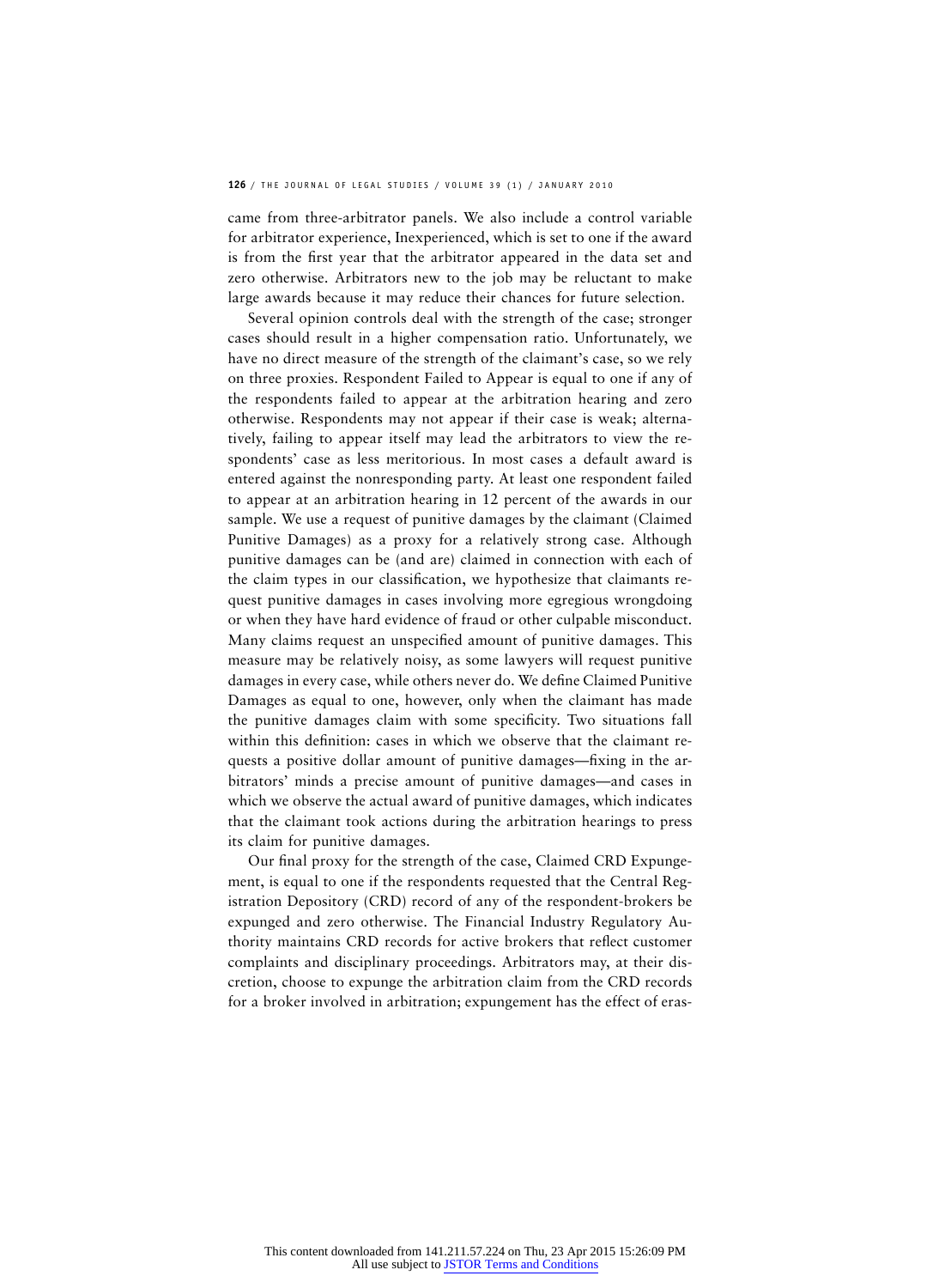#### ATTORNEYS AS ARBITRATORS / **127**

ing the record of the claim from the broker's CRD file. Although NASD rules adopted in 2004 provide that arbitrators may grant expungement requests only under specific conditions,<sup>20</sup> a recent Public Investors Arbitration Bar Association study (2007) found that expungement remains common.21 We treat a respondent as requesting CRD expungement in cases in which we observe the respondent requesting the expungement in the award summary and in cases in which we observe the actual award of CRD expungement, which indicates that the respondent actively pursued expungement during the arbitration hearings. We treat a request for CRD expungement as an indication that the respondents' case was stronger relative to the claimants' case. We consider this proxy to be the noisiest of the three in light of the consistent criticisms leveled at arbitration panels for awarding expungement without an adequate basis.

Finally, our models include state controls for the state in which the arbitration hearing took place, which we treat as exogenous to the variables in our data set. We measure our state controls as of 1999, the midpoint of our data set. The state controls include the median household state income (State Income) and the average partner salary for the state (Partner Income). States with higher income may have a different investor clientele than states with lower incomes. Higher law firm salaries correlate with an increased opportunity cost for qualified individuals to serve as arbitrators, which arguably leads to lower quality arbitrators. We also include indicator variables for the three states with over 500 arbitrations (New York, California, Florida).

#### **4.3. Financial Interest**

To test the financial interest hypothesis, we include a series of independent variables to test the importance of a financial relationship among attorneys who serve as arbitrators. The base case is defined to be nonattorney arbitrators. Attorney is defined as one if the arbitrator is an attorney and zero otherwise. Attorney\_Investor is equal to one if the arbitrator has acted as an attorney in other arbitrations and represented investors in more than 75 percent of these arbitrations and zero oth-

<sup>20.</sup> In 1999, the NASD temporarily halted expungement by arbitrators after complaints were raised. In 2004, it adopted new rules providing that arbitrators could expunge a broker's record only if the "arbitration panel found that an investor's allegations had been factually impossible or false, or that the accused broker had not been individually involved in the matter" (FINRA Rule 2130).

<sup>21.</sup> The *New York Times* reported that, in 2005, FINRA expunged 907 customer complaints from brokers' records, or 13 percent (Browning 2007).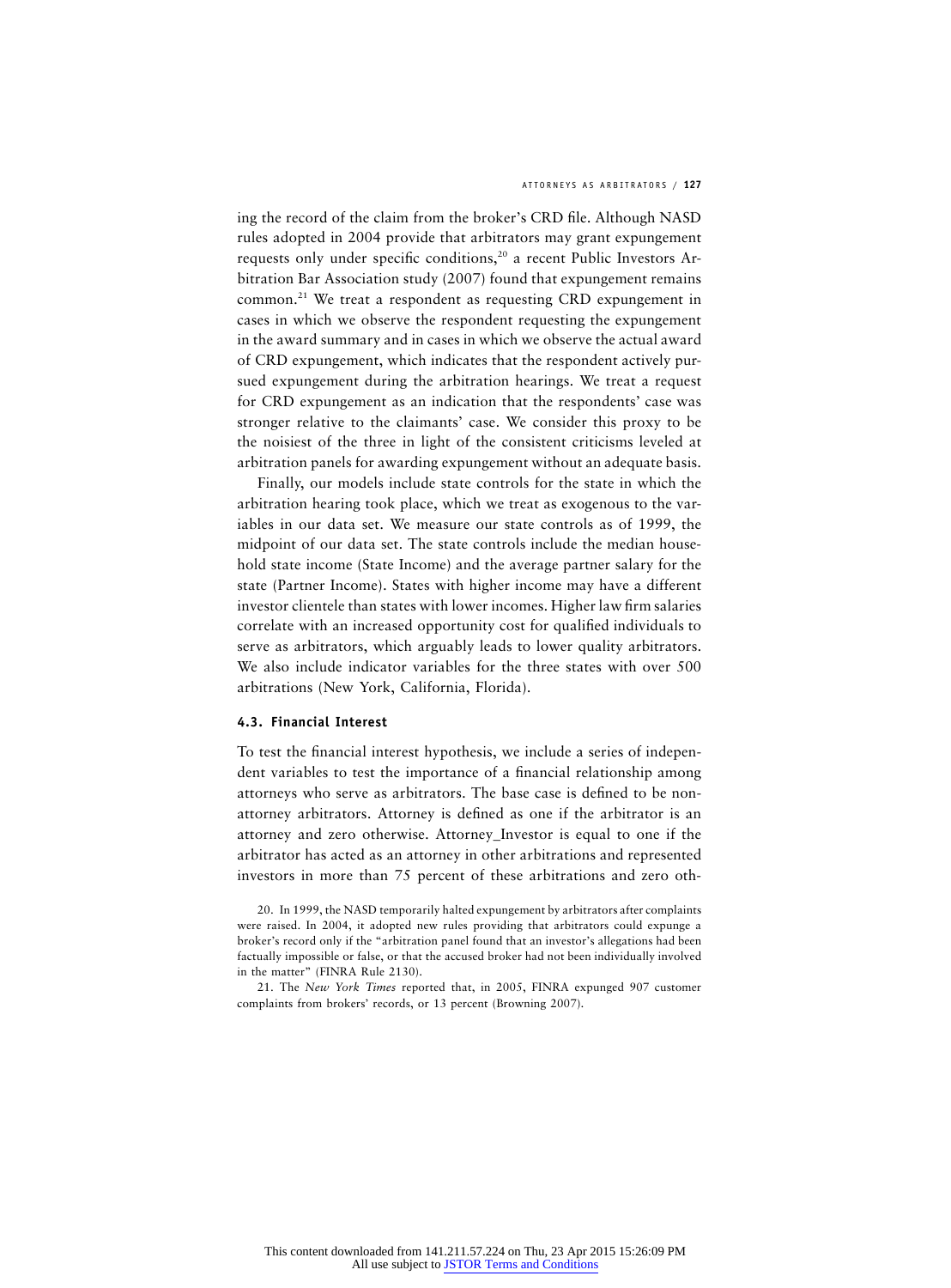**128** / THE JOURNAL OF LEGAL STUDIES / VOLUME 39 (1) / JANUARY 2010

**Table 5.** Attorneys as Arbitrators: Summary Statistics

| Status             | Arbitrators | $\%$  |
|--------------------|-------------|-------|
| Attorney           | 347         | 82.2  |
| Attorney_Investor  | 45          | 10.7  |
| Attorney_Brokerage | 16          | 3.8   |
| Not attorney       | 75          | 17.8  |
| Total              | 422         | 100.0 |

erwise. Attorney\_Brokerage is equal to one if the arbitrator acted as an attorney in other arbitrations and represented brokerage firms or brokers in more than 75 percent of these arbitrations and zero otherwise.<sup>22</sup> Table 5 provides summary statistics for these variables.

Additional variables relating to financial interest include Industry Arbitrator Background, which equals one if the arbitrator was designated as an industry arbitrator in other arbitration proceedings and zero otherwise. (Designation as a public or industry arbitrator can and does change.) We include an independent variable for whether the arbitration is in the arbitrator's first year in our data set (Inexperienced; excluding 1992, the first year covered by our data set). The model also includes subject matter, opinion, and state controls. We estimate the following equation for each award using ordinary least squares and robust standard errors clustered by individual arbitrator:

Compensation Ratio<sub>i</sub> =  $\alpha + \beta_{1i}$ Attorney<sub>i</sub> +  $\beta_{2i}$ AttorneyInvestor<sub>i</sub>

- +  $\beta_{3i}$ AttorneyBrokerage<sub>i</sub>
- +  $\beta_{4i}$ Industry Arbitrator Background<sub>i</sub>
- $\beta_{5i}$ Inexperienced, +  $\beta_{ii}$ Subject Matter<sub>ii</sub>
- $\beta_{ki}$ Opinion Controls<sub>ki</sub> +  $\beta_{li}$ State Controls<sub>ki</sub>
- + Year Effects +  $\varepsilon_i$ .

Table 6 reports the results of our first model. We find partial support for the financial interest hypothesis. The coefficient on Attorney \_Brokerage is negative and significant at less than the 1 percent level. The presence of an arbitrator who acted as an attorney for a brokerage

<sup>22.</sup> Note that this variable is likely underinclusive, as it does not capture nonarbitration representation of industry clients. This underinclusion biases against finding any significant result.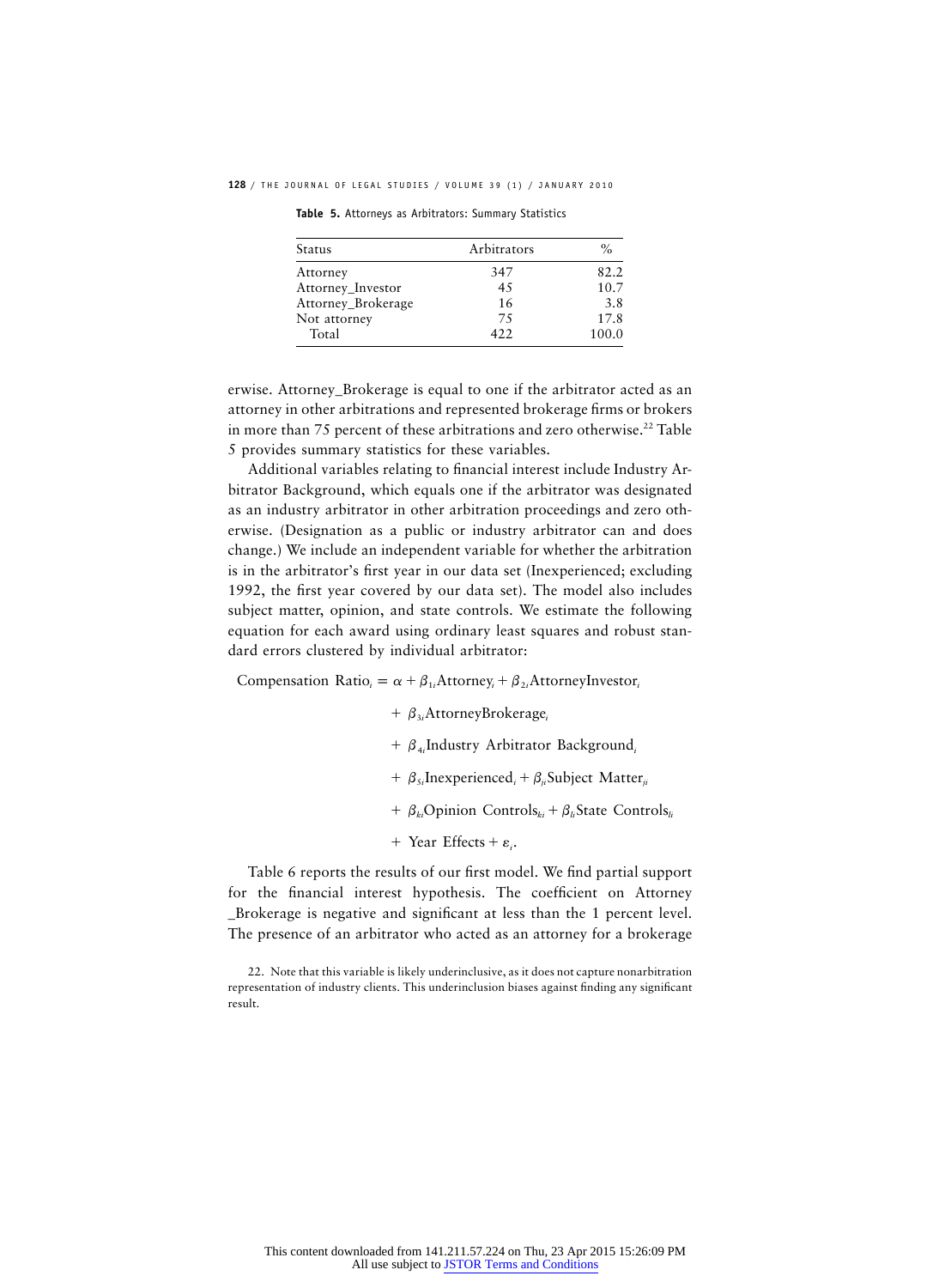firm in other arbitration proceedings correlates with a 7.5-percentagepoint lower arbitration award (measured as a percentage of the claimed compensation). The coefficient on Industry Arbitrator Background is also negative, although significant at only the 10 percent level. The presence of an arbitrator with an industry arbitrator background correlates with a 5-percentage-point lower arbitration award. These results are consistent with the view that prior employment relationships may affect arbitration awards. Arbitrators who act as attorneys for brokerage firms or brokers may tend to side with brokerage firms and brokers in customer arbitration proceedings, perhaps because those attorneys have a more sympathetic view of the industry generally. Alternatively, attorneys who have worked for brokerage firms may have greater industry expertise, which causes them to be more skeptical of investors' claims. The available data do not allow us to assess the merits of claims, so we cannot exclude the possibility that lower rewards are a more accurate resolution of the claims. We do not find a corresponding effect for attorneys who represent investors; the coefficient for Attorney\_Investor is insignificant.

We also find that inexperienced arbitrators make smaller awards. The coefficient on Inexperienced is negative and significant at the 10 percent level. Having an inexperienced arbitrator correlates with a 3.4 percentage-point lower arbitration award to claimants, which is consistent with the proposition that arbitrators early in their careers may hesitate to make large awards, perhaps in the hope that they will be selected more often by brokerage firms in future cases.<sup>23</sup>

The influence of a financial interest may turn on the extent of an attorney-arbitrator's relationship with brokerage firms and brokers. To assess this question, we divide Attorney\_Investor and Attorney\_ Brokerage in model 1 on the basis of whether the attorney-arbitrator represented a client in at least three other arbitrations (for arbitrators who acted at least once as an attorney in other arbitration proceedings). We denote these as Many Cases and attorney-arbitrators who repre-

<sup>23.</sup> We divided our subject matter categories into subjective claims (suitability, churning, and misrepresentation claims) and more objective claims (unauthorized trades, failure to execute, and conversion). We then added to model 1 an indicator variable for a subjective claim (Subjective) as well as interaction terms between Subjective and the variables Attorney\_Investor and Attorney\_Brokerage. Unreported, the coefficient on Subjective was negative and insignificant (at the 13.1 percent level), which suggests that arbitrators are more skeptical of such claims. The coefficients on Subjective  $\times$  Attorney\_Investor and Subjective x Attorney\_Brokerage, however, were both insignificant.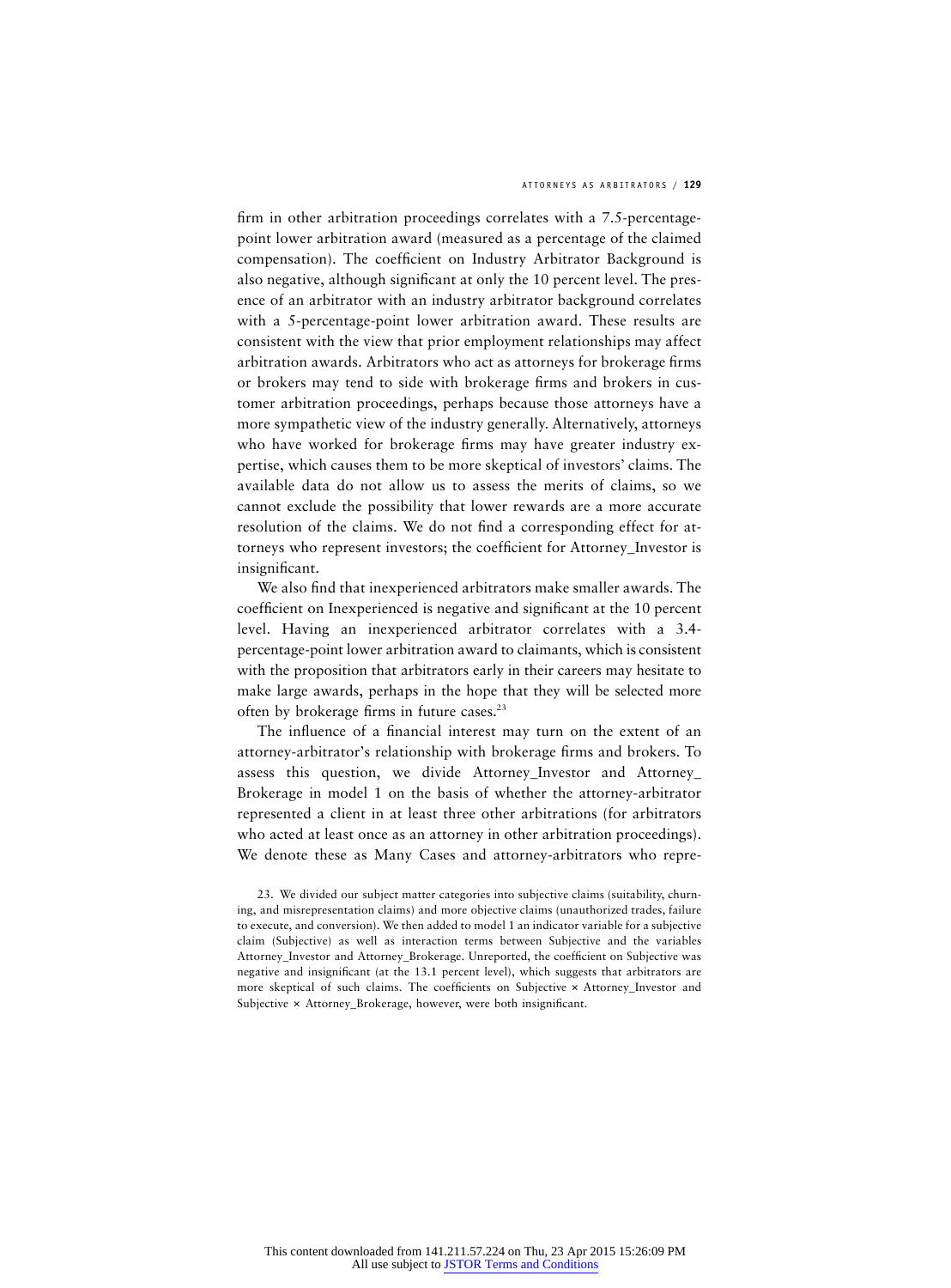| Variable                          |                                                                                                                                                                                                                                       |                                                                                                                                                                                                                                                                                                                       | $\widetilde{\omega}$                                                                                                                                                                                                     | $\widehat{4}$                                                                                                                                                                                                                                                                                |                                                                                                                                                                                                                                                                                                                                                  |
|-----------------------------------|---------------------------------------------------------------------------------------------------------------------------------------------------------------------------------------------------------------------------------------|-----------------------------------------------------------------------------------------------------------------------------------------------------------------------------------------------------------------------------------------------------------------------------------------------------------------------|--------------------------------------------------------------------------------------------------------------------------------------------------------------------------------------------------------------------------|----------------------------------------------------------------------------------------------------------------------------------------------------------------------------------------------------------------------------------------------------------------------------------------------|--------------------------------------------------------------------------------------------------------------------------------------------------------------------------------------------------------------------------------------------------------------------------------------------------------------------------------------------------|
|                                   |                                                                                                                                                                                                                                       |                                                                                                                                                                                                                                                                                                                       |                                                                                                                                                                                                                          |                                                                                                                                                                                                                                                                                              |                                                                                                                                                                                                                                                                                                                                                  |
| Attorney                          | $-0.020$ $(-1.300)$                                                                                                                                                                                                                   | $-0.020$ $(-1.300)$                                                                                                                                                                                                                                                                                                   | $-0.064*$ (-2.050)                                                                                                                                                                                                       | $-194$ <sup>+</sup>                                                                                                                                                                                                                                                                          | $(-1.690)$                                                                                                                                                                                                                                                                                                                                       |
| Attorney_Investor                 | $-0.005$ $(-.190)$<br>$-0.075**$ $(-3.160)$                                                                                                                                                                                           |                                                                                                                                                                                                                                                                                                                       |                                                                                                                                                                                                                          |                                                                                                                                                                                                                                                                                              |                                                                                                                                                                                                                                                                                                                                                  |
| Attorney_Brokerage                |                                                                                                                                                                                                                                       |                                                                                                                                                                                                                                                                                                                       |                                                                                                                                                                                                                          |                                                                                                                                                                                                                                                                                              |                                                                                                                                                                                                                                                                                                                                                  |
| Attorney_Investor (Few Cases)     |                                                                                                                                                                                                                                       |                                                                                                                                                                                                                                                                                                                       |                                                                                                                                                                                                                          |                                                                                                                                                                                                                                                                                              |                                                                                                                                                                                                                                                                                                                                                  |
| Attorney_Brokerage (Few Cases)    |                                                                                                                                                                                                                                       |                                                                                                                                                                                                                                                                                                                       |                                                                                                                                                                                                                          |                                                                                                                                                                                                                                                                                              |                                                                                                                                                                                                                                                                                                                                                  |
| Attorney_Investor (Many Cases)    |                                                                                                                                                                                                                                       |                                                                                                                                                                                                                                                                                                                       |                                                                                                                                                                                                                          |                                                                                                                                                                                                                                                                                              |                                                                                                                                                                                                                                                                                                                                                  |
| Attorney_Brokerage (Many Cases)   |                                                                                                                                                                                                                                       |                                                                                                                                                                                                                                                                                                                       |                                                                                                                                                                                                                          |                                                                                                                                                                                                                                                                                              |                                                                                                                                                                                                                                                                                                                                                  |
| Industry Arbitrator Background    |                                                                                                                                                                                                                                       |                                                                                                                                                                                                                                                                                                                       |                                                                                                                                                                                                                          |                                                                                                                                                                                                                                                                                              |                                                                                                                                                                                                                                                                                                                                                  |
| Inexperienced                     |                                                                                                                                                                                                                                       |                                                                                                                                                                                                                                                                                                                       |                                                                                                                                                                                                                          |                                                                                                                                                                                                                                                                                              |                                                                                                                                                                                                                                                                                                                                                  |
| Suitability                       |                                                                                                                                                                                                                                       |                                                                                                                                                                                                                                                                                                                       |                                                                                                                                                                                                                          |                                                                                                                                                                                                                                                                                              |                                                                                                                                                                                                                                                                                                                                                  |
| Churning<br>Unauthorized Trades   |                                                                                                                                                                                                                                       |                                                                                                                                                                                                                                                                                                                       |                                                                                                                                                                                                                          |                                                                                                                                                                                                                                                                                              |                                                                                                                                                                                                                                                                                                                                                  |
|                                   | $(-1.860)$<br>$(-1.880)$<br>$(-9.80)$<br>$(-1.850)$<br>$(-1.850)$<br>$(-1.850)$<br>$(-1.850)$<br>$(-1.520)$<br>$(-3.020)$<br>$-1.050$<br>$-1.034$<br>$-1.011$<br>$-1.023$<br>$-1.055$<br>$-1.055$<br>$-1.015$<br>$-1.012$<br>$-1.012$ | $\begin{array}{r} 1.016 \\ - 0.066 \\ - 0.030 \\ - 0.030 \\ - 0.030 \\ - 0.030 \\ - 0.030 \\ - 0.030 \\ - 0.030 \\ - 0.030 \\ - 0.030 \\ - 0.030 \\ - 0.030 \\ - 0.030 \\ - 0.030 \\ - 0.030 \\ - 0.030 \\ - 0.030 \\ - 0.030 \\ - 0.030 \\ - 0.030 \\ - 0.030 \\ - 0.030 \\ - 0.030 \\ - 0.030 \\ - 0.030 \\ - 0.03$ | $-1.5$<br>$-1.5$<br>$-1.5$<br>$-1.5$<br>$-1.5$<br>$-1.5$<br>$-1.5$<br>$-1.5$<br>$-1.5$<br>$-1.5$<br>$-1.5$<br>$-1.5$<br>$-1.5$<br>$-1.5$<br>$-1.5$<br>$-1.5$<br>$-1.5$<br>$-1.5$<br>$-1.5$<br>$-1.5$<br>$-1.5$<br>$-1.5$ | $7.35$<br>$7.8$<br>$7.8$<br>$7.8$<br>$7.8$<br>$7.8$<br>$7.8$<br>$7.8$<br>$7.8$<br>$7.8$<br>$7.8$<br>$7.8$<br>$7.8$<br>$7.8$<br>$7.8$<br>$7.8$<br>$7.8$<br>$7.8$<br>$7.8$<br>$7.8$<br>$7.8$<br>$7.8$<br>$7.8$<br>$7.8$<br>$7.8$<br>$7.8$<br>$7.8$<br>$7.8$<br>$7.8$<br>$7.8$<br>$7.8$<br>$7.$ | $\begin{array}{c}\n(1.510) \\ (-1.510) \\ (-5.770) \\ (-5.770) \\ (-1.530) \\ (-1.530) \\ (-1.530) \\ (-1.530) \\ (-1.530) \\ (-1.530) \\ (-1.530) \\ (-1.530) \\ (-1.530) \\ (-1.530) \\ (-1.530) \\ (-1.530) \\ (-1.530) \\ (-1.530) \\ (-1.530) \\ (-1.530) \\ (-1.530) \\ (-1.530) \\ (-1.530) \\ (-1.530) \\ (-1.530) \\ (-1.530) \\ (-1.5$ |
| Failure to Execute                |                                                                                                                                                                                                                                       |                                                                                                                                                                                                                                                                                                                       |                                                                                                                                                                                                                          |                                                                                                                                                                                                                                                                                              |                                                                                                                                                                                                                                                                                                                                                  |
| Misrepresentation                 |                                                                                                                                                                                                                                       |                                                                                                                                                                                                                                                                                                                       |                                                                                                                                                                                                                          |                                                                                                                                                                                                                                                                                              |                                                                                                                                                                                                                                                                                                                                                  |
| Conversion                        |                                                                                                                                                                                                                                       |                                                                                                                                                                                                                                                                                                                       |                                                                                                                                                                                                                          |                                                                                                                                                                                                                                                                                              |                                                                                                                                                                                                                                                                                                                                                  |
| Claimed Compensation              |                                                                                                                                                                                                                                       |                                                                                                                                                                                                                                                                                                                       |                                                                                                                                                                                                                          |                                                                                                                                                                                                                                                                                              |                                                                                                                                                                                                                                                                                                                                                  |
| Claimed Compensation <sup>®</sup> | (4.010)<br>$000**$                                                                                                                                                                                                                    | (4.010)                                                                                                                                                                                                                                                                                                               | (3.020)<br>$.000**$                                                                                                                                                                                                      |                                                                                                                                                                                                                                                                                              |                                                                                                                                                                                                                                                                                                                                                  |
|                                   |                                                                                                                                                                                                                                       |                                                                                                                                                                                                                                                                                                                       |                                                                                                                                                                                                                          |                                                                                                                                                                                                                                                                                              |                                                                                                                                                                                                                                                                                                                                                  |

Table 6. Attorneys as Arbitrators: Regression Analysis **Table 6.** Attorneys as Arbitrators: Regression Analysis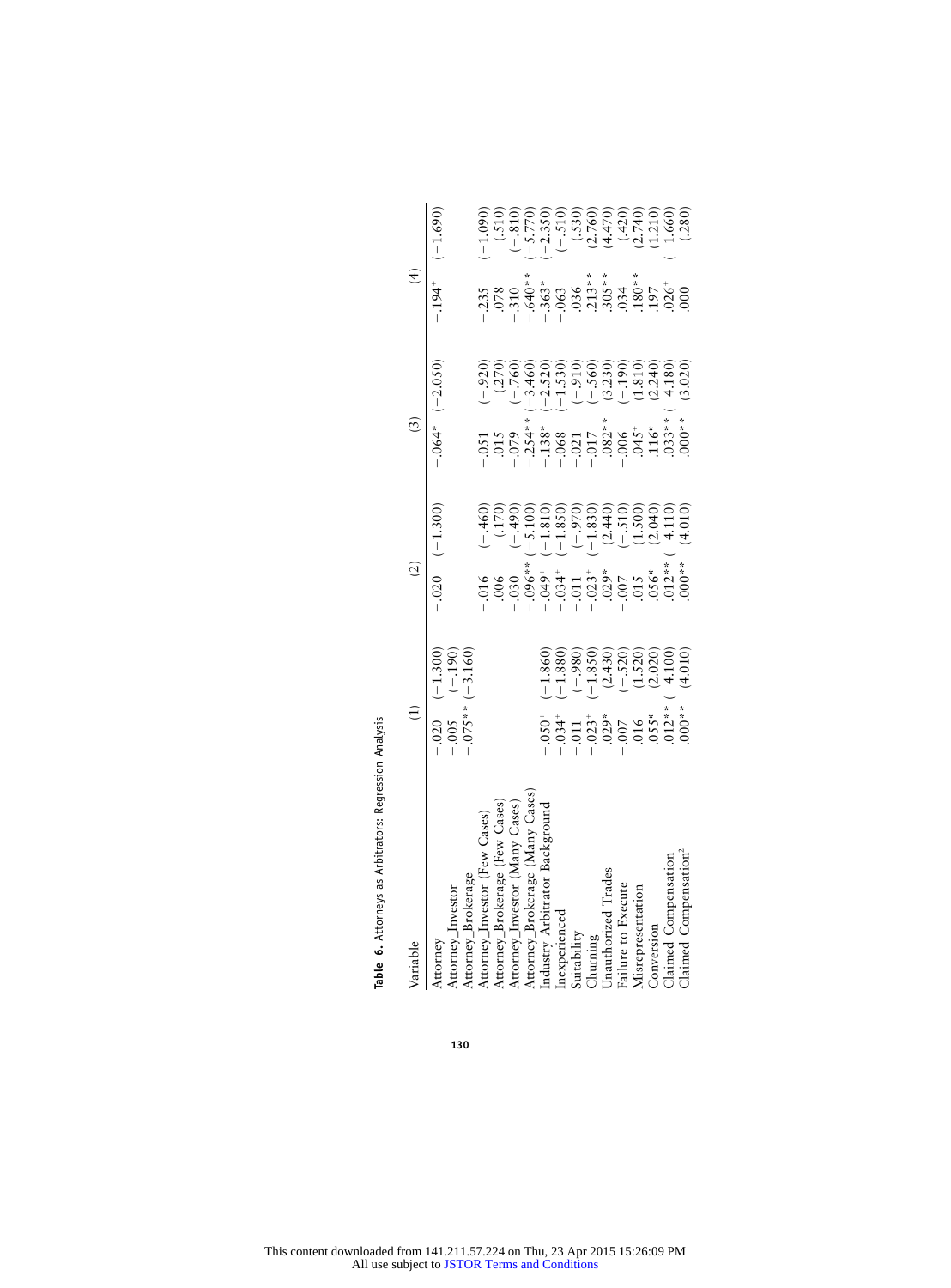| $(-1.150)$<br>$(-600)$<br>$(-860)$<br>$(-360)$<br>$(-360)$<br>$(-530)$<br>$(1.120)$ | .0708<br>$-137$<br>$-040$<br>$-061$<br>$-752$<br>$5,625$ | $\begin{array}{l} (16.62)\\ (2.782)\\ (12.783)\\ (2.783)\\ (3.783)\\ (4.69)\\ (5.783)\\ (6.783)\\ (7.783)\\ (8.783)\\ (9.783)\\ (10.783)\\ (11.783)\\ (12.783)\\ (12.783)\\ (12.783)\\ (12.783)\\ (12.783)\\ (12.783)\\ (12.783)\\ (12.783)\\ (12.783)\\ (12.783)\\ (12.783)\\ (12.783)$ | $-0.21$<br>$.533**$<br>$.667**$<br>$-339***$<br>$.525***$<br>$.454**$<br>.0695<br>.864 | $\begin{array}{r} (3.260) \\ (-8.170) \\ (+9.60) \\ (+9.60) \\ (+0.70) \\ (+0.70) \\ (-1.230) \\ (+4.420) \\ (+4.420) \\ (+4.420) \\ (-1.230) \\ (-4.40) \\ (-4.40) \\ (-4.40) \\ (-4.40) \\ (-4.40) \\ (-4.40) \\ (-4.40) \\ (-3.40) \\ (-3.40) \\ (-3.40) \\ (-3.40) \\ (-3.40) \\ (-3.40) \\ (-3.40) \\ (-3.40) \\ (-3.40) \\ (-3.40) \\ (-3.40) \\ (-3.$ | $-109$ **<br>$243$ **<br>$208$ **<br>$000$<br>$000$ *<br>$-0.07$<br>$-0.009$<br>$-0.009$<br>$-0.009$<br>$-0.009$<br>.1283<br>.864 | $\begin{array}{c} (3.220) \\ (-8.180) \\ (+4.940) \\ (6.700) \\ (-3.180) \\ (-1.960) \\ (-1.960) \\ (-1.960) \\ (-4.90) \\ (-4.90) \\ (-4.90) \\ (-4.90) \\ (-4.90) \\ (-4.90) \\ (-4.90) \\ (-4.90) \\ (-4.90) \\ (-4.90) \\ (-4.90) \\ (-4.90) \\ (-4.90) \\ (-4.90) \\ (-4.90) \\ (-4.90) \\ (-4.90) \\ (-4.90) \\ (-4.90) \\ (-4.90) \\ (-4.90) \\ (-4$ | $-0.23**$<br>$-0.69**$<br>$-0.69**$<br>$-0.33**$<br>$-0.03***$<br>$-0.03***$<br>$-0.03***$<br>$-0.03***$<br>$-0.03***$<br>$-0.03***$<br>$-0.026$<br>$-0.007$<br>$-0.013$<br>$-461**$<br>.1283<br>5,864 | Median Partner Income for State |
|-------------------------------------------------------------------------------------|----------------------------------------------------------|------------------------------------------------------------------------------------------------------------------------------------------------------------------------------------------------------------------------------------------------------------------------------------------|----------------------------------------------------------------------------------------|--------------------------------------------------------------------------------------------------------------------------------------------------------------------------------------------------------------------------------------------------------------------------------------------------------------------------------------------------------------|-----------------------------------------------------------------------------------------------------------------------------------|-------------------------------------------------------------------------------------------------------------------------------------------------------------------------------------------------------------------------------------------------------------------------------------------------------------------------------------------------------------|--------------------------------------------------------------------------------------------------------------------------------------------------------------------------------------------------------|---------------------------------|
|                                                                                     |                                                          |                                                                                                                                                                                                                                                                                          |                                                                                        |                                                                                                                                                                                                                                                                                                                                                              |                                                                                                                                   |                                                                                                                                                                                                                                                                                                                                                             |                                                                                                                                                                                                        |                                 |
|                                                                                     |                                                          |                                                                                                                                                                                                                                                                                          |                                                                                        |                                                                                                                                                                                                                                                                                                                                                              |                                                                                                                                   |                                                                                                                                                                                                                                                                                                                                                             |                                                                                                                                                                                                        |                                 |
|                                                                                     |                                                          |                                                                                                                                                                                                                                                                                          |                                                                                        |                                                                                                                                                                                                                                                                                                                                                              |                                                                                                                                   |                                                                                                                                                                                                                                                                                                                                                             |                                                                                                                                                                                                        |                                 |
|                                                                                     |                                                          |                                                                                                                                                                                                                                                                                          |                                                                                        |                                                                                                                                                                                                                                                                                                                                                              |                                                                                                                                   |                                                                                                                                                                                                                                                                                                                                                             |                                                                                                                                                                                                        |                                 |
|                                                                                     |                                                          |                                                                                                                                                                                                                                                                                          |                                                                                        |                                                                                                                                                                                                                                                                                                                                                              |                                                                                                                                   |                                                                                                                                                                                                                                                                                                                                                             |                                                                                                                                                                                                        |                                 |
|                                                                                     |                                                          |                                                                                                                                                                                                                                                                                          |                                                                                        |                                                                                                                                                                                                                                                                                                                                                              |                                                                                                                                   |                                                                                                                                                                                                                                                                                                                                                             |                                                                                                                                                                                                        |                                 |
|                                                                                     |                                                          |                                                                                                                                                                                                                                                                                          |                                                                                        |                                                                                                                                                                                                                                                                                                                                                              |                                                                                                                                   |                                                                                                                                                                                                                                                                                                                                                             |                                                                                                                                                                                                        |                                 |
|                                                                                     |                                                          |                                                                                                                                                                                                                                                                                          |                                                                                        |                                                                                                                                                                                                                                                                                                                                                              |                                                                                                                                   |                                                                                                                                                                                                                                                                                                                                                             |                                                                                                                                                                                                        |                                 |
|                                                                                     |                                                          |                                                                                                                                                                                                                                                                                          |                                                                                        |                                                                                                                                                                                                                                                                                                                                                              |                                                                                                                                   |                                                                                                                                                                                                                                                                                                                                                             |                                                                                                                                                                                                        |                                 |
|                                                                                     |                                                          |                                                                                                                                                                                                                                                                                          |                                                                                        |                                                                                                                                                                                                                                                                                                                                                              |                                                                                                                                   |                                                                                                                                                                                                                                                                                                                                                             |                                                                                                                                                                                                        |                                 |
| $(3.460)$<br>(14.150)<br>(2.590)<br>(-12.140)                                       | $1.386**$<br>$1.386**$<br>$1.60*$<br>$1.052**$           |                                                                                                                                                                                                                                                                                          |                                                                                        | $-0.023** (-3.270)$<br>$-269** (17.210)$<br>$0.034** (3.260)$<br>(17.210)                                                                                                                                                                                                                                                                                    |                                                                                                                                   |                                                                                                                                                                                                                                                                                                                                                             | (17.200)                                                                                                                                                                                               |                                 |
|                                                                                     |                                                          | $(-1.420)$                                                                                                                                                                                                                                                                               |                                                                                        |                                                                                                                                                                                                                                                                                                                                                              |                                                                                                                                   |                                                                                                                                                                                                                                                                                                                                                             | $(-3.290)$                                                                                                                                                                                             |                                 |

Note. The dependent variable is Compensation Ratio. The t-statistics are in parentheses. Models 1 and 2 are ordinary least squares estimations with<br>errors clustered by arbitrator; model 3 is a Tobit model, and model 4 is a **Note.** The dependent variable is Compensation Ratio. The *t*-statistics are in parentheses. Models 1 and 2 are ordinary least squares estimations with errors clustered by arbitrator; model 3 is a Tobit model, and model 4 is a logit model in which Award equals one for a positive award and zero otherwise. All models include year indicator variables.

 $+$ Significant at  $\leq 10\%$ .

+ Significant at  $\leq 10\%$ .<br>\* Significant at  $\leq 5\%$ .<br>\*\* Significant at < 1%. \*Significant at 5%. ≤

\*\* Significant at  $< 1\%$ .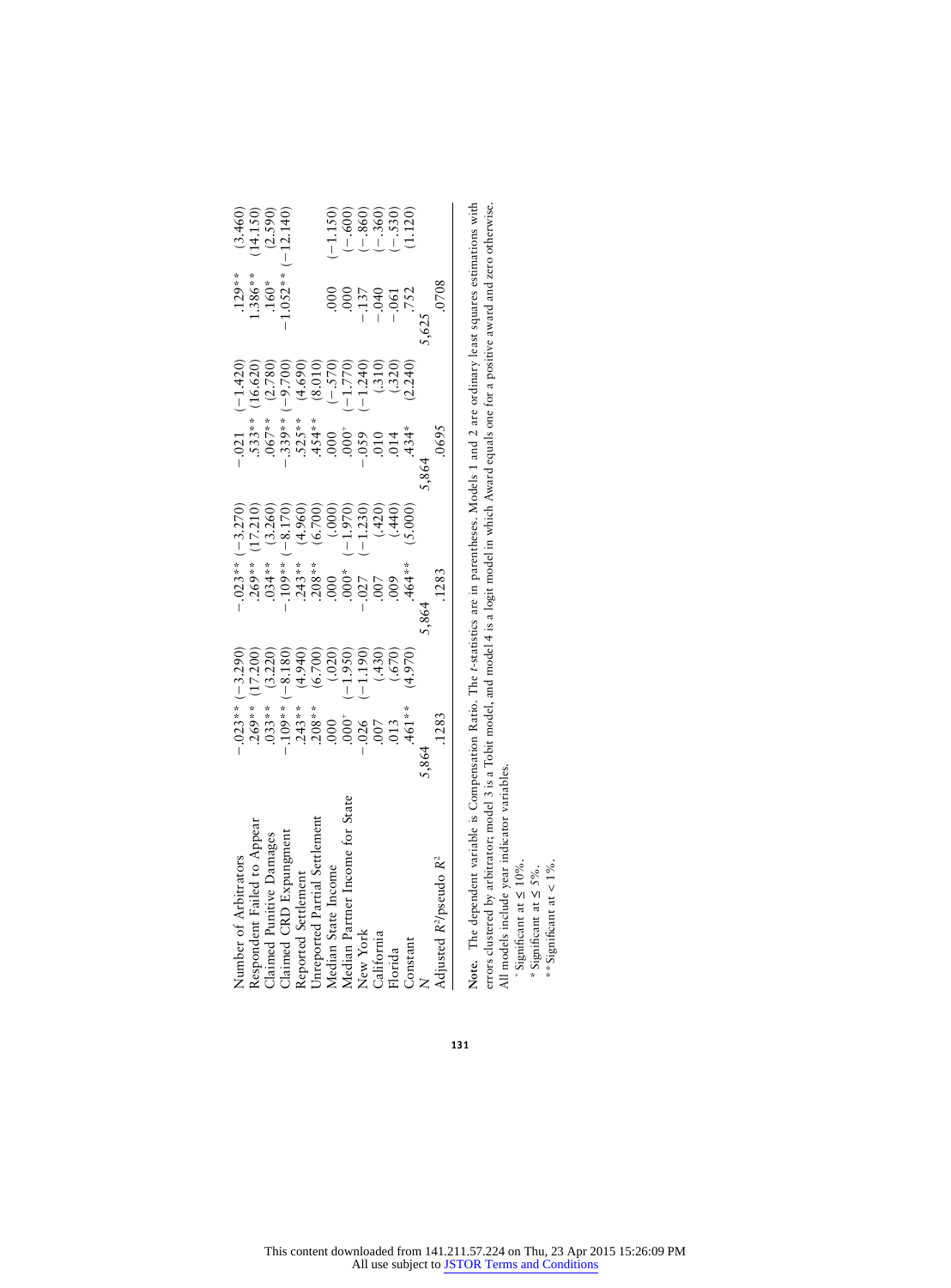sented clients in two or fewer arbitrations as Few Cases. Model 2 of Table 6 reports the results of our modified model. Note from the model that the coefficient on Attorney\_Brokerage (Many Cases) is negative and significant at less than the 1 percent level (which corresponds to a 9.6 percentage-point reduction in the arbitration award); in contrast, the coefficient on Attorney\_Brokerage (Few Cases) is negative but not significant. The financial interest hypothesis holds primarily for attorneyarbitrators who served as counsel in more than the median number of arbitrations.24

The coefficients for many of the control variables are as expected. The compensation ratio increases when a respondent failed to appear and when claimants sought punitive damages; stronger cases result in higher arbitration awards. Conversely, the compensation ratio is lower when the respondents sought an expungement of a broker's CRD record.

Settled cases tend to result in a higher compensation ratio. The coefficient on Reported Settlement is positive and significant at less than the 1 percent level. This suggests that brokerage firms and brokers tend to settle the strongest cases. Even awards for nonsettling respondents in

24. As a robustness test, we reestimate model 2 using a Tobit model to control for the limitation that the dependent variable, Compensation Ratio, ranges only from zero to one. Reported as model 3 of Table 6, the Tobit model generates the same qualitative results as model 2, supporting the financial interest hypothesis with respect to attorneys who represent brokers or brokerage firms. Note, however, that the coefficient on Inexperienced is not significantly different from zero in this model. As an additional robustness test, we reestimate model 1 of Table 6 for only those arbitration awards that did not result in a partial or full settlement. Unreported, these models returned qualitatively the same results as the models in Table 4. We also reestimate model 1 of Table 6, replacing Claimed Compensation<sup>2</sup> with an indicator variable, Million, for whether the requested compensation amount was greater than \$1 million. Unreported, the models returned qualitatively the same results as the models in Table 6. Finally, we reestimate model 2 using a logit model and replacing the dependent variable with Award, defined as equal to one if the arbitration resulted in positive compensation to the claimant and zero otherwise (with errors clustered by arbitrator). In the logit model, Reported Settlement and Unreported Partial Settlement were dropped as independent variables because both correlated perfectly with a positive award. Reported as model 4 of Table 6, the logit model generates the same qualitative results as model 2, again supporting the financial interest hypothesis. As with model 2, however, the coefficient on Inexperienced is also insignificantly different from zero. As an additional robustness test, we reestimate model 4 with an indicator variable, Award, equal to one if an award equal to 5 percent or more of the claimed compensation amount was given and zero otherwise. Unreported, the reestimated model returned the same qualitative results as model 4, supporting the financial interest hypothesis.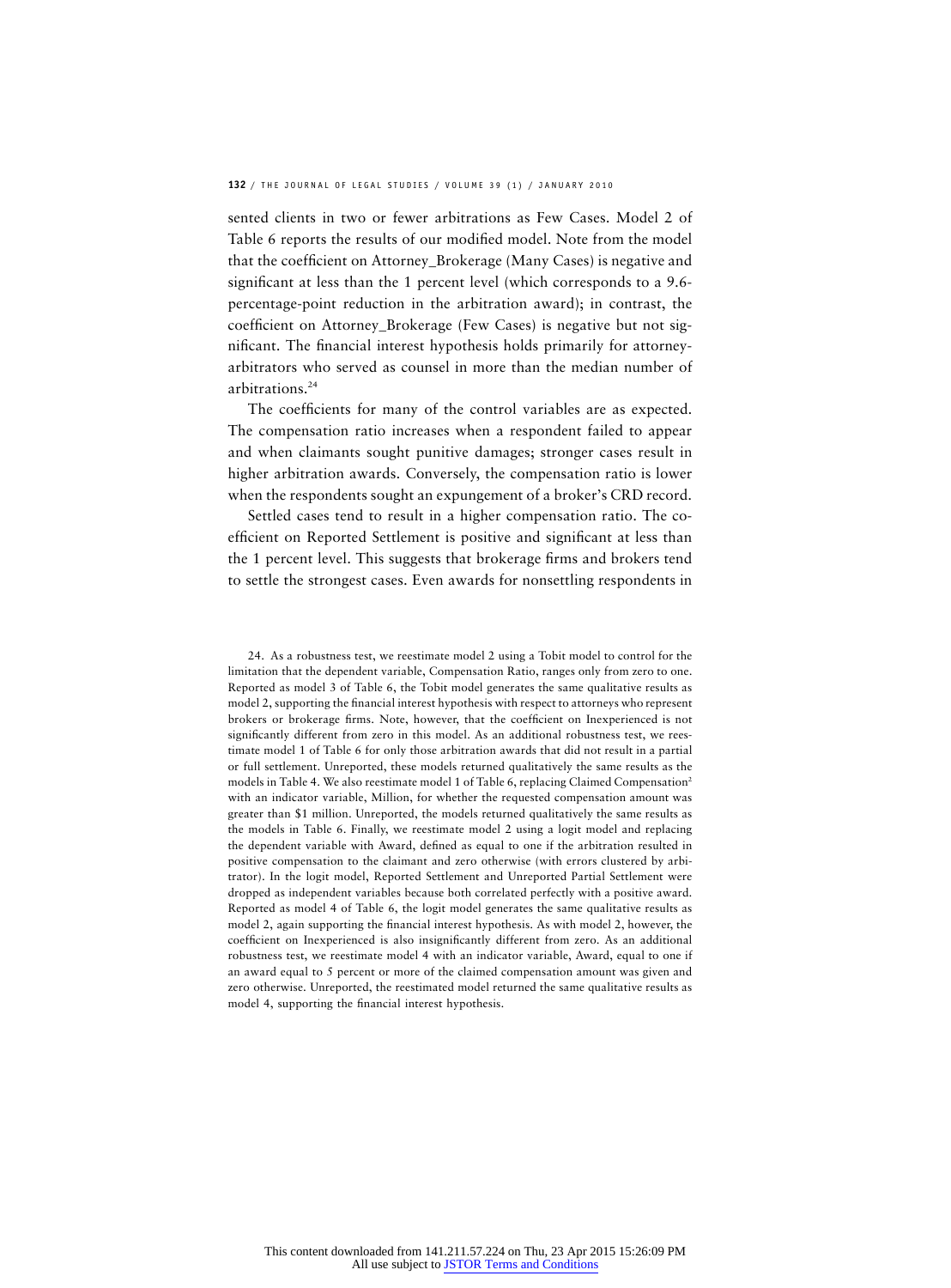cases that involve an unreported partial settlement reflect a higher compensation ratio.<sup>25</sup>

It is possible that financial influence operates differently in large cases, in which the stakes are higher. To test the importance of case size, we reestimated model 2, creating two subsamples for arbitrations with (1) the median or lower claimed compensation amount and (2) greater than the median claimed compensation amount. Unreported, the coefficient on Attorney\_Brokerage (Many Cases) is negative and significant at less than the 1 percent level only for the subsample with the median or lower claimed compensation amount.<sup>26</sup> This finding suggests that arbitrators' financial interests matter only for those arbitrations involving smaller dollar amounts. One possibility is that larger cases correlate with more careful screening of arbitrator lists by claimants' attorneys.

#### **4.4. Ideology**

These findings may not result from the experience of arbitrators serving as attorneys in other cases but may instead reflect the underlying worldviews of the arbitrators. The lack of written opinions and minimal judicial review may give more latitude to arbitrators' ideological views.<sup>27</sup> Attorneys who are skeptical of compensation may choose to represent brokerage firms rather than investors. Arbitrators who are skeptical of regulation generally may be less generous with arbitration awards. An arbitrator who is more pro-investor may side with the customers and grant higher arbitration awards on the same set of facts.

To assess whether ideology affects arbitration awards, we use political

25. As a robustness test, we separately estimate model 2 in Table 6 solely for arbitrations involving three-arbitrator panels and for one-arbitrator panels, in each case excluding Number of Arbitrators. Unreported, we obtain the same qualitative results as in model 2. The coefficient on Attorney\_Brokerage (Many Cases) is negative and significant at the 5 percent level in the three-arbitrator panel model and negative and significant at less than the 1 percent level in the one-arbitrator panel model. Unlike model 2, however, the coefficient on Attorney\_Brokerage (Few Cases) is negative and significant at less than the 1 percent level for the one-arbitrator panel model. Thus, for one-arbitrator panels, having an attorney-arbitrator with brokerage firm ties correlates with reduced awards even when his or her brokerage firm relationship is less extensive. One-arbitrator panels may give the single arbitrator greater leeway.

26. We also estimate this model using only three-arbitrator panels (excluding Number of Arbitrators). In unreported results, we obtain the same qualitative results as for the model that includes both one- and three-arbitrator panels. The coefficient on Attorney \_Brokerage (Many Cases) is negative and significant at less than the 1 percent level only for arbitrations with median or lower claimed compensation amounts.

27. The Financial Industry Regulatory Authority now gives the parties the option to request an explanation for the arbitrator's decision (FINRA Regulatory Notice 09–16).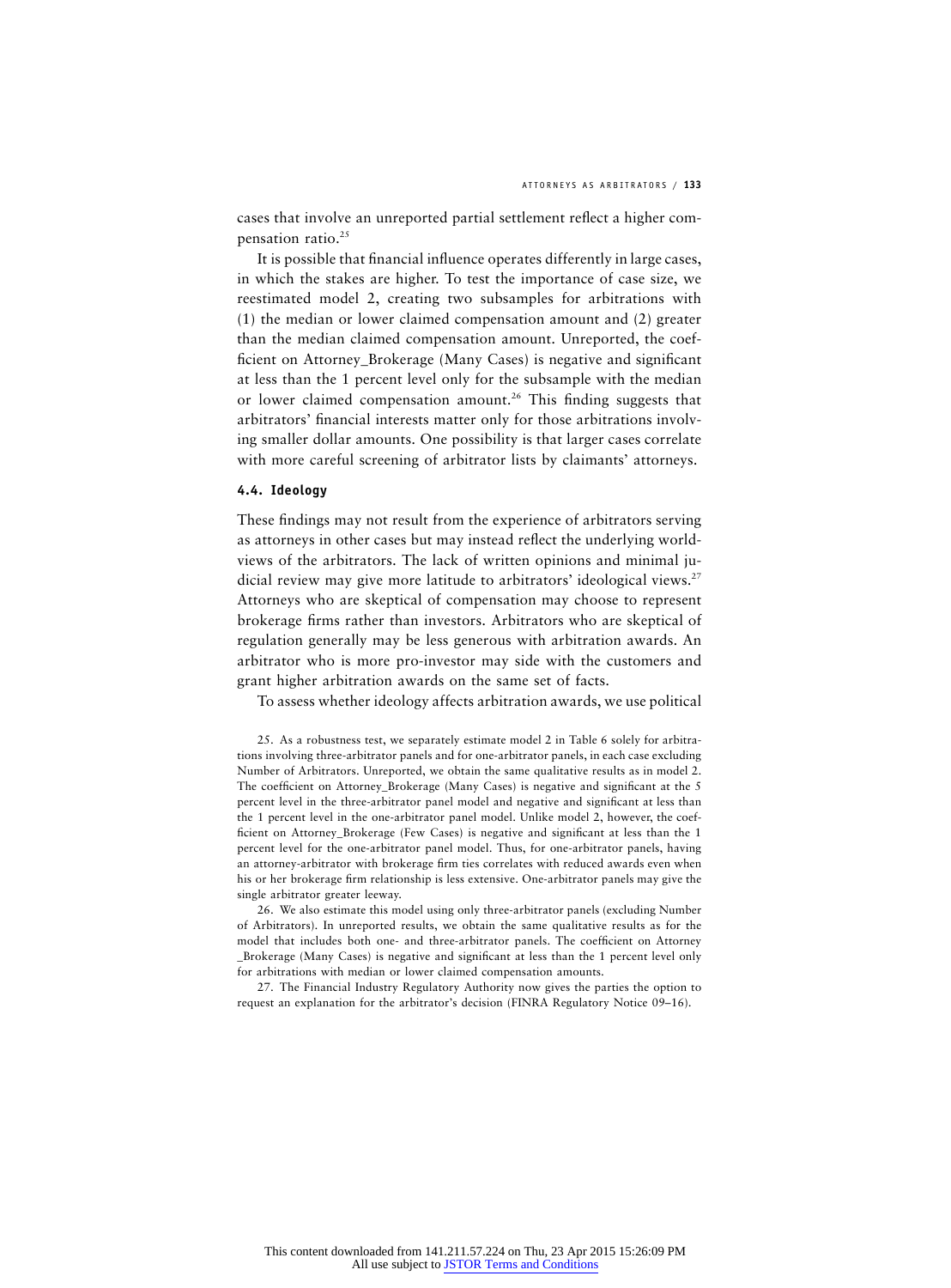**134** / THE JOURNAL OF LEGAL STUDIES / VOLUME 39 (1) / JANUARY 2010

**Table 7.** Ideology of Arbitrators: Summary Statistics

| Attorneys' Political Party | Arbitrators | $\%$  |
|----------------------------|-------------|-------|
| Democrat                   | 57          | 13.5  |
| Republican                 | 36          | 8.5   |
| Neither                    | 324         | 78.0  |
| Total                      | 422         | 100.0 |

contributions to construct a proxy for the likely political outlook of the attorney-arbitrators in our sample. We hypothesize that arbitrators who contribute to the Democratic party are more likely to be sympathetic to investors and that arbitrators who contribute to the Republican party are more likely to favor the brokerage industry. We searched the OpenSecrets.org Web site for contributions by our attorney-arbitrators to federal political candidates.<sup>28</sup> If an arbitrator contributed money only to Republicans, we labeled the arbitrator as a Republican; arbitrators who contributed only to Democrats, we labeled as Democrat. Table 7 reports on the breakdown of our attorney-arbitrators on the basis of this classification. Because we focus on those who actually contribute money to political campaigns, arbitrators whom we term either Republican or Democrat likely not only identify with that party but also hold strong views. Note that the proxy is underinclusive; the overwhelming majority of arbitrators (78.6 percent) made no reported political contributions, but this does not mean that they lack an ideological perspective.<sup>29</sup>

We estimate the following equation for each arbitration award using ordinary least squares and robust standard errors clustered by each individual arbitrator:

28. Center for Responsive Politics, Donor Lookup: Find Individual and Soft Money (http://www.opensecrets.org/indivs/index.php).

29. Of the 75 non-attorney-arbitrators, only 2 (or 2.67 percent) are identified as Democrat; the remaining non-attorney-arbitrators are either Republican or not identified with a particular party. In contrast, of the 347 attorney-arbitrators, 57 (or 16.43) are identified as Democrat (difference significant at less than the 1 percent level). Among subsets of attorneys, there is less distinction based on identification as a Democrat. Of the 16 attorneys with a brokerage firm relationship, three (or 18.75 percent) are identified as Democrat; of the 45 attorneys with an investor relationship, nine (or 20.00 percent) are identified as Democrat. The difference is not statistically significant.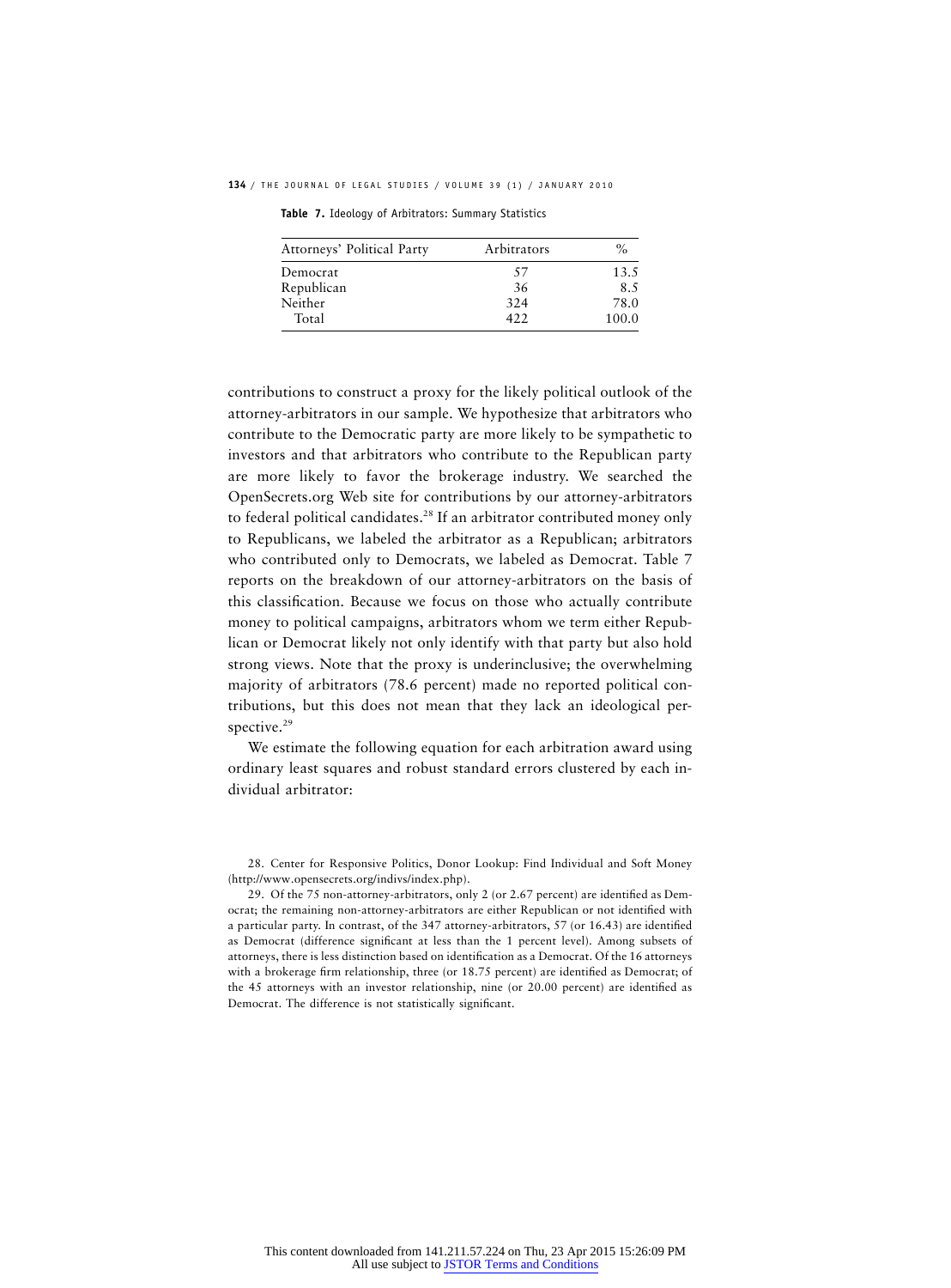Compensation Ratio<sub>i</sub> =  $\alpha + \beta_{1i}$ Attorney<sub>i</sub> +  $\beta_{2i}$ DemocratAttorney<sub>i</sub>

- +  $\beta_{4i}$ Attorney Investor (Few Cases)<sub>i</sub>
- $+ \beta_{3i}$ RepublicanAttorney<sub>i</sub>
- +  $\beta_{si}$ Attorney Investor (Few Cases)<sub>i</sub>
- +  $\beta_{6i}$ Attorney Brokerage (Few Cases)<sub>i</sub>
- +  $\beta_{7i}$ Attorney Brokerage (Many Cases)<sub>i</sub>
- $\beta$ <sub>si</sub> Industry Arbitrator Background,  $\beta$ <sub>9i</sub> Inexperienced,
- $\beta_{ii}$  Subject Matter<sub>ii</sub> +  $\beta_{ii}$  Opinion Controls<sub>ki</sub>
- $\beta_i$ State Controls<sub>*li*</sub> + Year Effects +  $\varepsilon_i$ .

The model reestimates model 2 of Table 6 with the addition of independent variables for whether an attorney-arbitrator contributes to Democrats or Republicans.

Model 1 of Table 8 reports our results. The coefficient on Democrat\_ Attorney is positive and significant at less than the 1 percent level (corresponding to a 4.9-percentage-point increase in the arbitration award measured as a percentage of the claimed compensation); the coefficient on Republican\_Attorney is negative and insignificant, albeit on a relatively small number of observations. The difference between the two coefficients is significant at the 5 percent level. Democrat attorney-arbitrators give significantly higher awards than Republican attorney-arbitrators, which supports the view that ideology has a significant effect on arbitration awards. Model 1 also reports that the coefficient for Attorney\_Brokerage (Many Cases) continues to be negative and significant at less than the 1 percent level (corresponding to a 9.8-percentage-point decrease in the arbitration award).<sup>30</sup>

30. As a robustness test, we reestimate model 1 of Table 8 for only those arbitration awards that did not result in a partial or full settlement. Unreported, the model returned qualitatively the same results as the models in Table 8. We also reestimate model 1 of Table 8, replacing Claimed Compensation<sup>2</sup> with an indicator variable, Million, for whether the requested compensation amount was greater than \$1 million. Unreported, the models returned qualitatively the same results as model 1 of Table 8. Model 2 of Table 8 reestimates the model with the use of a Tobit regression to control for the limitation that the dependent variable, Compensation Ratio, ranges only from zero to one. Model 2 reports results qualitatively similar to model 1. The coefficient on Democrat\_Attorney is positive and now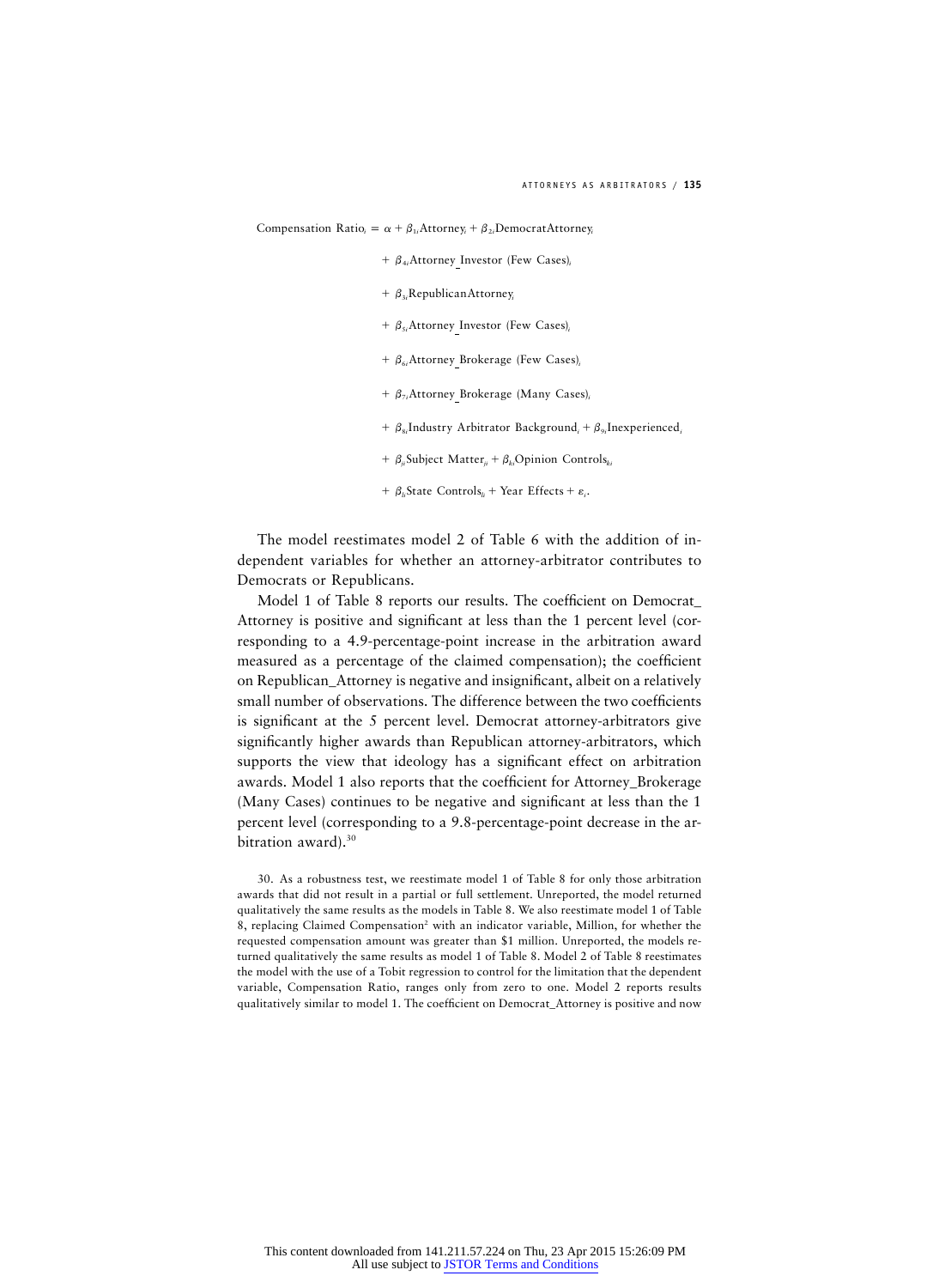| Variable                                       | $\left( \begin{matrix} 1 \end{matrix} \right)$                                                                                                                                                                     |                                                                                                                                                                                                                                                                           | (3)                                                                                                                                                                                                               |
|------------------------------------------------|--------------------------------------------------------------------------------------------------------------------------------------------------------------------------------------------------------------------|---------------------------------------------------------------------------------------------------------------------------------------------------------------------------------------------------------------------------------------------------------------------------|-------------------------------------------------------------------------------------------------------------------------------------------------------------------------------------------------------------------|
| Attorney                                       | $-0.026$ $(-1.620)$                                                                                                                                                                                                |                                                                                                                                                                                                                                                                           |                                                                                                                                                                                                                   |
| Democrat Attorney                              |                                                                                                                                                                                                                    |                                                                                                                                                                                                                                                                           |                                                                                                                                                                                                                   |
| Republican Attorney                            | $(2.640)$<br>$(-.310)$<br>$(-.390)$<br>$(-.390)$<br>$(-.430)$<br>$(-.430)$<br>$(-.430)$<br>$(45)^{**}$<br>$-0.013$<br>$-0.013$<br>$-0.048$<br>$-0.058$<br>$-0.048$<br>$-0.048$<br>$-0.048$<br>$-0.048$<br>$-0.048$ | $-1.080* (-2.510)$<br>$111**$ (3.170)<br>$-1.050$<br>$-0.050$<br>$-0.050$<br>$-0.050$<br>$-0.050$<br>$-0.057$<br>$-0.057$<br>$-0.057$<br>$-0.057$<br>$-0.057$<br>$-0.050$<br>$-0.050$<br>$-0.050$<br>$-0.050$<br>$-0.050$<br>$-0.050$<br>$-0.050$<br>$-0.050$<br>$-0.050$ | $\begin{array}{r} -248^* & (-2.130) \\ -2384^* & (2.860) \\ -2323 & (1.620) \\ -248 & (-1.190) \\ -0.71 & (480) \\ -628^* & (-5.110) \\ -628^* & (-2.10) \\ -343^* & (-2.210) \\ -343^* & (-2.10) \\ \end{array}$ |
| Attorney_Investor (Few Cases)                  |                                                                                                                                                                                                                    |                                                                                                                                                                                                                                                                           |                                                                                                                                                                                                                   |
| Attorney_Brokerage (Few Cases)                 |                                                                                                                                                                                                                    |                                                                                                                                                                                                                                                                           |                                                                                                                                                                                                                   |
| Attorney_Investor (Many Cases)                 |                                                                                                                                                                                                                    |                                                                                                                                                                                                                                                                           |                                                                                                                                                                                                                   |
| Attorney_Brokerage (Many Cases                 |                                                                                                                                                                                                                    |                                                                                                                                                                                                                                                                           |                                                                                                                                                                                                                   |
| Industry Arbitrator Background                 |                                                                                                                                                                                                                    |                                                                                                                                                                                                                                                                           |                                                                                                                                                                                                                   |
| Inexperienced                                  | $-1.850$                                                                                                                                                                                                           |                                                                                                                                                                                                                                                                           |                                                                                                                                                                                                                   |
| Constant                                       | (5.010)                                                                                                                                                                                                            |                                                                                                                                                                                                                                                                           |                                                                                                                                                                                                                   |
| $\geq$                                         |                                                                                                                                                                                                                    | 5,863                                                                                                                                                                                                                                                                     | 5624                                                                                                                                                                                                              |
| Adjusted R <sup>2</sup> /pseudo R <sup>2</sup> | .1296                                                                                                                                                                                                              | .0704                                                                                                                                                                                                                                                                     | .0723                                                                                                                                                                                                             |

Table 8. Ideology of Arbitrators: Regression Analysis **Table 8.** Ideology of Arbitrators: Regression Analysis

**Note.** The dependent variable is Compensation Ratio. The *t*-statistics are in parentheses. Model 1 is an ordinary least squares estimation with errors clustered by arbitrator, model 2 is a Tobit model, and model 3 is a logit model in which Award equals one for a positive award and zero otherwise. All models include controls for subject matter, opinion, and state and year indicator variables. Note. The dependent variable is Compensation Ratio. The *t*-statistics are in parentheses. Model 1 is an ordinary least squares estimation with errors<br>clustered by arbitrator, model 2 is a Tobit model, and model 3 is a log

 $+$ Significant at  $\leq 10\%$ .

\*Significant at 5%. ≤

\*\* Significant at  $< 1\%$ .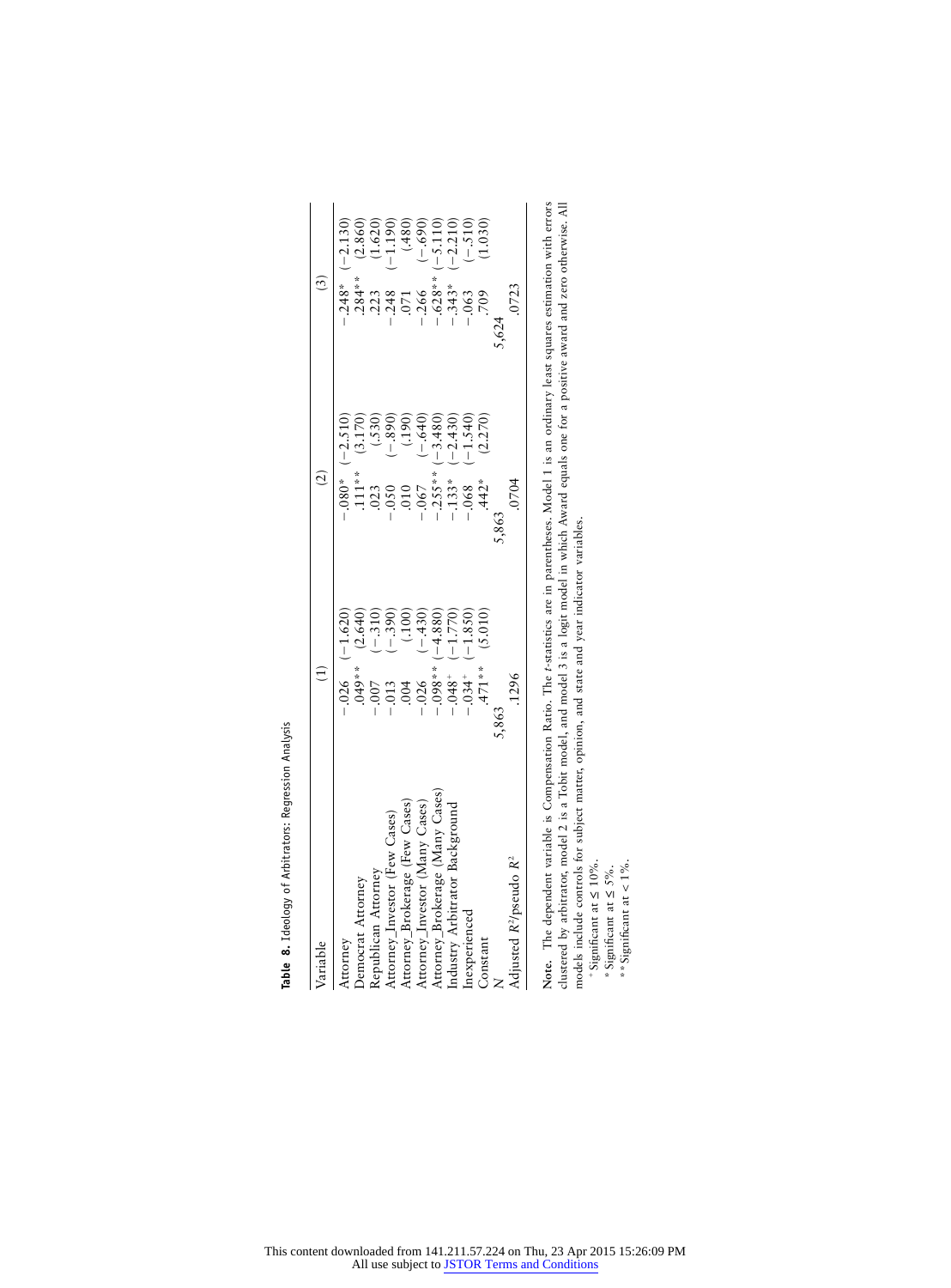To test the importance of arbitration size, we reestimated model 1 for the subsamples of arbitrations with (1) the median or lower claimed compensation amount and (2) greater than the median claimed compensation amount. Unreported, the coefficient on Democrat\_Attorney is positive and significant at less than the 1 percent level, and the coefficient on Attorney\_Brokerage (Many Cases) is negative and significant at less than the 1 percent level only for the subsample with the median or lower claimed compensation amount. Ideology and financial interests matter only for those arbitrations involving smaller dollar amounts.<sup>31</sup>

#### **4.5. Importance of the Arbitration Chair**

For our main sample of 6,724 arbitrations we collect data only on our starting set of arbitrators. Given the labor required, we do not collect information on the other arbitrators (if any) on the arbitration panel. The lack of information on the other arbitrators introduces a possible omitted variable problem. We address this potential problem in two ways. First, in this section, we code for whether the arbitrator in our

significant at the 5 percent level. Model 3 of Table 8 uses logistic regression replacing Compensation Ratio with the indicator variable Award as the dependent variable (equal to one if a positive award was received and zero otherwise). Model 3 reports the same qualitative results as model 1, which supports the hypothesis that the ideology of the arbitrators affect arbitration outcomes. We reestimate model 3 of Table 8 with an award indicator variable equal to one if an award equal to 5 percent or more of the claimed compensation amount was given and zero otherwise. Unreported, the reestimated model returned the same qualitative results as model 3 of Table 8. As an additional robustness test, we reestimate model 1 of Table 8 solely for arbitrations involving three-arbitrator panels and for one-arbitrator panels in each case excluding Number of Arbitrators. In unreported results, we obtain the same qualitative results as in model 1. In both models, the coefficient on Democrat\_Attorney is positive and significant at the 5 percent level. The coefficient on Attorney\_Brokerage (Many Cases) is negative and significant at the 5 percent level in the three-arbitrator panel model and negative and significant at less than the 1 percent level in the one-arbitrator panel model. Unlike model 1, however, the coefficient on Attorney\_Brokerage (Few Cases) is also negative and significant at less than the 1 percent level in the one-arbitrator panel model.

<sup>31.</sup> As a robustness test, we reestimated model 1 of Table 8 for only three-arbitrator panels (excluding Number of Arbitrators), creating two subsamples for arbitrations with (1) the median or lower claimed compensation amount (with the median measured solely for three-arbitrator panel arbitrations) and (2) greater than the median compensation amount. In unreported results, we obtain similar qualitative results as for the model that includes both one- and three-arbitrator panels. The coefficient on Democrat\_Attorney is positive and significant at the 5 percent level only for the arbitrations with median or lower claimed compensation amounts. The coefficient on Attorney\_Brokerage (Many Cases) is negative and significant at less than the 1 percent level only for the arbitrations with median or lower claimed compensation amounts. On the other hand, the coefficient on Arbitrator \_Brokerage (Few Cases) is now positive and significant at the 10 percent level.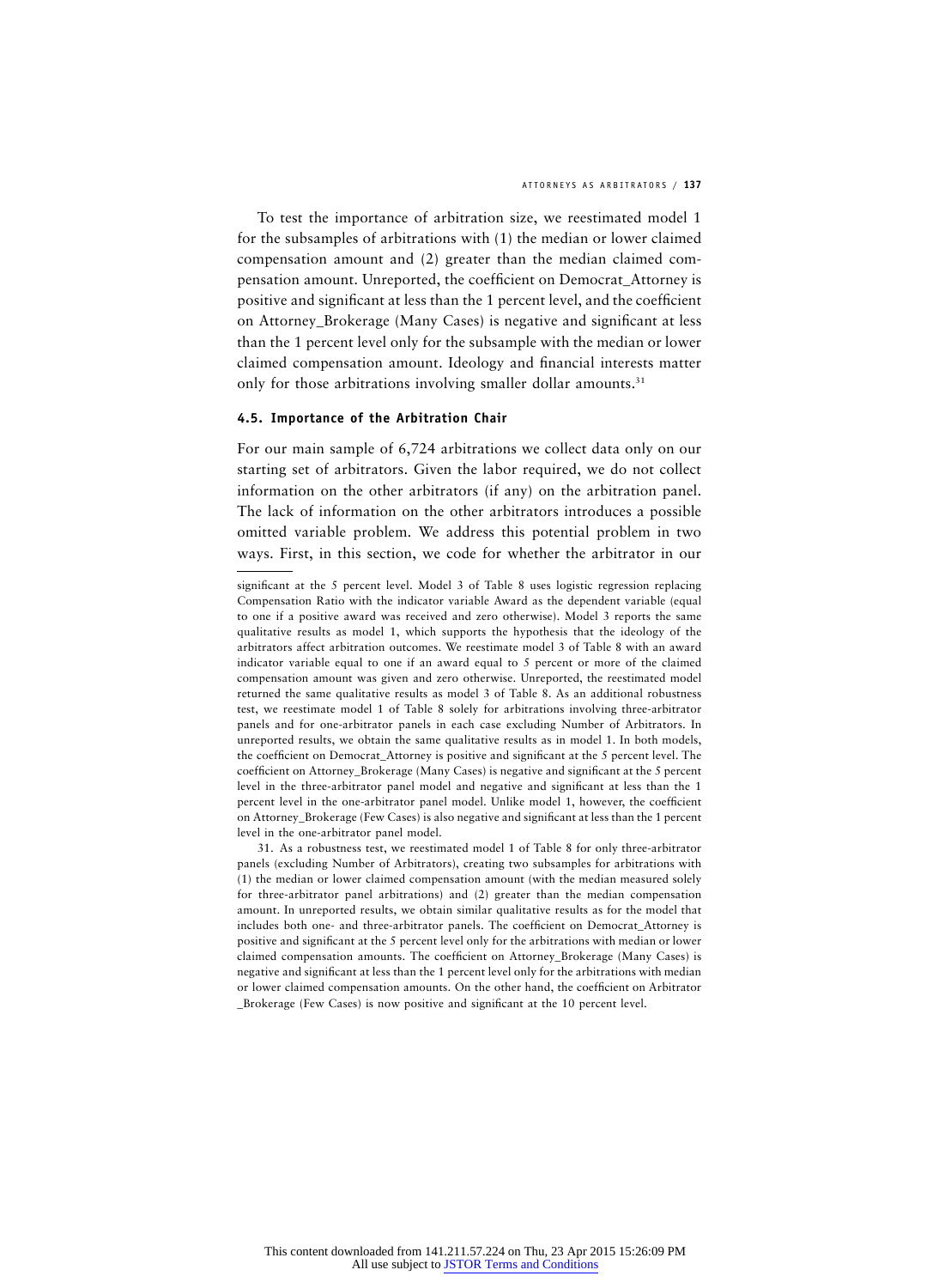sample is the chair of the arbitration proceeding. Second, in the next section, we collect more detailed information on the arbitration and all the arbitrators for a random subsample of our arbitrations.

To analyze whether other attorney characteristics, such as education and experience, affect the level of arbitration awards, we collect additional information from the *Martindale-Hubbell Law Directory* (1999) about the attorneys who serve as arbitrators in our sample. As proxies for general attorney skill, we create two indicator variables: Atty\_Rated, which is coded as one if *Martindale-Hubbell* reported an AV or BV rating for the attorney-arbitrator and zero otherwise, and Atty\_Top\_LawSchool, which is coded as one if the lawyer graduated from a law school ranked in the top 10 by *U.S. News and World Report* (1991) and zero otherwise. As proxies for familiarity with the subject matter of securities arbitration, we create two additional indicator variables: Atty Securities Practice, which is coded as one if securities law is listed as within the scope of the attorney's practice in *Martindale-Hubbell* and zero otherwise, and Atty\_ Solo Practice, which is coded as one if a lawyer practices alone rather than with a firm. Securities experience is not a dominant characteristic among our attorney-arbitrators. Many are drawn to securities arbitration on the basis of their experience with arbitration generally, such as in employment law.<sup>32</sup>

We hypothesize that the chair has the ability to influence the outcome of the arbitration disproportionately. This hypothesis is consistent with the greater compensation paid to chairs and FINRA's decision to impose additional qualification requirements on the chair and to modify the chair selection process. Among the duties assigned to the arbitrator who serves as chair are resolving pretrial motions and controlling the presentation of evidence and other aspects of the arbitration proceeding. These procedural steps may influence the ultimate outcome; moreover, the chair's central role in the proceedings may lead the other arbitrators to defer to him or her.

To test the importance of the chair's influence, we estimate the following equation for each award using ordinary least squares and robust standard errors clustered by arbitrator:

<sup>32.</sup> Because these data are collected from Internet-based sources and we have limited identifying information about our arbitrators, the professional data are incomplete and noisy.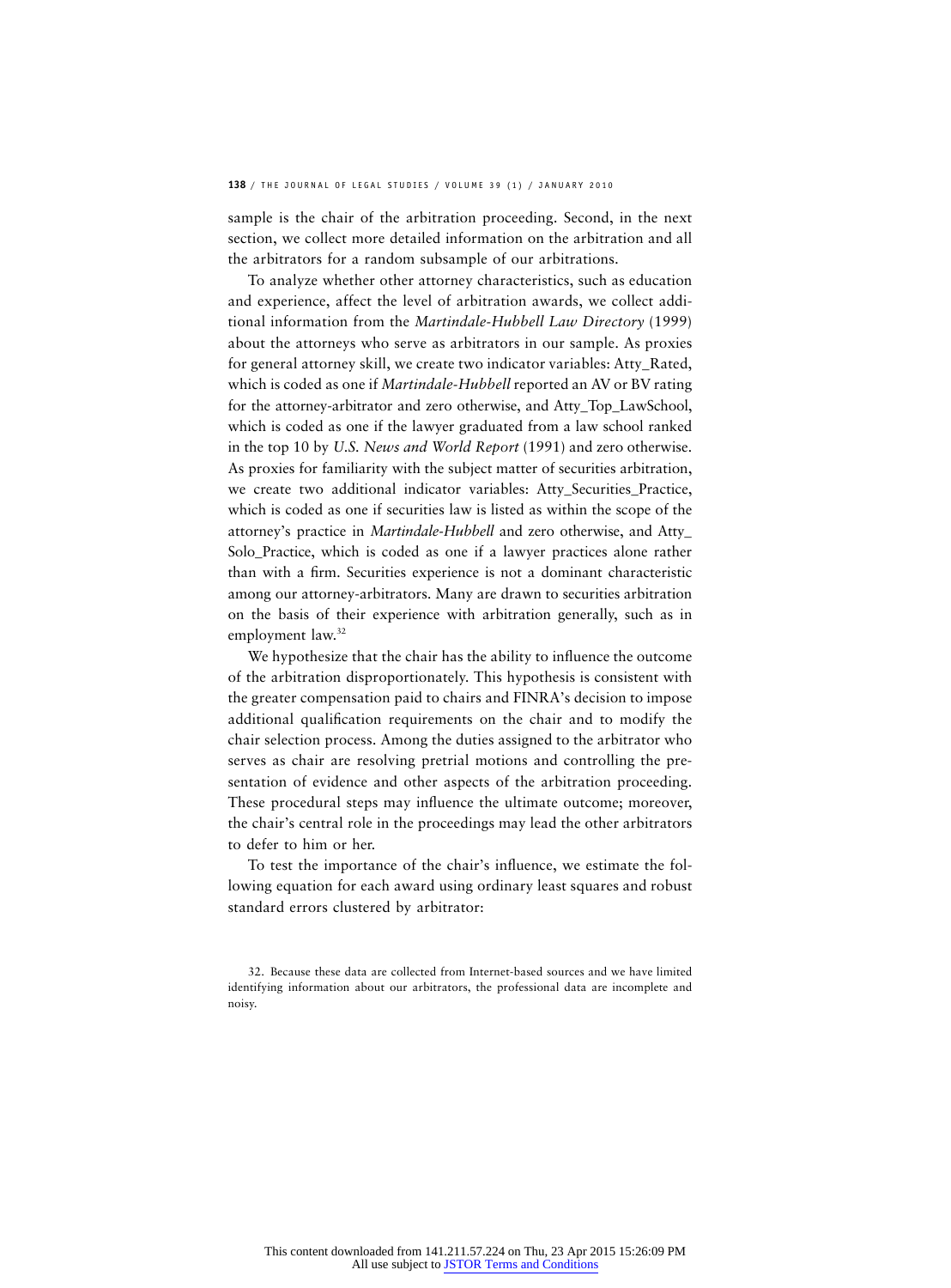Compensation Ratio<sub>i</sub> =  $\alpha + \beta_1$ *Chair\_Attorney<sub>i</sub>* +  $\beta_2$ *Chair\_Democrat\_Attorney<sub>i</sub>* 

- $\beta_3$ :Chair Republican Attorney +  $\beta_4$ :Chair Atty Rated
- +  $\beta_{si}$ Chair\_Atty\_Top\_LawSchool<sub>i</sub>
- +  $\beta_{6i}$ Chair\_Atty\_Securities\_Practice,
- +  $\beta$ <sub>7</sub>*i*Chair\_Atty\_Solo\_Practice<sub>i</sub>
- +  $\beta_{si}$ Chair\_Attorney\_Investor (Few Cases)<sub>i</sub>
- +  $\beta_{9i}$ Chair\_Attorney\_Investor (Many Cases)<sub>i</sub>
- +  $\beta_{10i}$ Chair\_Attorney\_Brokerage (Few Cases)<sub>i</sub>
- $+$  β<sub>11</sub>*i*Chair\_Attorney\_Brokerage (Many Cases)<sub>i</sub>
- $+ \beta_{12}$ Chair\_Industry\_Arb\_Background
- $\beta_{13i}$ Other\_Attorney<sub>i</sub> +  $\beta_{14i}$ Other\_Democrat\_Attorney<sub>i</sub>
- +  $\beta_{15i}$ Other\_Republican\_Attorney<sub>i</sub> +  $\beta_{16i}$ Other\_Atty\_Rated<sub>i</sub>
- +  $\beta_{17i}$ Other\_Atty\_Top\_LawSchool,
- $\beta_{18i}$ Other\_Atty\_Securities\_Practice<sub>i</sub>
- +  $\beta_{19i}$ Other\_Atty\_Solo\_Practice<sub>i</sub>
- +  $\beta_{20i}$ Other\_Attorney\_Investor (Few Cases)<sub>i</sub>
- +  $\beta_{21i}$ Other\_Attorney\_Investor (Many Cases)<sub>i</sub>
- +  $\beta_{22i}$ Other\_Attorney\_Brokerage (Few Cases)<sub>i</sub>
- +  $\beta_{23i}$ Other\_Attorney\_Brokerage (Many Cases)<sub>i</sub>
- $+ \beta_{24i}$ Other\_Industry\_Arb\_Background<sub>i</sub>
- $\beta$ <sub>25*i*</sub> Inexperienced<sub>*i*</sub> +  $\beta$ <sub>*ii*</sub> Subject Matter<sub>ii</sub>
- $+ \beta_{ki}$ Opinion Controls<sub>ki</sub>
- $\beta_{li}$ State Controls<sub>li</sub> + Year Effects +  $\varepsilon_i$ .

The model divides the arbitration into attorney variables (Attorney \_Investor and Attorney\_Brokerage) and the arbitrator characteristic variables and into two groups based on whether the arbitrator was the chair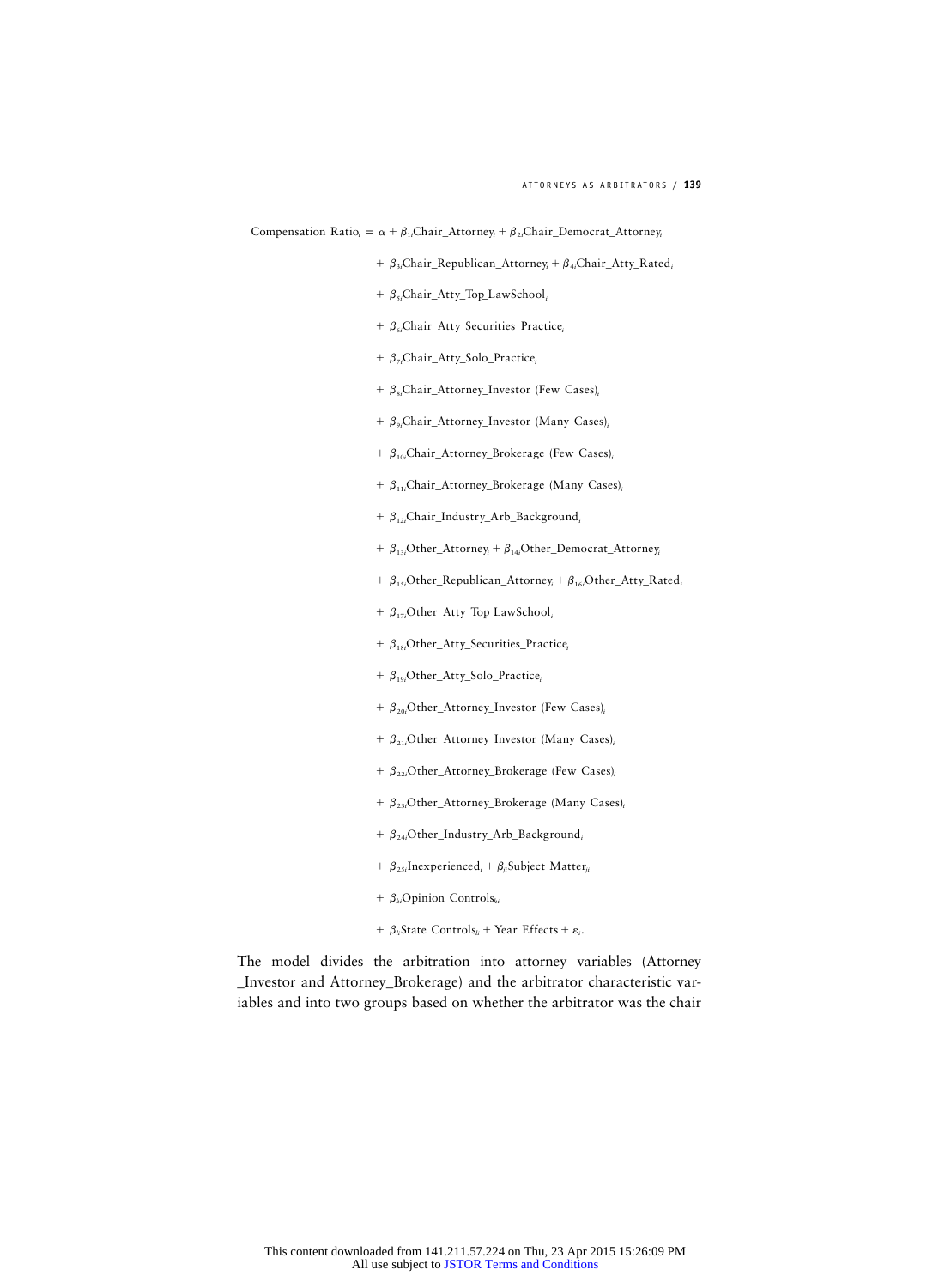in the particular arbitration proceeding. The division allows us to test whether the position of the arbitrator matters in the arbitration. Model 1 of Table 9 reports our results for this regression. Model 2 of Table 9 reestimates model 1 using a Tobit model. Model 3 reestimates model 1 using a logit model and Award as the dependent variable.

Model 1 of Table 9 reports that the coefficient on Chair\_ Democrat\_Attorney is positive and significant at less than the 1 percent level. Chair\_Democrat\_Attorney correlates with a 5.6-percentagepoint increase in the arbitration award measured as a percent of the claimed compensation. The coefficient on Other\_Democrat\_Attorney is not significantly different from zero. Similarly, in the Tobit and logit models, the coefficients on Chair\_Democrat\_Attorney are positive and significant at the 5 percent level, while the coefficients on Other\_ Democrat\_Attorney are insignificant. For ideology, only the chair arbitrator position is important in our model.

Similarly, model 1 of Table 9 reports that the coefficient on Chair\_Attorney\_Brokerage (Many Cases) is negative and significant at less than the 1 percent level. Chair\_Attorney\_Brokerage (Many Cases) correlates with a 9.1-percentage-point decrease in the arbitration award. The coefficient on Other\_Attorney\_Brokerage is also negative and significant at the 5 percent level (corresponding to a 10.3-percentage-point decrease in the arbitration award). In the Tobit model, Chair\_ Attorney\_Brokerage is negative and significant at less than the 1 percent level, while the coefficient on Other\_Attorney\_Brokerage is insignificant. In the logit model reported in model 3, the coefficients for both Chair\_Attorney\_Brokerage and Other\_Attorney\_Brokerage are negative and significant at less than the 1 percent level. Summing up, for affiliation with the securities industry, the chair arbitrator position is significant in all three of our models. The other arbitrator position is significant only in models 1 and  $3.^{33}$ 

33. We reestimate model 3 of Table 9 with an award indicator variable equal to one if an award equal to 5 percent or more of the claimed compensation amount was given and zero otherwise. Unreported, the reestimated model returned the same qualitative results as model 3 of Table 9, although the coefficient for Other\_Attorney\_Brokerage, while still negative, is significant only at the  $5$  percent level. To test the importance of arbitration size, we reestimated model 1 for the subsamples of arbitrations with (1) the median or lower claimed compensation amount and (2) greater than the median claimed compensation amount. Unreported, the coefficient on Chair\_Democrat\_Attorney is positive and significant at the 5 percent level, and the coefficient on Chair\_Attorney\_Brokerage (Many Cases) is negative and significant at less than the 1 percent level only for the subsample with the median or lower claimed compensation amount.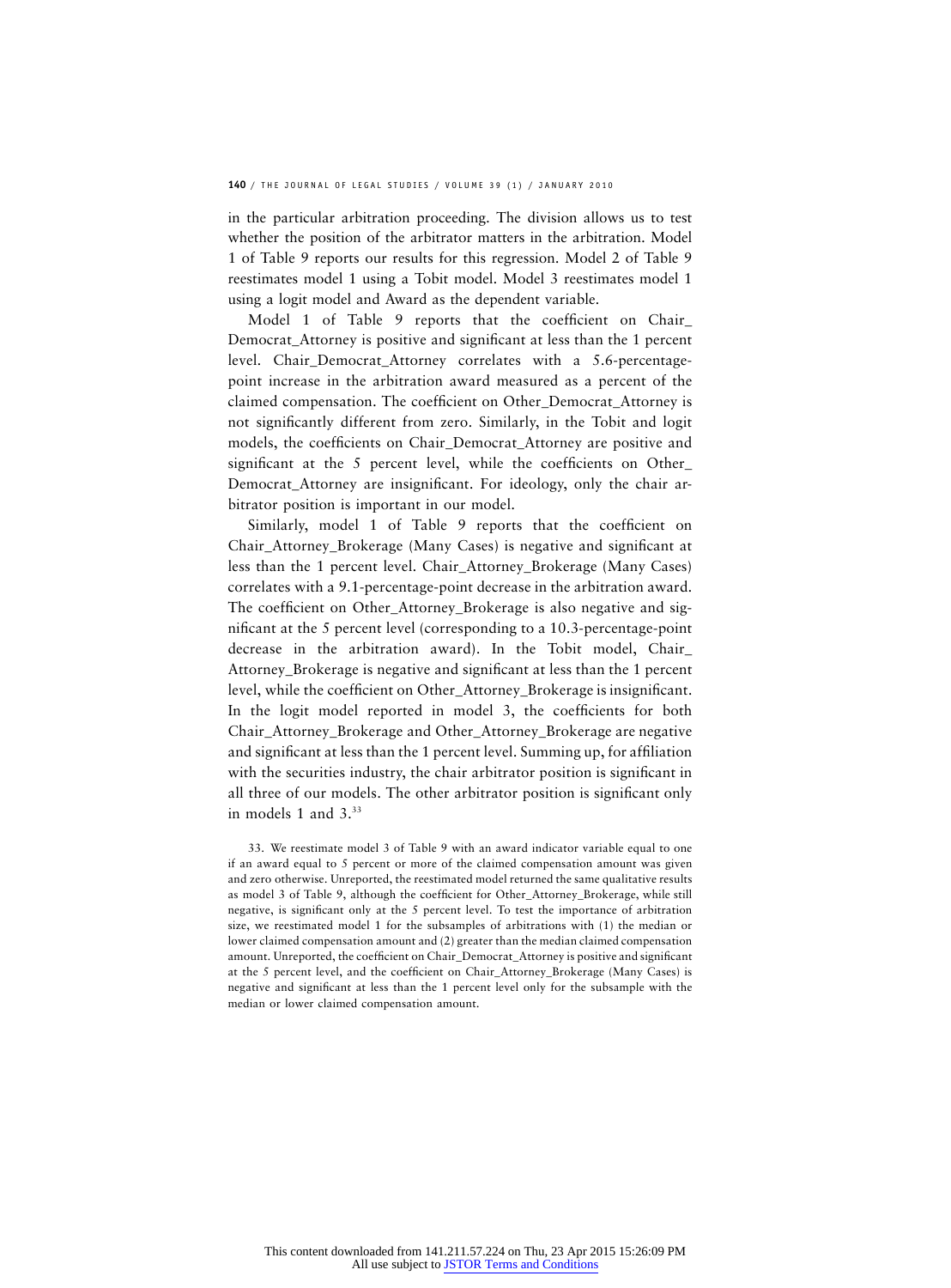Our test omits the background and ideology of the other arbitrators on the arbitration panel. The results (particularly for ideology) do suggest, however, that the arbitrator who matters most is the chair, although industry affiliation involving other arbitrators may also influence arbitration awards.<sup>34</sup>

Our tests may be affected by sample selection bias; that is, our results are contingent on an award being reported. However, the vast majority of cases are settled, and cases resulting in unreported settlements may differ significantly from cases that are resolved through a hearing. Most important for our purposes, particular arbitrator characteristics may lead to a greater likelihood of settlement. Cases rarely settle before discovery is conducted, with most cases settling just prior to the hearing. Thus, claimants know the identity of the arbitrators when they agree to settle. Claimants may realize that attorney-arbitrators who represent brokers and brokerage firms, for example, favor brokers and brokerage firms in their awards. Claimants may settle such cases rather than risk a low award. The omission of such settlements from our sample may cause our tests to understate the influence of the attorney-arbitrators in our sample.

To ascertain whether our arbitrator characteristic variables of interest correlate with the propensity to settle, we test whether certain arbitrator characteristics correlate with an increased propensity to settle using our sample of settlements and arbitration awards.<sup>35</sup> We estimate a logit model in which Settlement is the dependent variable and equal to one when there is a settlement and zero otherwise. We use the same independent variables as in our arbitrator characteristic model in Table 9 above with one change. We drop Reported Settlement and Partial Unreported Settlement. In unreported results, we found that if the chair is an attorney who has securities practice experience, the likelihood of settlement is significantly increased. None of the other coefficients on the arbitrator characteristic variables are significantly related to the propensity to settle, including the industry affiliation and ideology-related

35. Kondo (2006) employs a similar procedure to assess the importance of sample selection bias in his sample of arbitrations. This approach is imperfect because cases involving a partial settlement may not be representative of other settled cases.

<sup>34.</sup> As a robustness test, we reestimate model 1 of Table 9 only for those arbitration awards that did not result in a partial or full settlement. Unreported, these models returned qualitatively the same results as model 1 of Table 9. We also reestimate model 1 of Table 9, replacing Claimed Compensation<sup>2</sup> with an indicator variable, Million, for whether the requested compensation amount was greater than \$1 million. Unreported, the models returned qualitatively the same results as model 1 of Table 9.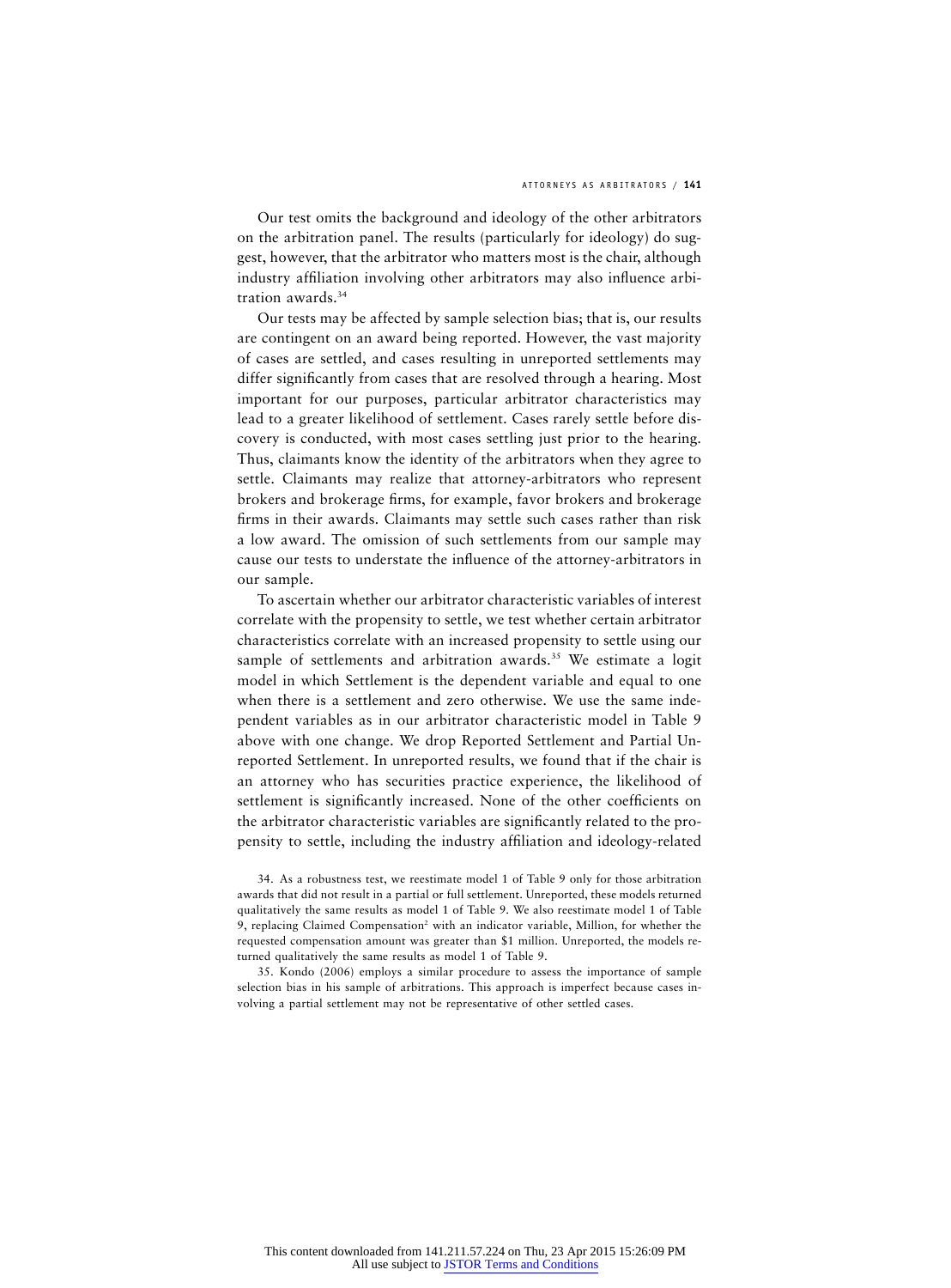| Table 9. Significance of the Arbitration Chair               |                                       |                                                                                                                                                                                                                                                                                                                                                                                                                                                                                                                                                                                                                                                                            |                                                               |
|--------------------------------------------------------------|---------------------------------------|----------------------------------------------------------------------------------------------------------------------------------------------------------------------------------------------------------------------------------------------------------------------------------------------------------------------------------------------------------------------------------------------------------------------------------------------------------------------------------------------------------------------------------------------------------------------------------------------------------------------------------------------------------------------------|---------------------------------------------------------------|
| Variable                                                     |                                       | $\overline{2}$                                                                                                                                                                                                                                                                                                                                                                                                                                                                                                                                                                                                                                                             | $\widetilde{\mathcal{C}}$                                     |
| hair_Attorney                                                | $(-1.280)$<br>$-0.025$                | $( -2.190)$<br>$-0.86$ <sup>*</sup>                                                                                                                                                                                                                                                                                                                                                                                                                                                                                                                                                                                                                                        | $(-2.240)$<br>$-298*$                                         |
| hair_Democrat_Attorney                                       | (2.640)<br>$.056**$                   | (3.260)                                                                                                                                                                                                                                                                                                                                                                                                                                                                                                                                                                                                                                                                    | $.300**$                                                      |
| Thair_Republican_Attorney                                    | $(-.520)$<br>$-.013$                  |                                                                                                                                                                                                                                                                                                                                                                                                                                                                                                                                                                                                                                                                            | 212                                                           |
| hair_Attorney_Investor (Few Cases)                           | (.370)                                | $\frac{(160)}{(330)}$                                                                                                                                                                                                                                                                                                                                                                                                                                                                                                                                                                                                                                                      | $-120$<br>$144$                                               |
| hair_Attorney_Brokerage (Few Cases)                          | (410)<br>$016$<br>016                 | $(0+2)$                                                                                                                                                                                                                                                                                                                                                                                                                                                                                                                                                                                                                                                                    | $(2.610)$<br>$(1.380)$<br>$(-.770)$<br>$(-.690)$<br>$(-.690)$ |
| Cases)<br>Attorney_Investor (Many Cases)                     | $(-.820)$<br>$-.052$                  | $(-1.130)$                                                                                                                                                                                                                                                                                                                                                                                                                                                                                                                                                                                                                                                                 |                                                               |
| Cases) Chair_Attorney_Brokerage (Many Cases)                 | $(-3.750)$<br>$(-2.400)$<br>$-0.00 -$ | $-2.830$                                                                                                                                                                                                                                                                                                                                                                                                                                                                                                                                                                                                                                                                   | $-327$<br>$-584$ *                                            |
| Chair_Industry_Arbitrator_Background                         | $-0.083*$                             | $-2.400$<br>$\begin{array}{l} \stackrel{*}{\rightarrow} \\ \stackrel{+}{\rightarrow} \\ \stackrel{+}{\rightarrow} \\ \stackrel{+}{\rightarrow} \\ \stackrel{+}{\rightarrow} \\ \stackrel{+}{\rightarrow} \\ \stackrel{+}{\rightarrow} \\ \stackrel{+}{\rightarrow} \\ \stackrel{+}{\rightarrow} \\ \stackrel{+}{\rightarrow} \\ \stackrel{+}{\rightarrow} \\ \stackrel{+}{\rightarrow} \\ \stackrel{+}{\rightarrow} \\ \stackrel{+}{\rightarrow} \\ \stackrel{+}{\rightarrow} \\ \stackrel{+}{\rightarrow} \\ \stackrel{+}{\rightarrow} \\ \stackrel{+}{\rightarrow} \\ \stackrel{+}{\rightarrow} \\ \stackrel{+}{\rightarrow} \\ \stackrel{+}{\rightarrow} \\ \stackrel{$ | $(-3.990)$<br>$(-1.210)$<br>$-307$<br>$-112$                  |
| Chair_Atty_Rated                                             | $-1.110$                              |                                                                                                                                                                                                                                                                                                                                                                                                                                                                                                                                                                                                                                                                            |                                                               |
| hair_Atty_Top_LawSchool                                      | 1.570                                 |                                                                                                                                                                                                                                                                                                                                                                                                                                                                                                                                                                                                                                                                            | .189                                                          |
| hair_Atty_Securities_Practice                                | (0.050)                               | $\begin{array}{r} -1.620 \ -2.610 \end{array}$<br>(1.930)<br>(14.10)                                                                                                                                                                                                                                                                                                                                                                                                                                                                                                                                                                                                       | 137<br>560.                                                   |
| Chair_Atty_Solo_Practice                                     | (.640)                                |                                                                                                                                                                                                                                                                                                                                                                                                                                                                                                                                                                                                                                                                            |                                                               |
| Other_Attorney                                               | $-0.970$<br>$-.024$                   | 1.020                                                                                                                                                                                                                                                                                                                                                                                                                                                                                                                                                                                                                                                                      | $-207$<br>747                                                 |
| )ther_Democrat_Attorney                                      | $(.530)$<br>$(.190)$<br>017           | (470)<br>$-0.057$<br>80.0.00                                                                                                                                                                                                                                                                                                                                                                                                                                                                                                                                                                                                                                               |                                                               |
| )ther_Republican_Attorney                                    | 010                                   | 009.)                                                                                                                                                                                                                                                                                                                                                                                                                                                                                                                                                                                                                                                                      | .288                                                          |
| $\text{Other}\_\text{Attorney}\_\text{Invector}$ (Few Cases) | $-1.620$<br>.074                      | $-1.490$<br>$-189$                                                                                                                                                                                                                                                                                                                                                                                                                                                                                                                                                                                                                                                         | $-1.370$<br>$-.443$                                           |

**Table 9.** Significance of the Arbitration Chair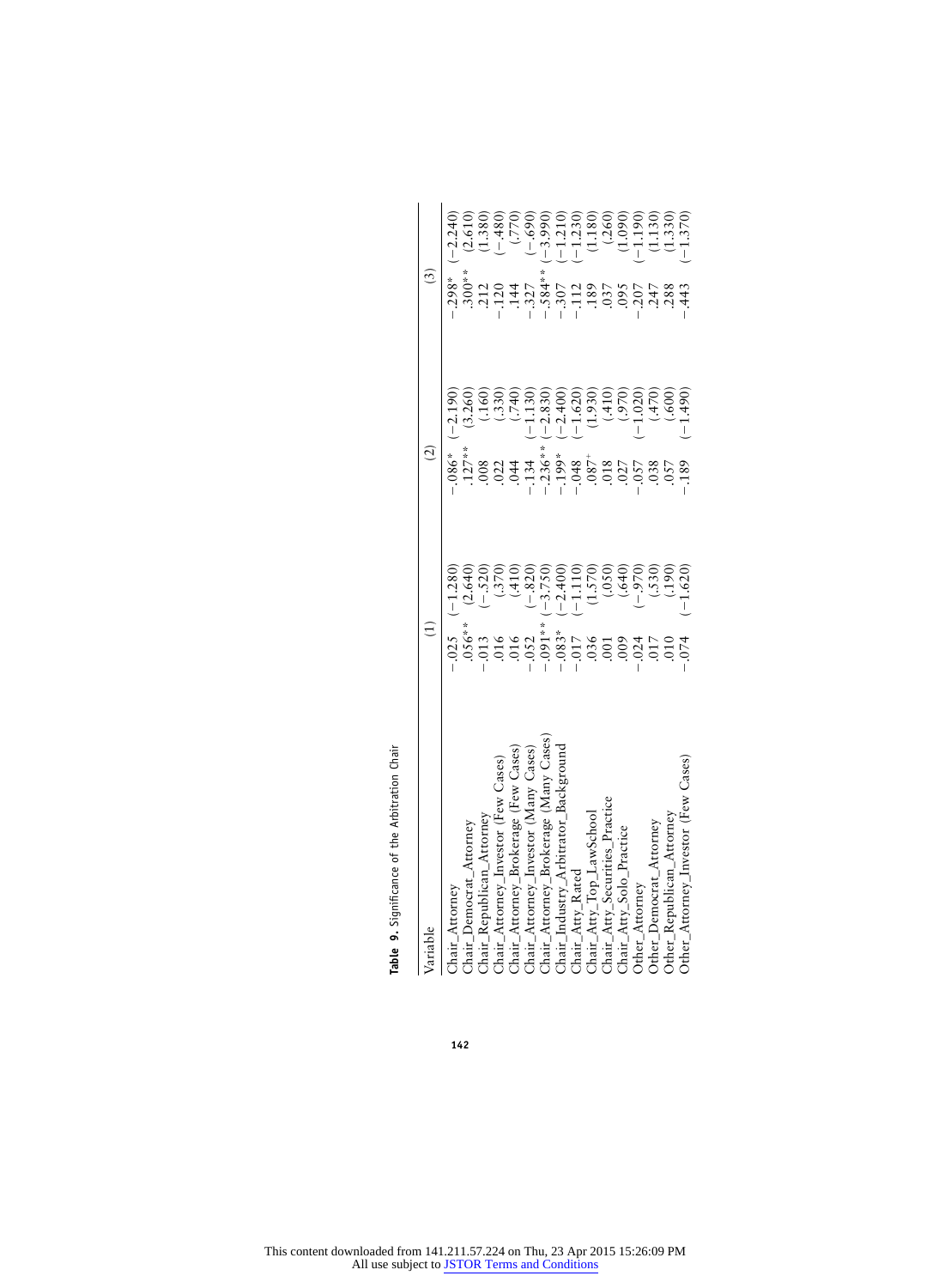| Other_Attorney_Brokerage (Few Cases)<br>Other_Attorney_Investor (Many Cases)                                                                                        | $\begin{array}{c}(-660)\\[-1.300)\\[-1.300)\\[-1.300)\\[-1.300)\\[-1.300)\\[-1.300)\\[-1.300)\\[-1.300)\\[-1.300)\\[-1.300)\\[-1.300)\\[-1.300)\\[-1.300)\\[-1.300)\\[-1.300)\\[-1.300)\\[-1.300)\\[-1.300] \end{array}$<br>$-37$<br>$-37$<br>$-103$<br>$-103$<br>$-103$<br>$-103$<br>$-103$<br>$-103$<br>$-103$<br>$-103$<br>$-103$<br>$-103$<br>$-103$ |       | $(-.720)$<br>$(-.1390)$<br>$-1.1100$<br>$(-.500)$<br>$(-.720)$<br>$(-.720)$<br>$(-.720)$<br>$(-.7300)$<br>$(-.300)$ | $\begin{array}{cccc} -0.93\\ -0.47\\ -0.44\\ -0.562\\ -0.000\\ -0.000\\ -0.000\\ -0.000\\ -0.000\\ -0.000\\ -0.000\\ -0.000\\ -0.000\\ -0.000\\ -0.000\\ -0.000\\ -0.000\\ -0.000\\ -0.000\\ -0.000\\ -0.000\\ -0.000\\ -0.000\\ -0.000\\ -0.000\\ -0.000\\ -0.000\\ -0.000\\ -0.000\\ -0.000\\ -0.000$ | $\begin{array}{c} (-260) \\ (-250) \\ (-250) \\ (-1.940) \\ (-1.510) \\ (-1.510) \\ (-1.510) \\ (-1.510) \\ (-1.510) \\ (-1.510) \\ (-1.480) \\ (-1.480) \\ (-1.480) \\ (-1.480) \\ (-1.480) \\ (-1.480) \\ (-1.480) \\ (-1.480) \\ (-1.480) \\ (-1.480) \\ (-1.480) \\ (-1.480) \\ (-1.480) \\ (-1.480) \\ (-1.480) \\ (-1.480) \\ (-1.480) \\ (-1.$ |
|---------------------------------------------------------------------------------------------------------------------------------------------------------------------|----------------------------------------------------------------------------------------------------------------------------------------------------------------------------------------------------------------------------------------------------------------------------------------------------------------------------------------------------------|-------|---------------------------------------------------------------------------------------------------------------------|---------------------------------------------------------------------------------------------------------------------------------------------------------------------------------------------------------------------------------------------------------------------------------------------------------|-------------------------------------------------------------------------------------------------------------------------------------------------------------------------------------------------------------------------------------------------------------------------------------------------------------------------------------------------------|
|                                                                                                                                                                     |                                                                                                                                                                                                                                                                                                                                                          |       |                                                                                                                     |                                                                                                                                                                                                                                                                                                         |                                                                                                                                                                                                                                                                                                                                                       |
|                                                                                                                                                                     |                                                                                                                                                                                                                                                                                                                                                          |       |                                                                                                                     |                                                                                                                                                                                                                                                                                                         |                                                                                                                                                                                                                                                                                                                                                       |
| Other_Attorney_Brokerage (Many Cases)<br>Other_Atty_Arbitrator_Background<br>Other_Atty_Top_LawSchool<br>Other_Atty_Securities_Practice<br>Other_Atty_Solo_Practice |                                                                                                                                                                                                                                                                                                                                                          |       |                                                                                                                     |                                                                                                                                                                                                                                                                                                         |                                                                                                                                                                                                                                                                                                                                                       |
|                                                                                                                                                                     |                                                                                                                                                                                                                                                                                                                                                          |       |                                                                                                                     |                                                                                                                                                                                                                                                                                                         |                                                                                                                                                                                                                                                                                                                                                       |
|                                                                                                                                                                     |                                                                                                                                                                                                                                                                                                                                                          |       |                                                                                                                     |                                                                                                                                                                                                                                                                                                         |                                                                                                                                                                                                                                                                                                                                                       |
|                                                                                                                                                                     |                                                                                                                                                                                                                                                                                                                                                          |       |                                                                                                                     |                                                                                                                                                                                                                                                                                                         |                                                                                                                                                                                                                                                                                                                                                       |
| Inexperienced                                                                                                                                                       |                                                                                                                                                                                                                                                                                                                                                          |       |                                                                                                                     |                                                                                                                                                                                                                                                                                                         |                                                                                                                                                                                                                                                                                                                                                       |
| Constant                                                                                                                                                            |                                                                                                                                                                                                                                                                                                                                                          |       |                                                                                                                     |                                                                                                                                                                                                                                                                                                         |                                                                                                                                                                                                                                                                                                                                                       |
| $\overline{z}$                                                                                                                                                      | 5,858                                                                                                                                                                                                                                                                                                                                                    | 5,858 |                                                                                                                     | .620                                                                                                                                                                                                                                                                                                    |                                                                                                                                                                                                                                                                                                                                                       |
| Adjusted R <sup>2</sup>                                                                                                                                             | .1295                                                                                                                                                                                                                                                                                                                                                    | .0718 |                                                                                                                     | .0738                                                                                                                                                                                                                                                                                                   |                                                                                                                                                                                                                                                                                                                                                       |
|                                                                                                                                                                     |                                                                                                                                                                                                                                                                                                                                                          |       |                                                                                                                     |                                                                                                                                                                                                                                                                                                         |                                                                                                                                                                                                                                                                                                                                                       |

**Note.** The dependent variable is Compensation Ratio. The *t*-statistics are in parentheses. Model 1 is an ordinary least squares estimation with errors clustered by arbitrator, model 2 is a Tobit model, and model 3 is a logit model in which Award equals one for a positive award and zero otherwise. All models include controls for subject matter, opinion, and state and year indicator variables. Note. The dependent variable is Compensation Ratio. The t-statistics are in parentheses. Model 1 is an ordinary least squares estimation with errors<br>clustered by arbitrator, model 2 is a Tobit model, and model 3 is a logit

 $+$ Significant at  $\leq 10\%$ .

\*Significant at 5%. ≤

\*\* Significant at  $< 1\%$ .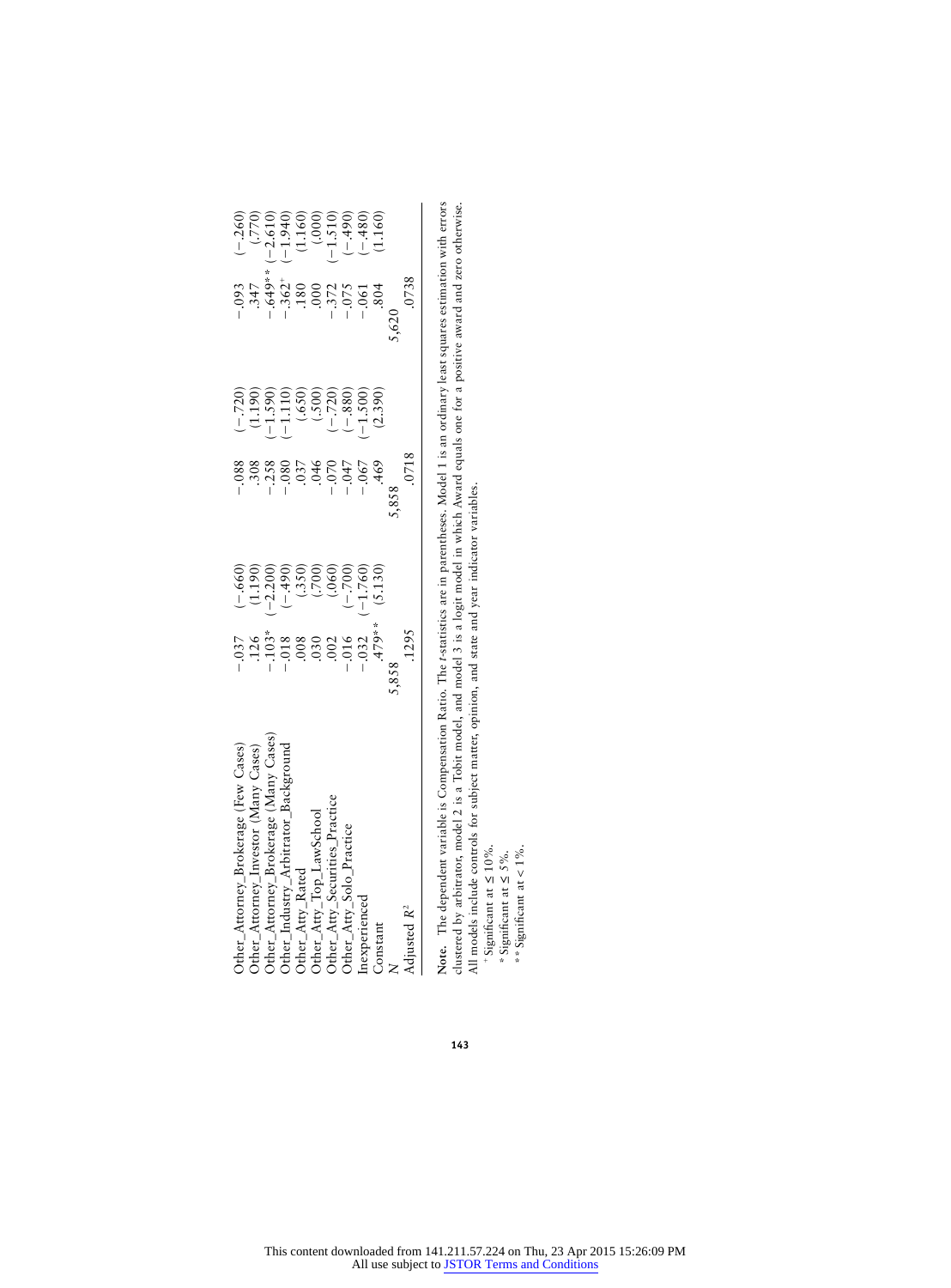| Table 10. Small Sample by Year |  |  |  |  |
|--------------------------------|--|--|--|--|
|--------------------------------|--|--|--|--|

| Year  | Frequency | $\%$  |
|-------|-----------|-------|
| 1998  | 1.5.5     | 36.1  |
| 1999  | 134       | 31.2  |
| 2000  | 140       | 32.6  |
| Total | 429       | 100.0 |

variables. This analysis is not an entirely adequate substitute for a twostage selection model, but in the absence of a viable instrument for such a model, it does give some reassurance about the validity of our results.

#### **4.7. The Mix of Arbitrators**

To assess the importance of the mix of arbitrators on an arbitration panel, we narrow our sample to the initial small sample used to select our arbitrators. This sample consists of 429 randomly selected awards from 1998 to 2000. Table 10 summarizes the number of arbitrations in our subsample by year.

For each arbitration in our subsample, we collect similar information on attorney and political contributions for the other arbitrator members of the panel. We expand on the opinion controls used in the full-sample model to include the number of hearings in the arbitration as a measure of the complexity of the arbitration (Number of Hearings). We also include the length of the arbitration opinion as another measure of case complexity (Opinion Length). To control for the strength of the presentation of the case, we add indicator variables coded as one if the claimant is represented by counsel (Claimant Attorney Present) or the respondent is represented by counsel (Respondent Attorney Present) and zero otherwise. Better presentation may lead to better outcomes. These variables may also correlate with case strength—claimants with strong cases are more likely to be able to attract an attorney to work on a contingency fee basis, while respondents with no defenses may not bother to hire counsel.

As an additional control, we include Top\_Accused\_Brokerage\_Firm, which is set to one if any of the respondents were one of the top 10 brokerage firms as of 1998 (Securities Industry Association 1998). A large brokerage firm may have repeat-player advantages and greater resources in defending those complaints, which leads to lower awards. Descriptive statistics on these additional variables are presented in Table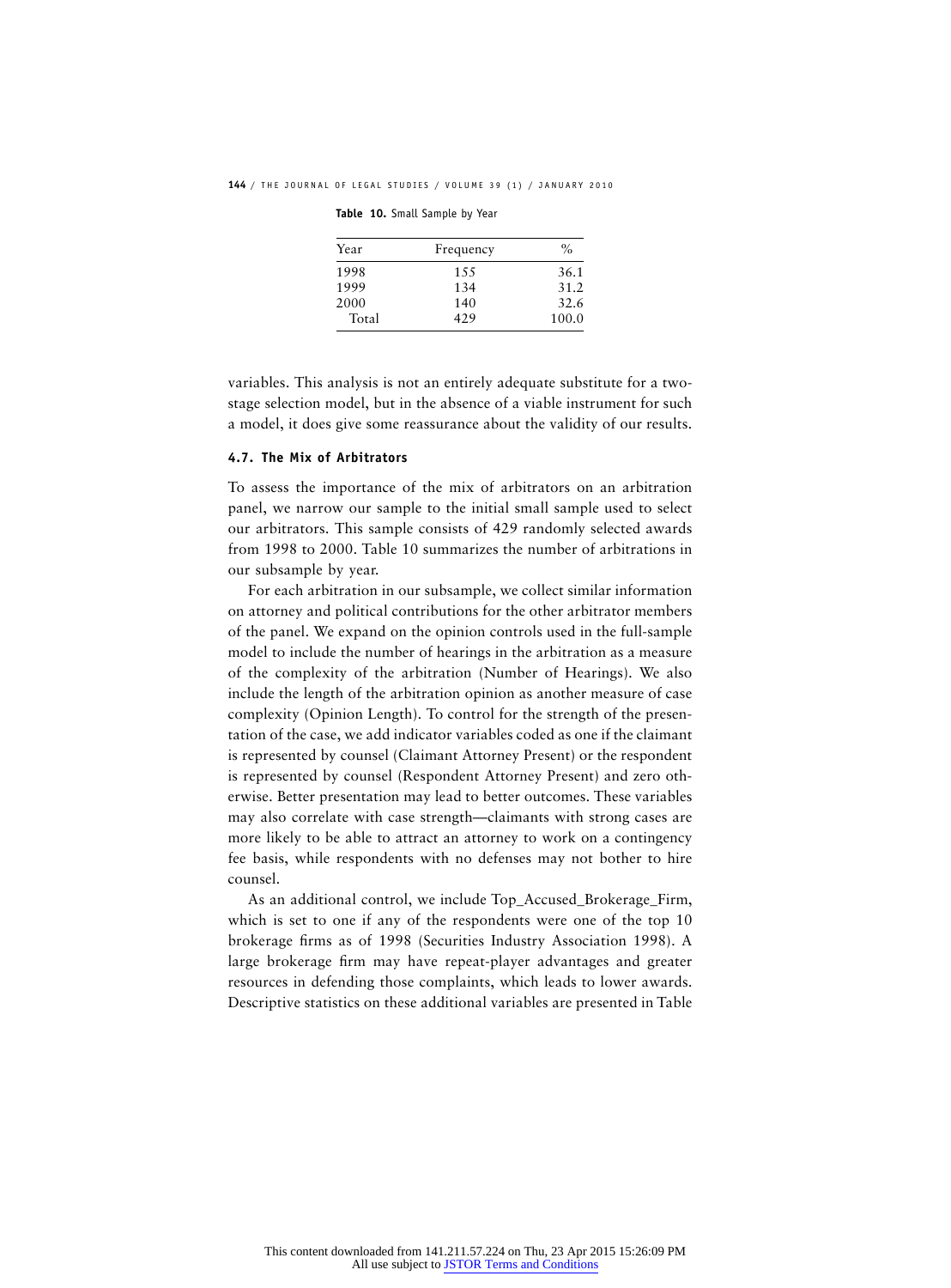11, along with the descriptive statistics for the small sample for the variables used in the prior models.

We estimate the following equation for each arbitration award using ordinary least squares and robust standard errors clustered by individual arbitrator:

Compensation Ratio<sub>i</sub> =  $\alpha + \beta_1$ ChairAttorney<sub>i</sub>

- + β<sub>2i</sub>ChairDemocratAttorney<sub>i</sub>
- $\phi$ <sub>3</sub>, ChairRepublicanAttorney
- +  $\beta_{4i}$ ChairAttorneyInvestor (Many Cases)<sub>i</sub>
- $+$  β<sub>5i</sub>ChairAttorneyBrokerage (Many Cases),
- +  $\beta_c$ ChairIndustryArbBackground,
- $+ \beta_{7i}$ Top Accused Brokerage Firm<sub>i</sub>
- $\beta_{8i}$  Inexperienced<sub>*i*</sub> +  $\beta_{9i}$  Claimant Attorney Present<sub>*i*</sub>
- +  $\beta_{10i}$ Respondent Attorney Present,
- $\beta_{ii}$  Subject Matter<sub>ii</sub> +  $\beta_{ii}$  Opinion Controls<sub>ki</sub>
- $\beta_{li}$ State Controls<sub>li</sub> + Year Effects +  $\varepsilon_i$ .

Model 1 of Table 12 reports our results using an ordinary least squares model with errors clustered by individual arbitrator.

Note in model 1 that the Chair\_Republican\_Attorney coefficient is negative and significant at the 10 percent level. Chair\_Republican\_Attorney correlates with an 8.5-percentage-point decrease in the arbitration award measured as a percent of the claimed compensation. The Chair\_ Attorney\_Brokerage (Many Cases) coefficient is significant at the 5 percent level (and negative). Chair\_Attorney\_Brokerage (Many Cases) correlates with a 13.2-percentage-point decrease in the arbitration award. In contrast, the coefficient on Chair\_Attorney\_Investor (Many Cases) is not significantly different from zero. The results from our large-sample tests carry forward to our subsample.

Note from model 1 that the coefficient on Top Accused Brokerage Firm is negative and significant at less than the 1 percent level (corresponding to a 14.1-percentage-point reduction in the arbitration award). Larger firms appear to be able to defend their actions better, resulting in lower compensation awards. The coefficient on Claimant Attorney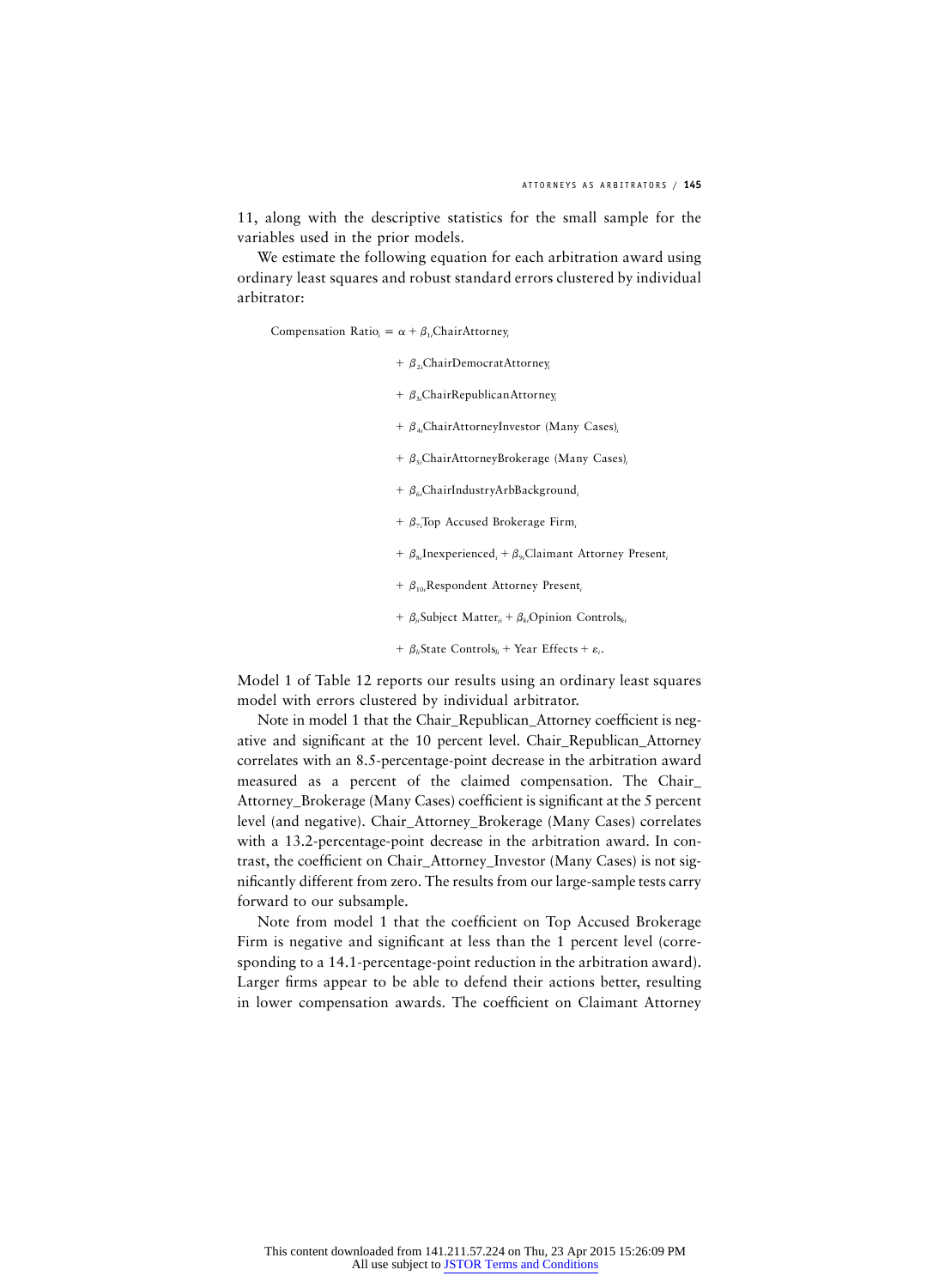| variable                          | Mean                    | 25%              | Median           | 75%          | S                                                                   |
|-----------------------------------|-------------------------|------------------|------------------|--------------|---------------------------------------------------------------------|
| Claimed Compensation (§ millions) |                         |                  |                  | .232         |                                                                     |
| Compensation Katio                |                         | .000             |                  | .815         |                                                                     |
| nexperienced (Chair)              |                         | .00 <sub>c</sub> | .00 <sub>c</sub> |              |                                                                     |
| Number of Prior Awards (Chair)    | 1.8                     |                  |                  | 6.0          | 12.6                                                                |
| Respondent Failed to Appear       |                         |                  |                  |              |                                                                     |
| Claimed Punitive Damages          |                         |                  |                  |              |                                                                     |
| Claimed CRD Expungement           |                         |                  |                  |              |                                                                     |
| Actual Punitive Damages           |                         | .000             |                  |              |                                                                     |
| Actual CRD Expungement            |                         | 00.              | .000             |              | 3 تا نا نا نا نا<br>19 تا تا تا با با با<br>19 تا با با با با با با |
| Claimant Attorney Present         | $.102$<br>865           | 000.1            | 1.000            | 1.00C        |                                                                     |
| Respondent Attorney Present       | .826                    | 1.00C            | 1.000            | 1.00C        |                                                                     |
| Number of Hearings                |                         |                  | 4.0              |              |                                                                     |
| Opinion Length                    | $5.\overline{3}$<br>4.6 | $3.0$<br>4.0     | 4.0              | $7.0$<br>5.0 | 4.1                                                                 |
| Top Accused Brokerage             | 095                     |                  | 00 <sub>c</sub>  |              | .294                                                                |
| Median State Income (1999         | 43,383.1                | 39,927.0         | 43,393.0         | 47,493.0     |                                                                     |
| Median Partner Income (1999)      | 232,935.2               | 17,790.0         | 228,080.0        | 85,120.0     | 19,254.3                                                            |

Table 11. Small-Sample Characteristics **Table 11.** Small-Sample Characteristics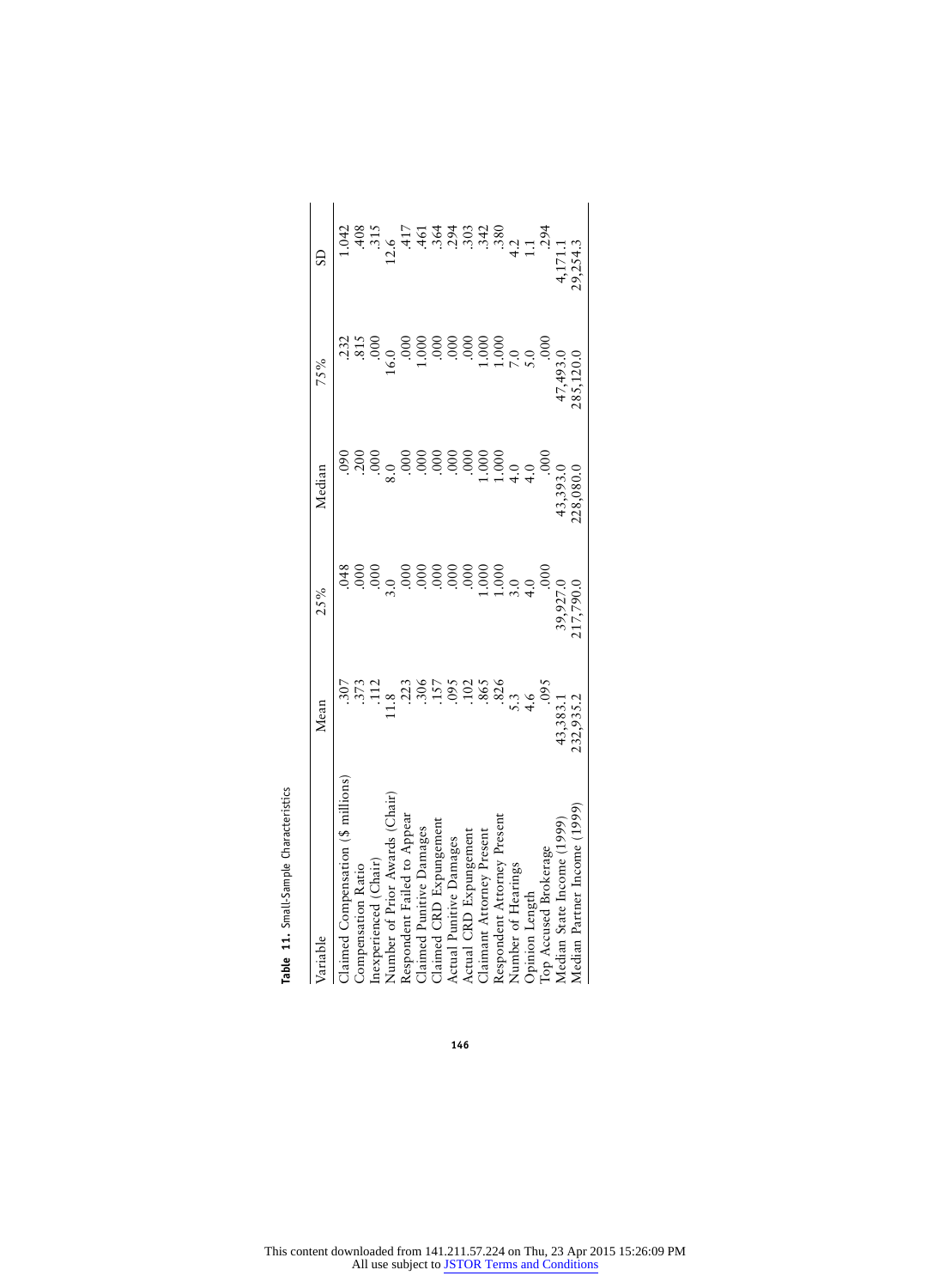| ֧֢֛֛֧֚֚֚֚֚֚֚֚֚֚֚֚֚֚֚֚֚֩֘֡֘֜֝֟<br>ľ |
|------------------------------------|
| 3<br>,<br>}                        |
| mnla<br>5<br>ı<br>î                |
|                                    |
|                                    |

| Variable                                                                         | $\overline{1}$                                     | $\widehat{c}$                                             | $\left( \frac{3}{2} \right)$ |
|----------------------------------------------------------------------------------|----------------------------------------------------|-----------------------------------------------------------|------------------------------|
| Chair_Attorney                                                                   | $(-.005 - (-100))$                                 | $-0.06$ $(-130)$                                          | $-0.006$ $(-.130)$           |
| Chair_Democrat_Attorney                                                          | (.550)<br>.025                                     | (.510)<br>.024                                            |                              |
| Chair_Republican_Attorney                                                        | $-.085^{+}$ (-1.730)                               | $.082^{+}$ (-1.660)                                       |                              |
| Chair_Democrat_Attorney, No Coalition                                            |                                                    |                                                           | (.520)<br>.024               |
| Chair_Republican_Attorney, No Coalition                                          |                                                    |                                                           | $(-1.490)$<br>$-0.77$        |
| Chair_Republican_Attorney, with Coalition                                        |                                                    |                                                           | $(-2.120)$<br>$-.167*$       |
| Chair_Attorney_Investor (Many Cases)                                             | $(0.630)$<br>-.132* $(-2.220)$                     |                                                           |                              |
| Chair_Attorney_Brokerage (Many Cases)                                            |                                                    |                                                           |                              |
| Chair_Attorney_Investor (Many Cases), No Coalition                               |                                                    | (0/4, 1)<br>030                                           | (0/4, 0)<br>030              |
| Chair_Attorney_Investor (Many Cases), with Coalition                             |                                                    | (.940)<br>.123                                            | (.940)<br>.123               |
| Chair_Attorney_Brokerage (Many Cases), No Coalition                              |                                                    | $(-1.330)$                                                | $(-1.330)$<br>$-0.69$        |
| Chair_Attorney_Brokerage (Many Cases), with Coalition                            |                                                    | $(-2.230)$                                                | $(-2.250)$                   |
| Chair_Industry_Arbitrator_Background                                             | $(-930)$                                           | $(-.930)$<br>$-0.068$<br>$-0.219$ <sup>*</sup><br>$-0.58$ | $(-.930)$<br>$-0.222$ *      |
| Top Accused Brokerage Firm                                                       | $-.141**(-3.260)$                                  | $-.146** (-3.310)$<br>-.033 (-.660)                       | $-.146**(-3.310)$            |
| Inexperienced                                                                    | $-0.036$ $(-.740)$                                 |                                                           | $(-.660)$<br>$-.033$         |
| Claimant Attorney Present                                                        | .103* (2.100)<br>-.203** (-3.150)<br>.532* (2.000) | (1.990)<br>$0.099**$                                      | (2.000)<br>$.100*$           |
| Respondent Attorney Present                                                      |                                                    | $.202**(-3.110)$                                          | $(-3.100)$<br>$.202**$       |
| Constant                                                                         |                                                    | (2.010)<br>.534*                                          | (2.010)<br>544*              |
| Adjusted R <sup>2</sup>                                                          | .3015                                              | 2986                                                      | 2969                         |
| "我们,我们不能不能不能。""我们,我们不能不能不能不能不能不能不能不能不能不能。""我们,我们不能不能不能不能不能不能不能不能。""我们,我们不能不能不能不能 |                                                    |                                                           |                              |
|                                                                                  |                                                    |                                                           |                              |

**147**

**Note.** The dependent variable is Compensation Ratio. The *t*-statistics are in parentheses. All models are ordinary least squares estimations with errors clustered by arbitrator and include controls for subject matter, opinion, and state controls and year fixed effects. Note that the variable Chair\_Democrat\_Arbitrator w/ Coalition with Other Arbitrators was zerofor all observations and was dropped from the model. N = 390. Note. The dependent variable is Compensation Ratio. The *t*-statistics are in parentheses. All models are ordinary least squares estimations with errors<br>clustered by arbitrator and include controls for subject matter, opi

 $+$ Significant at  $\leq 10\%$ .

\*Significant at 5%. ≤

\*\* Significant at  $< 1\%$ .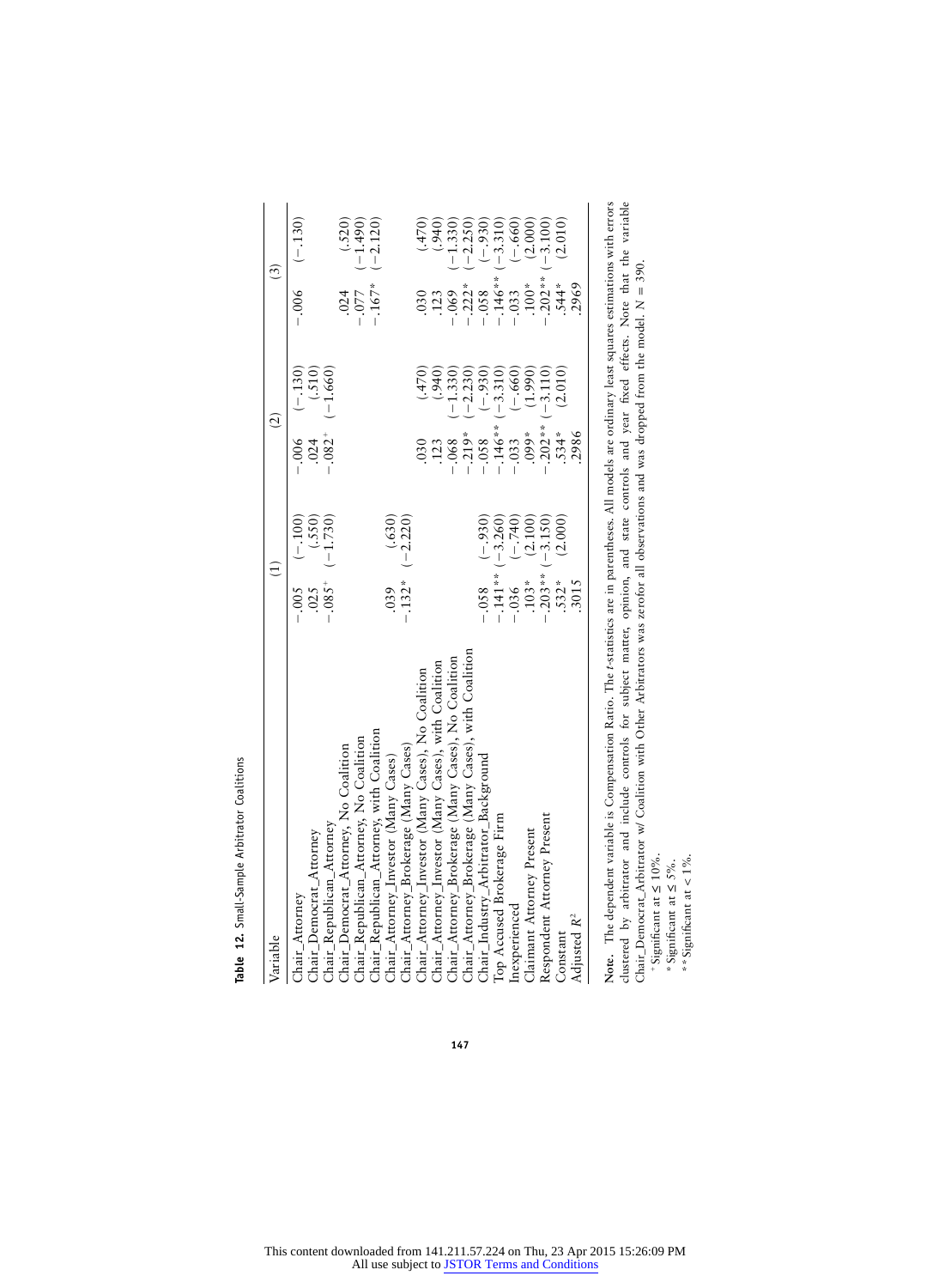Present is positive and significant at the 5 percent level (corresponding to a 10.3-percentage-point increase in the arbitration award). Not surprisingly, claimants that hire attorneys fare better. This may be because attorneys help present the claimants' case more persuasively because claimants who know they have a stronger case will expend the resources to hire an attorney or because attorneys perform a screening function by agreeing to take a case. Similarly, the coefficient on Respondent Attorney Present is negative and significant at less than the 1 percent level (corresponding to a 20.3-percentage-point decrease in the arbitration award). Respondents who hire an attorney pay lower compensation awards.36

To test the importance of the other nonindustry arbitrators, we divide our financial interest and ideology variables on the basis of whether the chair arbitrator sits on the same panel with a nonindustry arbitrator of the same persuasion (denoted as "with coalition") or not (denoted as "no coalition"). Model 2 reports the results with solely the financial interest variable divided on the basis of panel composition, and model 3 reports the results with both financial interest and ideology variables so divided.

Model 2 reports that the coefficient on Chair\_Attorney\_Brokerage (Many Cases), No Coalition, is negative but not significant at conventional levels. The coefficient on Chair\_Attorney\_Brokerage (Many Cases), with Coalition, is negative and significant at the 5 percent level (corresponding to a 21.9-percentage-point decrease in the arbitration award). The pairing of an arbitrator chair who is a brokerage attorney with a similar arbitrator results in significantly lower awards for investor-

<sup>36.</sup> To test the importance of arbitration size, we reestimated model 1 for the subsamples of arbitrations with (1) the median or lower claimed compensation amount and (2) greater than the median claimed compensation amount. Unreported, the coefficient on Chair\_Attorney\_Brokerage (Many Cases) is significant at the 10 percent level (and negative) only for the subsample with the median or lower claimed compensation amount. The coefficient on Claimant Attorney Present is positive and significant at less than the 1 percent level only for the subsample with the median or lower claimed compensation amount. The coefficient on Respondent Attorney Present is negative and significant at the 5 percent and less than the 1 percent levels in the subsamples with the median or lower claimed compensation amount and greater than the median claimed compensation amount, respectively. Last, the coefficient on Top Accused Brokerage Firm is negative and significant at less than the 1 percent level only for the subsample with the median or lower claimed compensation amount. Thus, most of the effects we identify appear significant only for the smaller arbitration awards.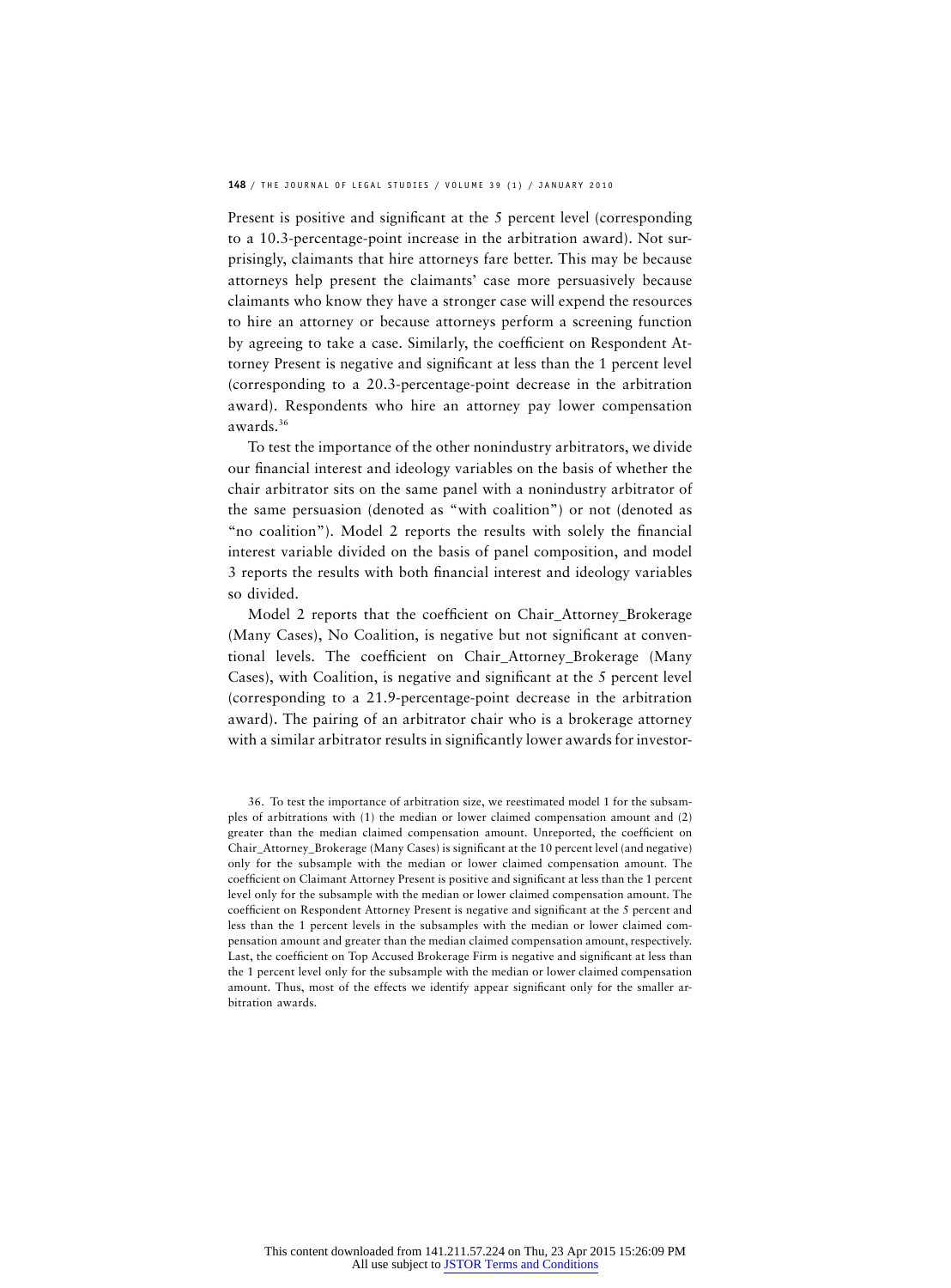claimants.37 This evidence suggests that a coalition of like-minded arbitrators results in a greater shift in the arbitration award than in cases in which only a single arbitrator has a background characteristic that may affect the arbitration outcome.

Model 3 reports results similar to those in model 2. In addition, the coefficients on Chair\_Republican\_Attorney, No Coalition, and Chair\_ Democrat\_Attorney, No Coalition, are both insignificant at conventional levels. The coefficient on Chair\_Republican\_Attorney, with Coalition, is negative and significant at the 5 percent level (corresponding to a 16.7 percentage-point reduction in the arbitration award). Thus, we find mixed evidence that chair arbitrators are more likely to decide according to their ideology if joined with a similar-minded nonindustry arbitrator.<sup>38</sup>

#### **4.8. Testing the Impact of the National Association of Securities Dealers Reforms**

Our final set of tests relates to the reforms adopted in 1998 and 2004 by the NASD. Those reforms were intended to enhance the fairness of the process, thereby helping investors, but they sought to achieve that goal through very different mechanisms. The 1998 reforms shifted the selection of arbitrators from the NASD to the parties, putting the onus on parties to exclude arbitrators whom they perceived as biased. The 2004 reforms narrowed the definition of a public arbitrator, excluding individuals with a broader range of personal and professional ties to the securities industry.

The effect of the 1998 reforms thus depends largely on the knowledge and sophistication of the parties, which may favor repeat players (Bingham 1997). If brokerage firms have greater access to information about arbitrators and greater resources to spend on the selection process, the 1998 reforms might benefit them more than claimants. On the other hand, many claimants' attorneys are also repeat players who compile and maintain data on individual arbitrators. The greatest disparity is likely to be found in cases in which the claimant is not represented by

38. As a robustness test, we attempted to reestimate the models of Table 12 with Tobit models. However, the models failed to converge to a full set of coefficients and *t*-statistics for the coefficients.

<sup>37.</sup> As a robustness test, we reestimate the models of Table 12 only for those arbitration awards that did not result in a partial or full settlement. Unreported, these models returned qualitatively the same results as the models in Table 12. We also reestimate the models of Table 12, replacing Claimed Compensation<sup>2</sup> with an indicator variable, Million, for whether the requested compensation amount was greater than \$1 million. Unreported, the models returned qualitatively the same results as the models in Table 12.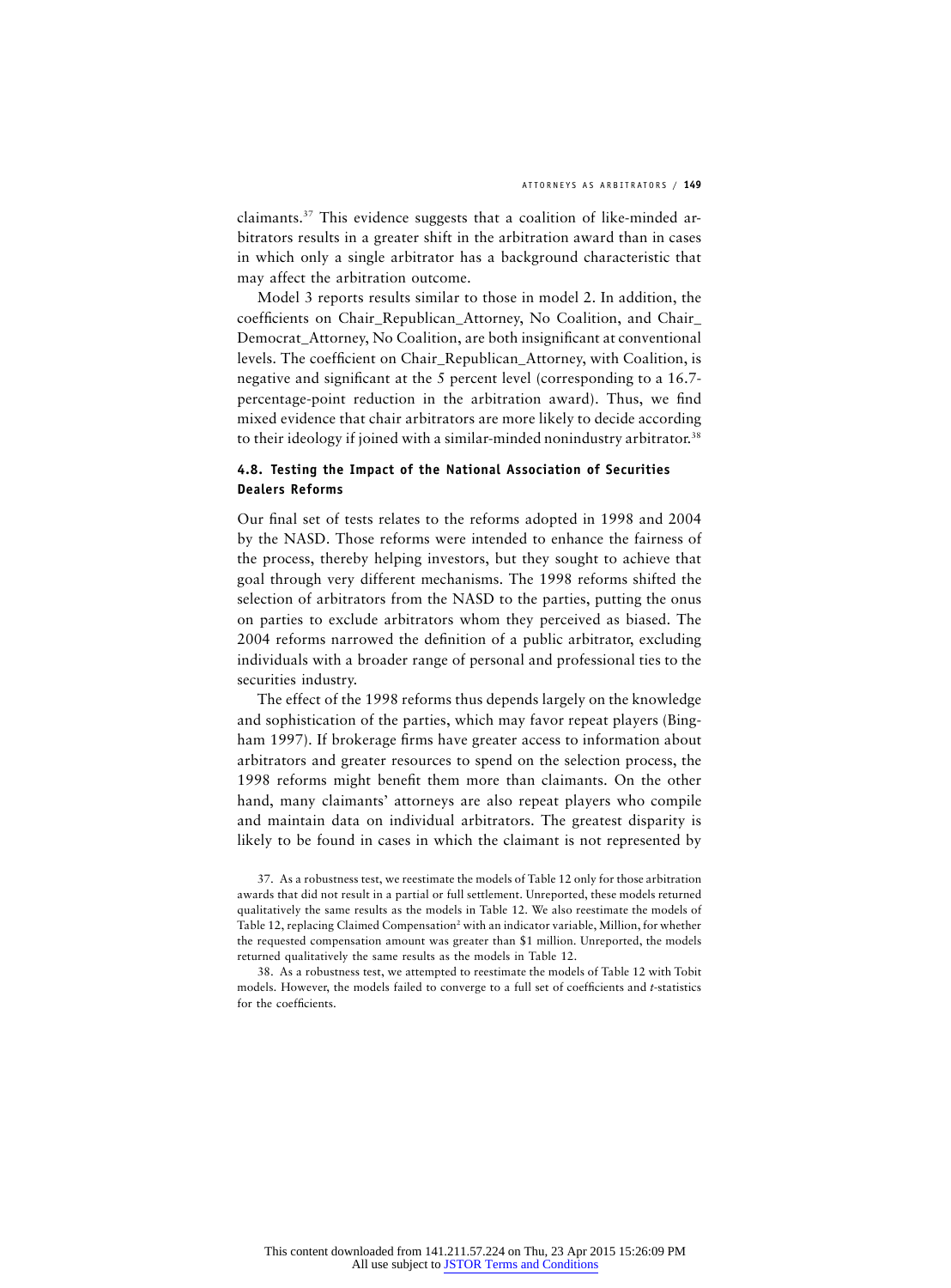counsel. The 2004 reforms seem more directly aimed at potential conflicts of interest, although it is unclear if the new limitations were significant.

Kondo (2006) found that the 1998 reforms tilted the selection of arbitrators toward more pro-brokerage firm arbitrators, suggesting that party control over panel composition favored repeat players over oneshot claimants. Kondo also reported that more attorneys are selected as arbitrators after the 1998 reforms, which led him to conclude that expertise increased among arbitrators after the 1998 reforms. Kondo's study faces the problem that the pool of all available arbitrators is not publicly available because the NASD does not release information about the pool of arbitrators beyond reporting the percentage of public and industry arbitrators. Thus, Kondo's tests are unable to control for the background pool of available arbitrators, which may have shifted over time.

Given the data problems posed for testing selection, our tests focus on how arbitrators changed their behavior in response to the incentives created by the reforms. If, for example, the reforms gave brokerage firms greater clout, we would expect arbitrators to reduce their awards against brokerage firms in the postreform time period in hopes of remaining attractive to brokerage firms in future cases. Accordingly, we pose both these hypotheses in null form.

Hypothesis 5. The 1998 reforms had no significant effect on the incentives of arbitrators to side for (or against) brokerage firms and brokers.

Hypothesis 6. The 2004 reforms had no significant effect on the incentives of arbitrators to side for (or against) brokerage firms and brokers.

To test the impact of the 1998 and 2004 reforms, we reestimate model 1 in Table 6 using the full 1992–2006 sample, excluding arbitrations commenced in 1998 and 2004. For each model in Table 6, we remove the year indicator variables and substitute two indicator variables, Post-1998 Reforms and Post-2004 Reforms, indicating whether the arbitration was initiated after 1998 or 2004. We remove all arbitrator-specific variables and instead use arbitrator fixed effects. The use of arbitrator fixed effects allows us to control for arbitrator characteristics in assessing the impact of the 1998 and 2004 reforms. Arbitrator fixed effects allow us to examine how any specific arbitrator changed his or her awards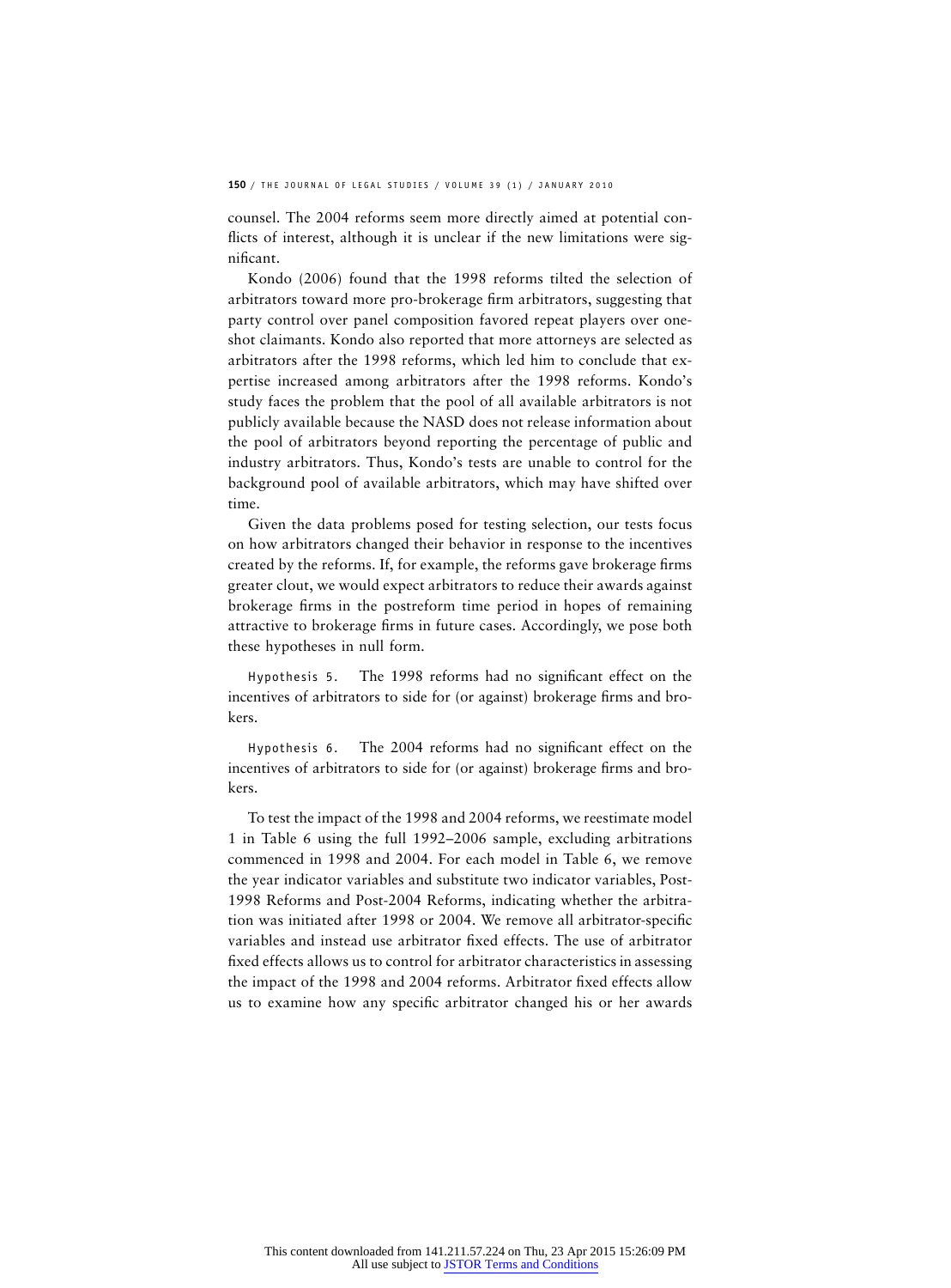subsequent to the 1998 and 2004 reforms in response to the incentives created by these reforms. Model 1 of Table 13 reports our results for the full sample, using an ordinary least squares model with errors clustered by each individual arbitrator.

From model 1, note that the coefficient for the 1998 reforms is negative and significant at less than the 1 percent level (corresponding to a 4.6-percentage-point reduction in the arbitration award measured as a percentage of the claimed compensation). Thus, greater party involvement in the selection process correlates with a reduction in the size of investor arbitration awards. Although it is difficult to assign causality, this evidence casts doubt on the claim that the 1998 reforms assisted investors. We can speculate that brokerage firms, as repeat players in the process, may have had an advantage in collecting information about arbitrators, thus allowing the firms to use the selection process more strategically. Arbitrators may also have reduced the size of their awards in an effort to be attractive to brokerage firms in future cases.

The coefficient for the 2004 reforms, which were more unambiguously intended to help investors, is insignificant. We find no evidence that the 2004 reforms tilted the balance toward investors or brokers and brokerage firms one way or the other. It is important to note that because we are testing arbitrator fixed effects, we do not capture the possibility that the 2004 reforms changed the composition of the pool. At the same time, it does not appear that the adoption of the reforms, which were motivated by claims of pro-industry bias, caused continuing arbitrators to change their awards.

To test the importance of arbitration size, we reestimate model 1 for the subsamples of arbitrations with (1) the median or lower claimed compensation amount and (2) greater than the median claimed compensation amount. Unreported, the coefficient on the 1998 reform indicator variable is negative and significant at less than the 1 percent level only for the subsample of arbitrations with greater than the median claimed compensation amount. Brokerage firms may have used information about arbitrators more strategically after the 1998 reforms focusing primarily on larger cases in which the investment in using such information was most cost justified.

To assess the impact of the 1998 reforms on cases with varying strength, we added interaction terms between the Post-1998 Reform and the three case-strength variables (Respondent Failed to Appear, Claimed Punitive, and Claimed Expungment) to model 1 of Table 13. Unreported, the coefficient on Post-1998 Reform remains negative but now is sig-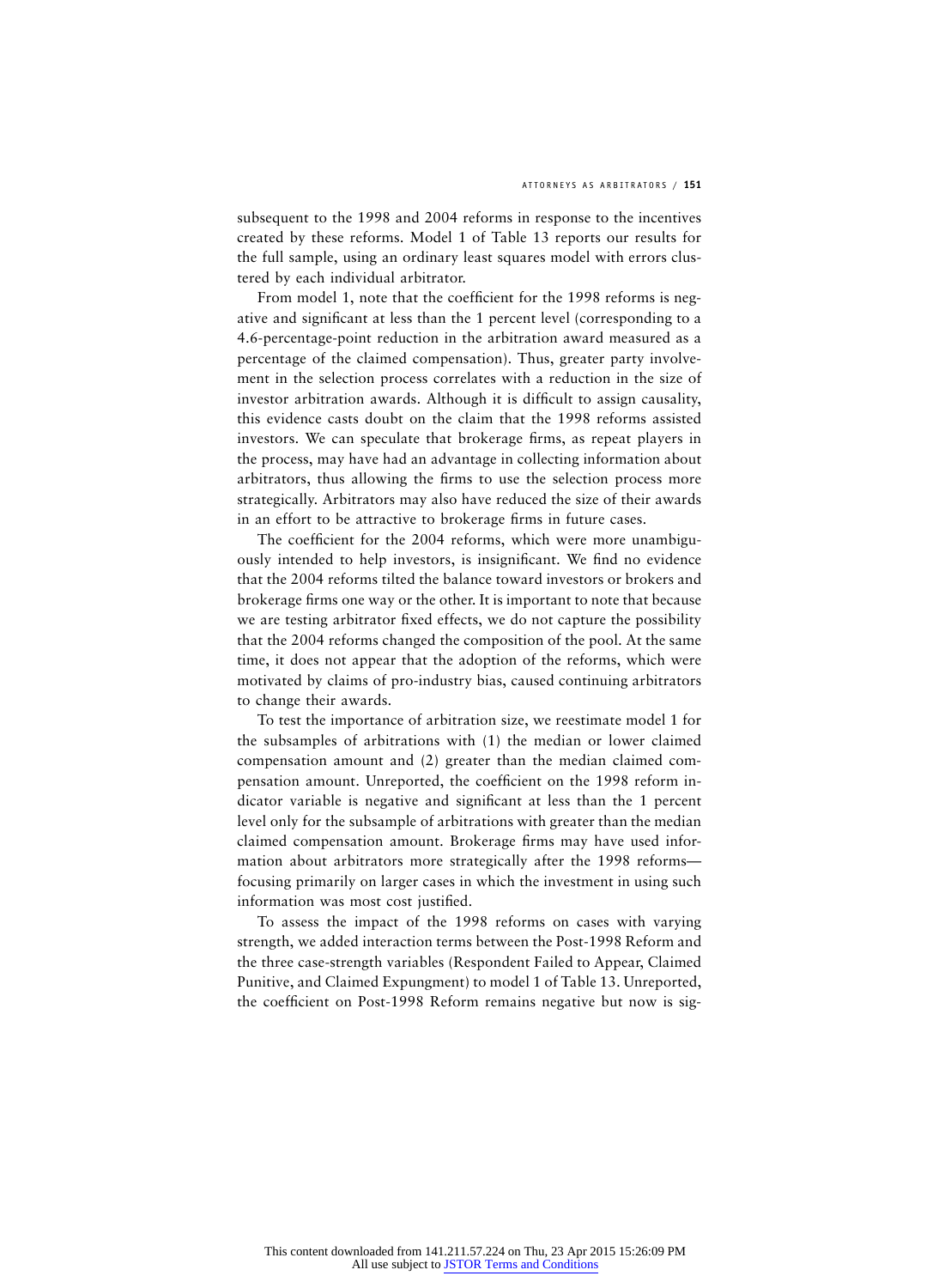| Variable                | $\widehat{E}$                                                           | $\widehat{c}$                                                                                          | $\binom{3}{2}$                                                                          | $\widehat{f}$                                                                      |
|-------------------------|-------------------------------------------------------------------------|--------------------------------------------------------------------------------------------------------|-----------------------------------------------------------------------------------------|------------------------------------------------------------------------------------|
| Post-1998 Reforms       |                                                                         |                                                                                                        |                                                                                         |                                                                                    |
| Post-2004 Reforms       | $-0.046** (-3.090)$<br>.001 (.020)<br>.003** (-2.840)<br>.515** (3.060) | $-0.043**(-2.830)$<br>$-0.007$<br>$-0.078**(-1.90)$<br>$-0.078**(-3.490)$<br>$-0.058.5-)$<br>$(0.615)$ | $-0.074** (-2.730)$<br>$-0.033$ (-.370)<br>$-106*$ (-2.360)<br>$-350$<br>.521** (2.950) | .018 (.170)<br>$-133$ (.550)<br>$-133$ (.550)<br>$-167$ (.1.030)<br>$-885$ * (810) |
| nexperienced            |                                                                         |                                                                                                        |                                                                                         |                                                                                    |
| Constant                |                                                                         |                                                                                                        |                                                                                         |                                                                                    |
| $\overline{\mathsf{z}}$ | ,196                                                                    |                                                                                                        | 5,196                                                                                   | .866                                                                               |
| Adjusted R <sup>2</sup> | 2096                                                                    | .1961                                                                                                  |                                                                                         | 1339                                                                               |

Table 13. The Effect of Reforms on Arbitrator Incentives **Table 13.** The Effect of Reforms on Arbitrator Incentives

Note. The dependent variable is Compensation Ratio. The models exclude arbitrations started in the years 1998 and 2004. The t-statistics are in<br>parentheses. Models 1, 3, and 4 for are for the full sample; model 2 is for th in which the dependent variable Award equals one for a positive award and zero otherwise. All models include arbitrator fixed effects and subject **Note.** The dependent variable is Compensation Ratio. The models exclude arbitrations started in the years 1998 and 2004. The *t*-statistics are in parentheses. Models 1, 3, and 4 for are for the full sample; model 2 is for the sample of pre-1998 arbitrators only. Models 1 and 2 are ordinary least squares estimations with errors clustered by arbitrator; model 3 is a Tobit random effects model with arbitrator effects, and model 4 is a logit model in which the dependent variable Award equals one for a positive award and zero otherwise. All models include arbitrator fixed effects and subject matter, opinion, and state controls. matter, opinion, and state controls.

\* Significant at  $\leq$  5%.<br>\*\* Significant at < 1%. \*Significant at 5%. ≤

\*\*Significant at  $< 1\%$ .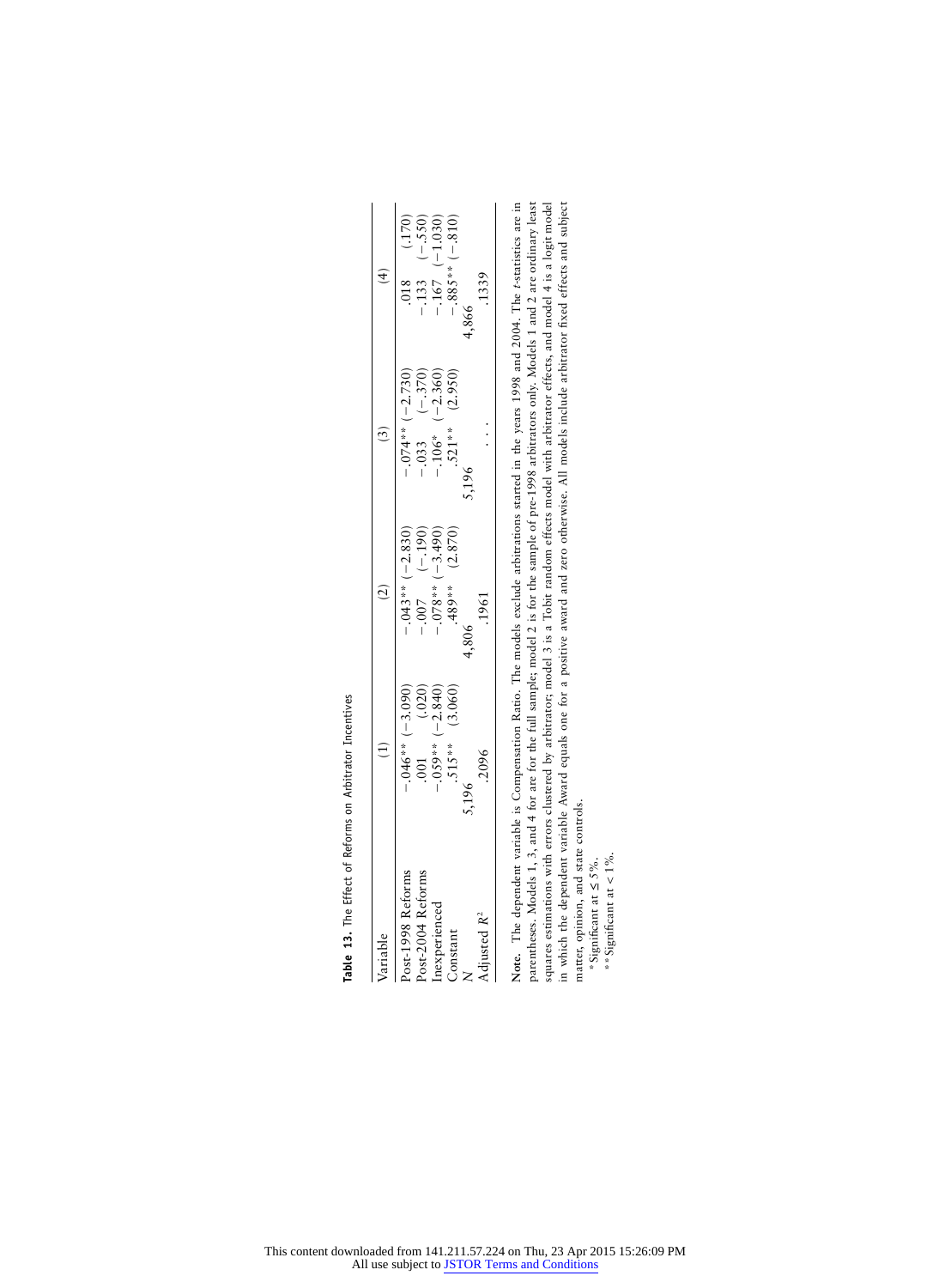nificant at only the 10.4 percent level. The interaction term between Post-1998 Reform and Claim Punitive is negative and significant at less than the 1 percent level (the coefficients on the other case-strength interaction terms are not significantly different from zero). This finding suggests that the negative impact of the 1998 reforms on investor awards occurred disproportionately for stronger investor claims.

Some arbitrators in our sample started as arbitrators after the 1998 reforms. As a robustness test, we reestimate model 1 of Table 13 using only arbitrators who started prior to 1998 (reported as model 2). Model 2 reports the same qualitative results as model 1. As an additional robustness test, we reestimate model 1 using a Tobit random-effects model (using arbitrator effects). Model 3 reports the same qualitative results as model 1 for the Tobit random-effects model.<sup>39</sup> Last, we reestimate model 1 using a logit model with an indicator (Award) for whether the arbitration resulted in any compensation for the claimant as the dependent variable (reported as model 4). Unlike the other three models, the coefficient on Post-1998 Reform is not significantly different from zero in model  $4^{40}$ 

#### **5. CONCLUSION**

Both industry connections and ideology affect arbitration awards. We report evidence that attorney-arbitrators are influenced by their experience representing brokers or brokerage firms in other arbitrations. Attorneys who represent brokers or brokerage firms render significantly lower arbitration awards when they serve as arbitrators. Those attorneyarbitrators with strong political views also award systematically different arbitration awards. Democrat attorney-arbitrators award significantly greater awards than Republican attorney-arbitrators. These effects appear to be largely driven by smaller awards.

39. As a robustness test, we reestimate model 1 of Table 13 only for those arbitration awards that did not result in a partial or full settlement. Unreported, the model returned qualitatively the same results as in model 1. We also reestimate model 1 of Table 13 replacing Claimed Compensation<sup>2</sup> with an indicator variable, Million, for whether the requested compensation amount was greater than \$1 million. Unreported, the model returned qualitatively the same results as model 1.

40. We reestimated model 4 of Table 13 with an award indicator variable equal to one if an award equal to 5 percent or more of the claimed compensation amount was given and zero otherwise. Unreported, the reestimated model returned the same qualitative results as model 4 of Table 13.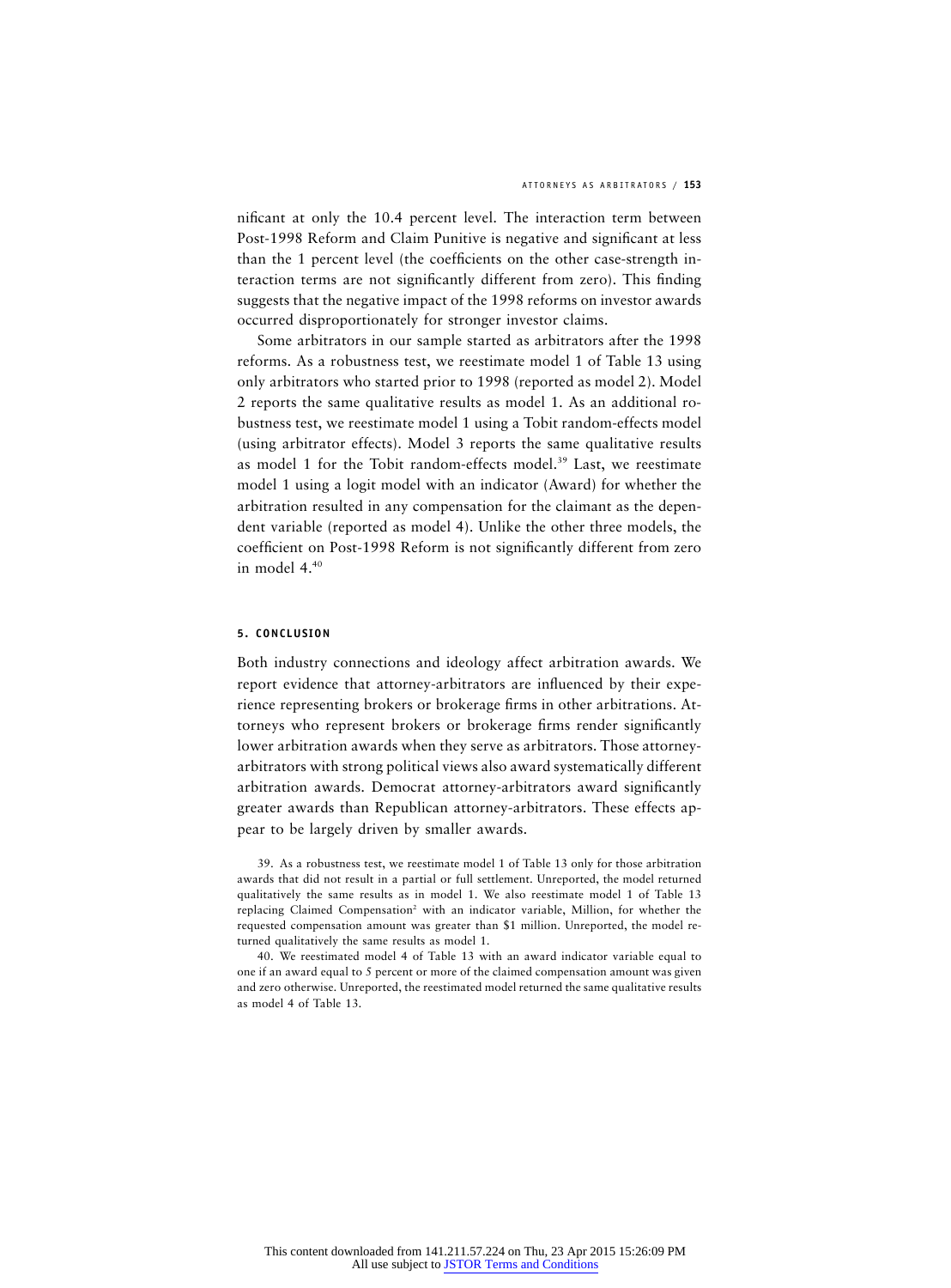The 1998 reforms correlate with a reduction in overall awards for any given arbitrator. Party control over the selection of the arbitrators appears to increase arbitrators' incentives to cater to the interests of brokers and brokerage firms. Perhaps brokers and brokerage firms, as repeat players, are better able to assess and strike less sympathetic arbitrators. On the other hand, investors appear able to focus on obvious conflicts of interests.

Generally, our findings show that arbitrator characteristics affect arbitration outcomes. Our limited ability to determine whether the differences in results are due to bias, expertise, or other factors suggests a need for greater transparency in the arbitration process, including increased disclosure about arbitrator backgrounds and greater explanation of case awards.

#### **APPENDIX**

| Table A1. | Variable Definitions |
|-----------|----------------------|
|           |                      |

| Variable                          | Definition                                                                                                                                                                                                 |
|-----------------------------------|------------------------------------------------------------------------------------------------------------------------------------------------------------------------------------------------------------|
| Attorney_Investor                 | Indicator variable equal to one if the arbitrator has acted<br>as an attorney in other arbitrations and represented<br>investors in more than 75% of these arbitrations and<br>zero otherwise              |
| Attorney_Brokerage                | Indicator variable equal to one if the arbitrator acted as<br>an attorney in other arbitrations and represented<br>brokerage firms or brokers in more than 75% of these<br>arbitrations and zero otherwise |
| Industry Arbitrator<br>Background | Indicator variable equal to one if the arbitrator was<br>designated as an industry arbitrator in other arbitration<br>proceedings and zero otherwise                                                       |
| Inexperienced                     | Indicator variable equal to one if the award in question<br>was decided in the first year that the arbitrator's awards<br>appear in the data set (other than in 1992) and zero<br>otherwise                |
| Suitability                       | Indicator variable equal to one if the arbitration involved<br>a suitability claim, including claims involving "know<br>your customer" (NYSE Rule 405) and NASD Rule<br>2310 issues and zero otherwise     |
| Churning                          | Indicator variable equal to one if the arbitration involved<br>a claim of churning, excessive trading, or excessive<br>commission and zero otherwise                                                       |
| Unauthorized Trades               | Indicator variable equal to one if the arbitration involved<br>a claim of unauthorized trading and zero otherwise                                                                                          |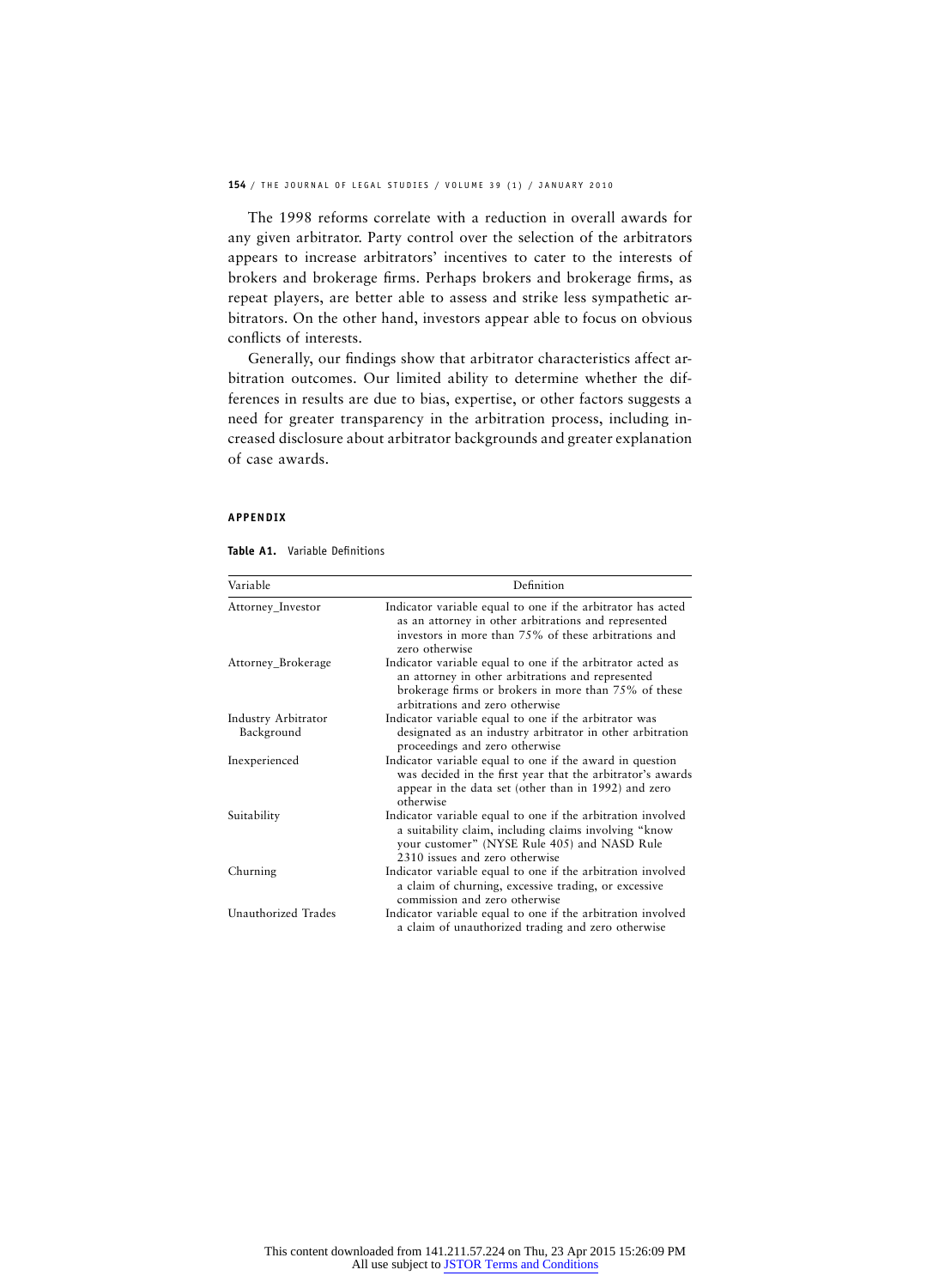#### ATTORNEYS AS ARBITRATORS / **155**

| Variable                         | Definition                                                                                                                                                                                                                                                                                                                |
|----------------------------------|---------------------------------------------------------------------------------------------------------------------------------------------------------------------------------------------------------------------------------------------------------------------------------------------------------------------------|
| <b>Failure to Execute</b>        | Indicator variable equal to one if the arbitration involved<br>a claim that the broker or brokerage firm failed to<br>execute a transaction, failed to monitor an account<br>properly, improperly executed a transaction, or engaged<br>in activities that resulted in errors in a customer<br>account and zero otherwise |
| Misrepresentation                | Indicator variable equal to one if the arbitration involved<br>a claim of misrepresentation, fraud, failure to disclose,<br>Rule 10b-5, common-law fraud, or a deceptive sales<br>tactic and zero otherwise                                                                                                               |
| Conversion                       | Indicator variable equal to one if the arbitration involved<br>a claim of theft, conversion, unauthorized withdrawals,<br>or self-dealing and zero otherwise                                                                                                                                                              |
| Claimed Compensation             | Amount of claimed compensation in dollars by the<br>arbitration claimants                                                                                                                                                                                                                                                 |
| Compensation Ratio               | Total amount of compensation award divided by the<br>claimed compensation amount                                                                                                                                                                                                                                          |
| Award                            | Indicator variable equal to one if the arbitration resulted<br>in positive compensation to the claimant and zero<br>otherwise                                                                                                                                                                                             |
| Number of Arbitrators            | Number of arbitrators involved in the arbitration                                                                                                                                                                                                                                                                         |
| Respondent Failed to<br>Appear   | Indicator variable equal to one if any of the respondents<br>failed to appear at the arbitration hearing and zero<br>otherwise                                                                                                                                                                                            |
| Claimed Punitive Damages         | Indicator variable equal to one if punitive damages were<br>requested or imposed on any of the respondents in the<br>arbitration award and zero otherwise                                                                                                                                                                 |
| Claimed CRD Expungement          | Indicator variable equal to one if any of the respondent-<br>brokers requested that the Central Registration<br>Depository records be expunged or if those records<br>were expunged and zero otherwise                                                                                                                    |
| Reported Settlement              | Indicator variable equal to one if the arbitration resulted<br>in a full or partial settlement and the settlement amount<br>was reported and zero otherwise                                                                                                                                                               |
| Unreported Partial<br>Settlement | Indicator variable equal to one if the arbitration resulted<br>in a partial settlement and the settlement amount was<br>not reported (but the award for the nonsettling<br>respondents was reported) and zero otherwise                                                                                                   |
| Chair Ratio                      | Number of arbitrations in which a specific arbitrator<br>served as chair divided by the total number of<br>arbitrations for the specific arbitrator                                                                                                                                                                       |
| State Income                     | Median household income for the state in 1999                                                                                                                                                                                                                                                                             |
| Partner Income                   | Average partner salary reported for 1999 for the state                                                                                                                                                                                                                                                                    |

**Table A1.** *continued*

#### **REFERENCES**

Bingham, Lisa B. 1997. Employment Arbitration: The Repeat Player Effect. *Employee Rights and Employment Policy Journal* 1:189–220.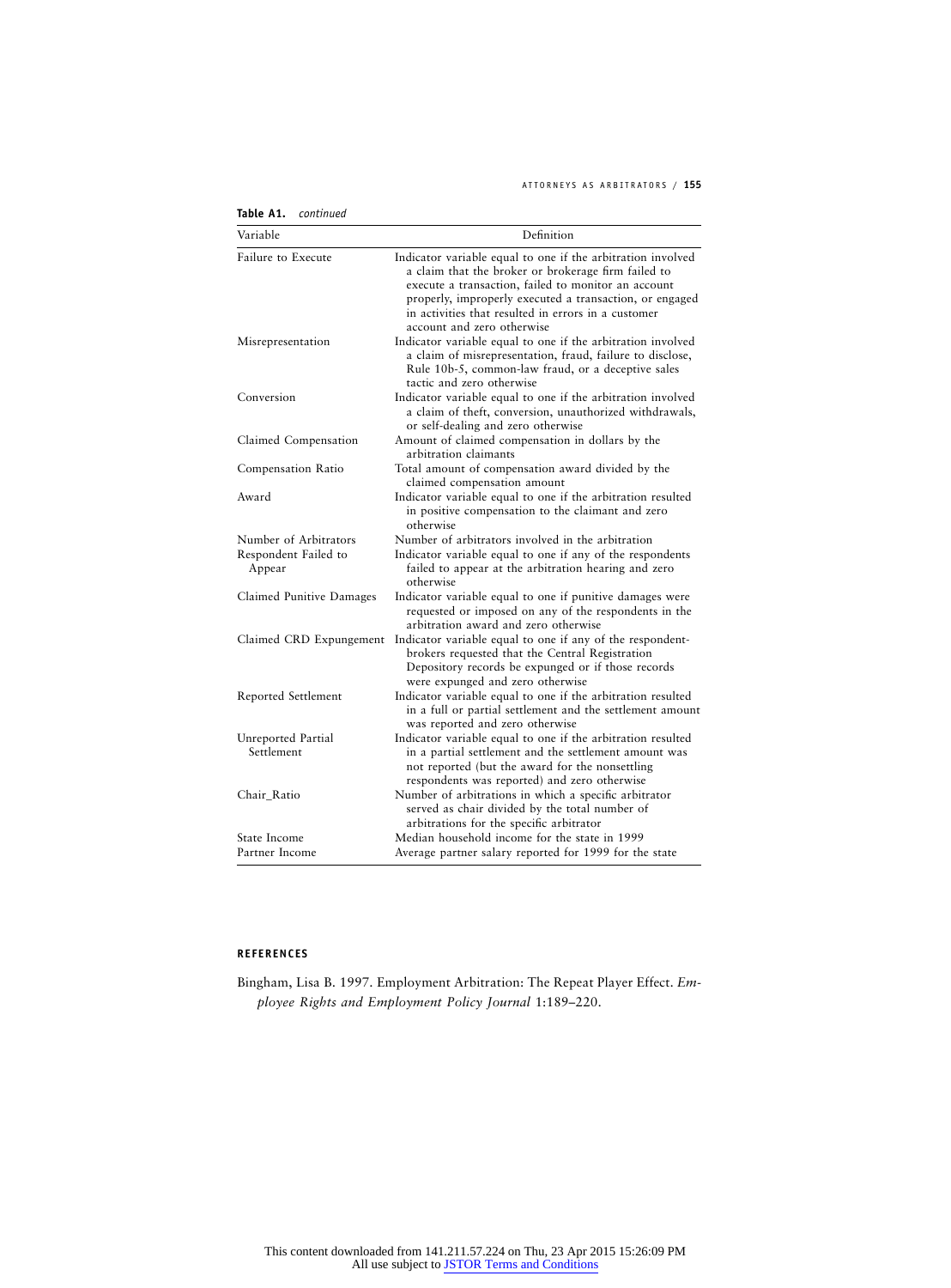- Browning, Lynnley. 2007. Site That Tracks Brokers Questioned on Erased Cases. *New York Times*, December 14.
- Clermont, Kevin M., and Stewart J. Schwab. 2004. How Employment Discrimination Plaintiffs Fare in Federal Court. *Journal of Empirical Legal Studies* 1:429–58.
	- FINRA (Financial Industry Regulatory Authority). 2007. The Neutral Corner. April. http://www.finra.org/ArbitrationMediation/Neutrals/Education/Neutral Corner/P019055.
	- -. 2009. FINRA Dispute Resolution Arbitrator Application. October. http://www.finra.org/web/groups/arbitrationmediation/@arbmed/@neutrl/ documents/arbmed/p017271.pdf.
	- General Accounting Office. 1992. How Investors Fare. No. GAO/GGD-92–74.
		- ———. 2000. Securities Arbitration: Actions Needed to Address Problem of Unpaid Awards. No. GAO/GGD-00–115.
	- -. 2003. Follow-up Report on Matters Relating to Securities Arbitration, FAO-03–162R.
	- Gross, Jill, and Barbara Black. 2008. Perceptions of Fairness of Securities Arbitration: An Empirical Study. *Journal of Dispute Resolution* 2008:349–410.
	- Hansard, Sara. 2008. FINRA to Try Revamped Arbitration Panels. *Investment News*, July 25.
	- Kondo, Jiro E. 2006. Self-Regulation and Enforcement in Financial Markets: Evidence from Investor-Broker Disputes at the NASD. Working paper. Massachusetts Institute of Technology, Cambridge. http://web.mit.edu/jekondo/www/ jobmkt\_paper.pdf.
	- Lackritz, Marc. 2005. Testimony before Committee on Financial Services, U.S. House of Representatives. http://www.sifma.org/legislative/testimony/archives/ Lackritz3-17-05.html.
	- *Martindale-Hubbell Law Directory.* 1999. Summit, N.J.: Martindale-Hubbell, Inc.
	- Morgenstern, Gretchen. 2006. Is This Game Already Over? *New York Times*, June 18.
	- O'Neil, Edward S., and Daniel R. Solin. 2007. Mandatory Arbitration of Securities Disputes—a Statistical Analysis of How Claimants Fare. http://www .smartestinvestmentbook.com/.
	- Perino, Michael. 2002. Report to the Securities and Exchange Commission Regarding Arbitrator Conflict Disclosure Requirements in NASD and NYSE Securities Arbitrations. http://www.sec.gov/pdf/arbconflict.pdf.
	- Public Investors Arbitration Bar Association. 2007. Expungement Study. https:// www.adrworld.com/si.asp?id=2284.
	- Ruder, David. 1998. Elements of a Fair and Efficient Securities Arbitration System. *Arizona Law Review* 40:1101–9.
	- Securities Industry Association. 1998. *Securities Industry Yearbook*. New York: Securities Industry Association.
- $\rightarrow$  Sherwyn, David, Samuel Estreicher, and Michael Heise. 2005. Assessing the Case